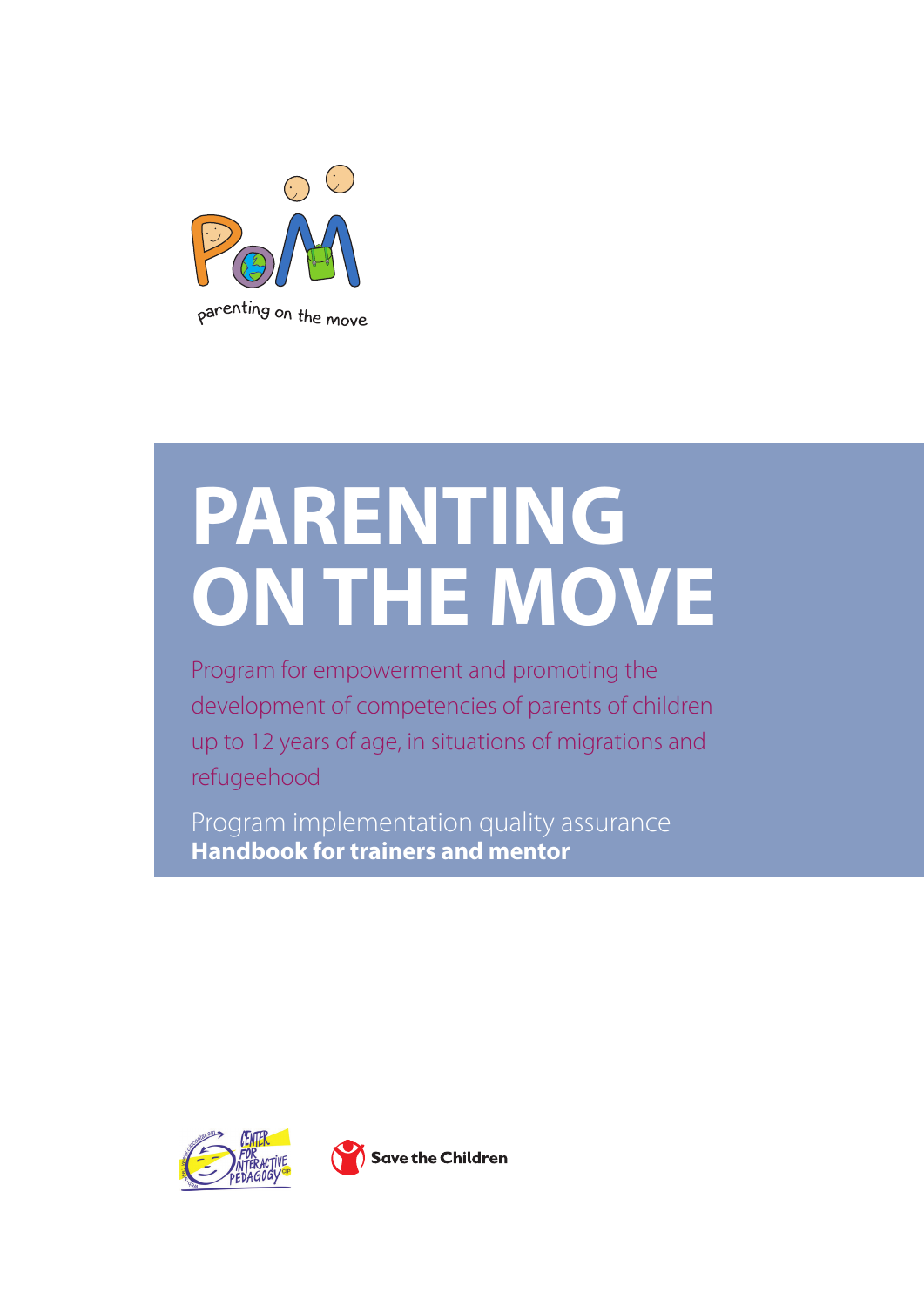Save the Children believes every child deserves a future. In North West Balkans and around the world, we work every day to give children a healthy start in life, the opportunity to learn and protection from harm. We do whatever it takes for children – every day and in times of crisis – transforming their lives and the future we share.

#### © Save the Children 2021

Publisher: Save the Children North West Balkans – Balkans Migration and Displacement Hub, Simina 27, 11000 Belgrade Authors, CIP - Centre for Interactive Pedagogy: Milena Mihajlović, Angelina Skarep, Kristina Drini, Aleksandra Kalezić Vignjević, Snežana Malešev Project Coordination, Save the Children: Jelena Besedić, Jasmina Selmanović Project Support, Save the Children: Tatjana Ristić Translation (Serbian to English): Marija Majkić Translation (Serbian to Farsi, Arabic): Petar Janačković Graphic Design: Ivan Jocić

All rights reserved. The contents of this publication may be freely used or copied for non-commercial purposes, provided that any such reproduction is accompanied by acknowledgement of Save the Children as the source.

The Balkans Migration and Displacement Hub, working within Save the Children North West Balkans, researches trends in migrations across the Balkans to raise visibility of children on the move and advocate for their needs. The Hub promotes regional exchanges, knowledge management and documentation and dissemination of good practices in programming for girls and boys, refugees and migrants, and their families, to ensure children are better protected and have access to learning.

Find our reports and publications at: resourcecentre.savethechildren.net keyword: BMDH nwb.savethechildren.net bmdh.sci@savethechildren.org

Parenting on the Move (PoM) programme package: PoM Workshop moderator's handbook (English, Serbian) PoM Program implementation quality assurance - Handbook for trainers and mentor (English, Serbian) PoM Games and Activities to Go - 31 cards with ideas for exploring, learning, creativity and play for families (in English, Farsi, Arabic, Serbian) PoM Notes to Go – notebook with key learnings for parents (in English, Farsi, Arabic, Serbian)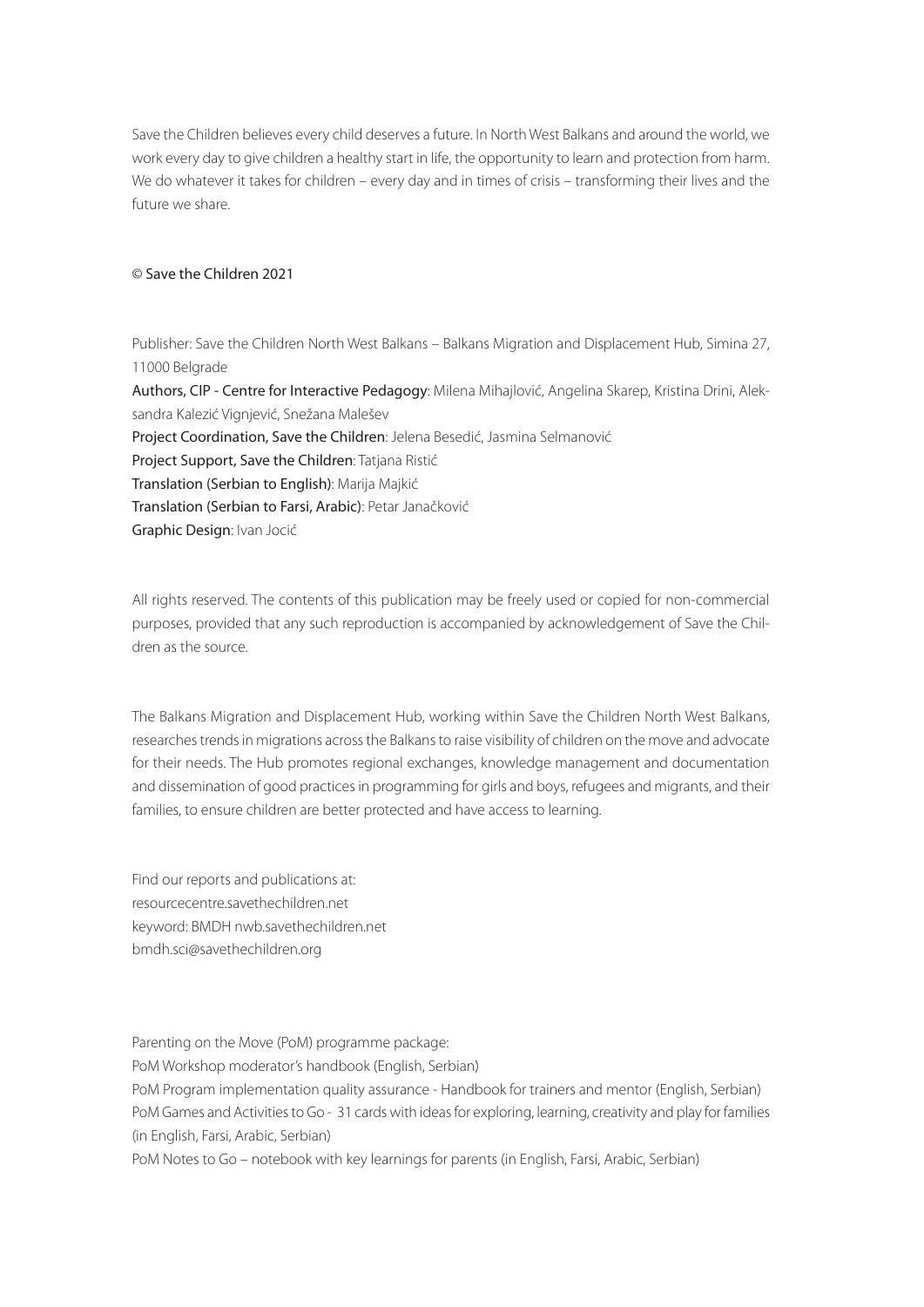# TABLE OF CONTENTS

#### EMPOWERING FACILITATORS FOR "PARENTING ON THE MOVE" PROGRAM IMPLEMENTATION

| Program, Parenting on the Move"                                                             |                                                                         |                  |   |                                          |                   |
|---------------------------------------------------------------------------------------------|-------------------------------------------------------------------------|------------------|---|------------------------------------------|-------------------|
| <b>FIRST TRAINING FOR "PARENTING ON THE MOVE" PROGRAM IMPLEMENTATION</b><br>Training agenda |                                                                         |                  |   |                                          |                   |
|                                                                                             |                                                                         |                  |   |                                          | Training scenario |
| I                                                                                           | workshop: Welcome, introduction and training presentation               |                  |   |                                          |                   |
| $\mathsf{I}$                                                                                | workshop: Toolkit "Parenting on the Move"                               | $\boldsymbol{6}$ |   |                                          |                   |
| III                                                                                         | workshop: Program principles                                            | $\overline{7}$   |   |                                          |                   |
| IV                                                                                          | workshop: Self-protection in the work with vulnerable groups            |                  |   |                                          |                   |
|                                                                                             | and burnout prevention                                                  | 8                |   |                                          |                   |
| V                                                                                           | workshop: Wrap-up day one, agreements for tomorrow                      | 10               |   |                                          |                   |
| VI                                                                                          | workshop: Daily routines, health care and safety of children            | 11               |   |                                          |                   |
| VII                                                                                         | workshop: Psychosocial support for parents and children                 | 12               |   |                                          |                   |
|                                                                                             | VIII workshop: Application of positive discipline in everyday parenting | 13               |   |                                          |                   |
| IX                                                                                          | workshop: Support to schooling and competencies for life-long learning  |                  |   |                                          |                   |
| Χ<br>workshop: Family workshops                                                             |                                                                         |                  |   |                                          |                   |
| XI                                                                                          | workshop: Facilitating the Program "Parenting on the Move"              |                  |   |                                          |                   |
| XII                                                                                         | workshop: Preparation for inclusion of families into the Program        |                  |   |                                          |                   |
|                                                                                             | "Parenting on the Move"                                                 | 17               |   |                                          |                   |
|                                                                                             | XIII workshop: Workshop implementation example                          | 18               |   |                                          |                   |
|                                                                                             | XIV workshop: Organisational issues of Program implementation           | 19               |   |                                          |                   |
|                                                                                             | XV workshop: Agreements on Program implementation, reporting,           |                  |   |                                          |                   |
|                                                                                             | mentoring support<br>20                                                 |                  |   |                                          |                   |
|                                                                                             | <b>SECOND TRAINING FOR "PARENTING ON THE MOVE"</b>                      |                  |   |                                          |                   |
|                                                                                             | <b>PROGRAM IMPLEMENTATION (follow-up)</b>                               | 21               |   |                                          |                   |
| Follow-up training agenda<br>Training scenario                                              |                                                                         |                  |   |                                          |                   |
|                                                                                             |                                                                         |                  | I | workshop: Welcome and introduction<br>23 |                   |
| Ш                                                                                           | workshop: Implemented content and topics - benefits for parents<br>24   |                  |   |                                          |                   |
| III                                                                                         | workshop: Challenges in Program implementation and possible solutions   | 25               |   |                                          |                   |
|                                                                                             |                                                                         |                  |   |                                          |                   |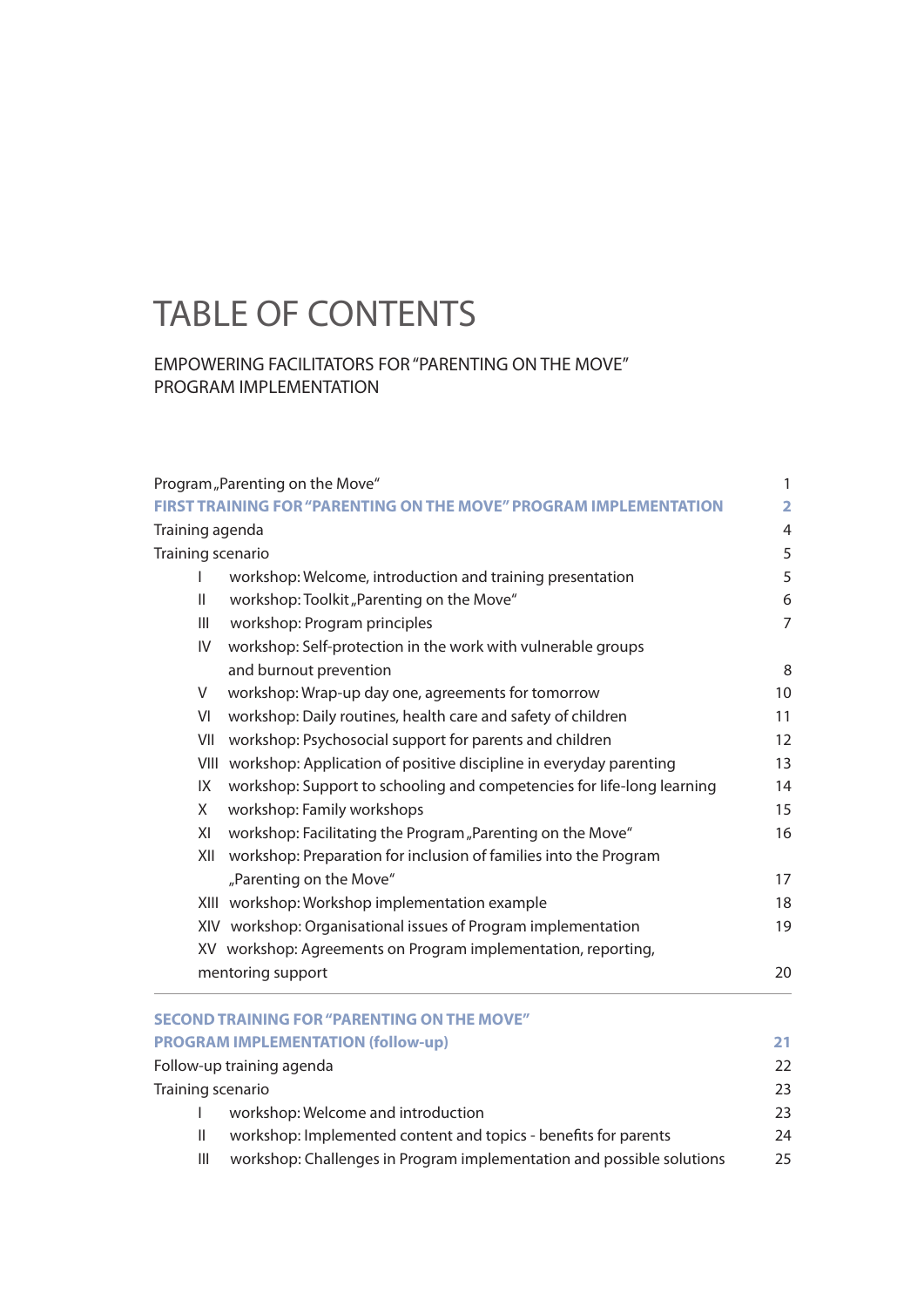| IV. | workshop: Importance of providing constructive feedback                | 26 |
|-----|------------------------------------------------------------------------|----|
|     | workshop: Preparation for the implementation of model workshops        | 27 |
| VI  | workshop: Implementation of model activities                           | 28 |
| VII | workshop: Stimulating parents to apply the knowledge from workshops in |    |
|     | everyday situations                                                    | 29 |
|     | VIII workshop: Agreements on future activities                         | 30 |
|     |                                                                        |    |

| <b>RECOMMENDATIONS FOR MANAGING THE PROCESS OF SUPPORTING FACILITATORS</b> |     |
|----------------------------------------------------------------------------|-----|
| <b>DURING "PARENTING ON THE MOVE" PROGRAM IMPLEMENTATION</b>               | 31. |
| <b>APPENDICES</b>                                                          | 35  |
| Evaluation form for training participants                                  | 35  |
| Mentor visit report - parent workshop                                      | 36  |
| Mentor visit report - family workshop                                      | 38  |
| Mentor report format for online mentor support                             | 40  |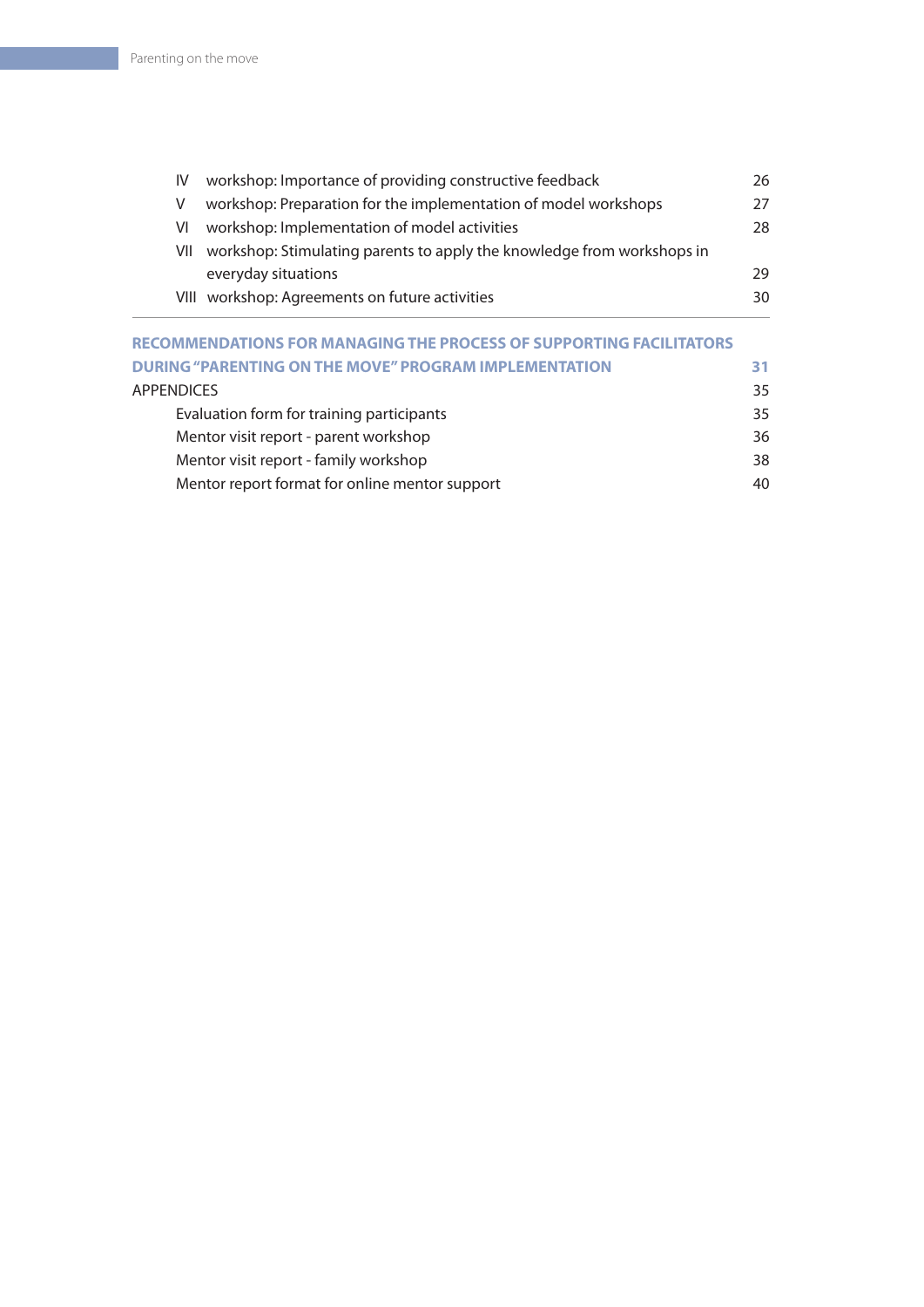This handbook is intended for trainers who will implement moderator trainings for the implementation of the Program "Parenting on the Move" and mentors who will provide support during Program implementation.

# Trainings for "Parenting on the Move" Program implementation

The program of trainings for moderators for "Parenting on the Move" Program implementation encompasses two trainings (one three-day + one two-day (follow-up training)), as well as mentor support (in the field and online, by phone, Skype etc.)

This Guide presents scenarios for the first training, scenarios for *follow-up1* training created during piloting of the "Parenting on the Move" Program, together with suggestions to mentors for ensuring Program implementation quality to achieve the goals and desired effects. In addition to recommendations for managing the process of providing support to workshop moderators, also attached are report forms for field visits and online consultations.

Training scenarios encompass objectives, expected outcomes, activities and necessary resources, i.e. materials for the participants.

The trainings were created by CIP - Centre for Interactive Pedagogy team. Mentor support in the field and online consultations were provided by the team and associates of CIP, with many years of experience in creating and monitoring implementation of programs for children and families and providing support to moderators. Objective of the training and mentor support is to empower moderators for quality implementation of the program.

Specific tasks of trainings and supervision:

- Acquainting the parents with the "Parenting on the Move" Program (objective, structure, principles, modules...)
- Improving moderator's knowledge on Program themes
- Improving the skills of facilitation and working with parents, and with parents and children
- Improving knowledge and skills for burnout prevention and self-protection in working with vulnerable groups

Trainings are interactive and build on the experiences and knowledge of training participants.

Forms of work: Work in groups, individual work.

Activities: Explaining theoretical concepts, exchange of experience, role-play, discussion.

<sup>1</sup> Training is organized after two months of Program implementation. It is created based on the reports of facilitator and mentor, i.e. on the recognized needs of facilitators for new knowledge and additional skills development.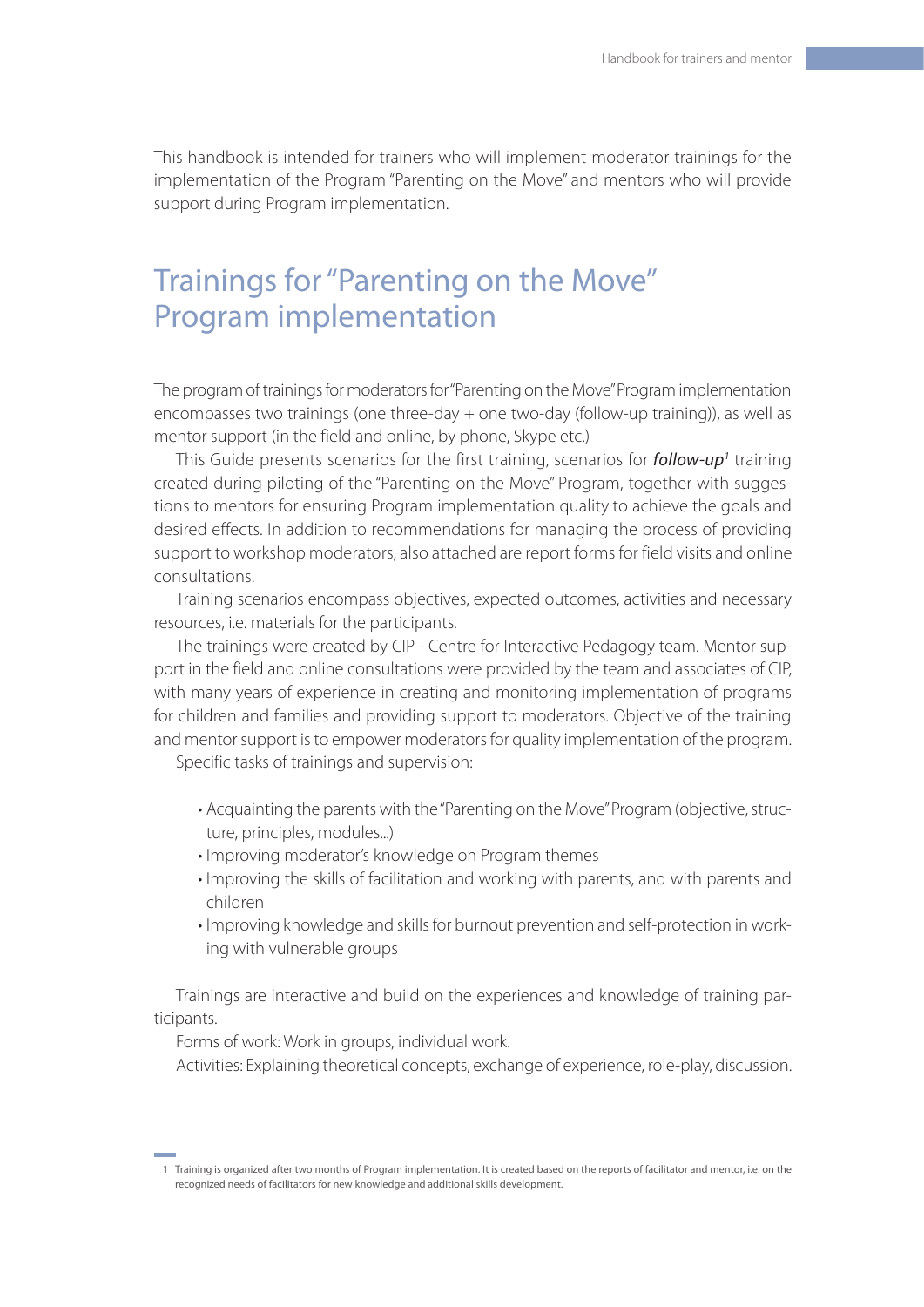# Program "Parenting on the Move"<sup>2</sup>

**Program objective** is to support parents in situations of migration/refugeehood to provide the conditions for well-being, resilience and education of children of kindergarten and school age.

The Program provides psychosocial support, education and entertainment; it encourages family cohesion and intercultural exchange.

The Program responds to the needs of the families on the move by:

- Supporting parents in personal empowerment and learning how to manage their stress, recognize and strengthen their own personal and family strengths.
- Encouraging the development of parental competencies to allow them to best respond to their children's needs.
- Supporting parents and children (and other family members) in maintaining and reinforcing their mutual connection and find constructive ways to spend their free time.
- Encouraging children and adults to better understand the similarities and differences of cultural patterns of their own and other families, and the environment they are staying in, to respect diversity and value intercultural exchange.

#### **The principles that the Program is founded on are:**

- Respect of the rights of the child and human rights
- Acting in the best interest of the children and adults
- Participation of children and parents
- Inclusiveness
- Non-discriminatory approach
- Foundations for work are previous experience, personal and family strengths
- Respect of individual, familial, cultural, religious and other differences
- Respect for the participants' personal boundaries
- Voluntary participation

"Parenting on the Move" Program was piloted<sup>3</sup> with a total of 27 families which were accommodated in the Reception Centre in Vranje and Asylum Centre in Bogovađa in the period March - June 2019. After piloting, the Program underwent external evaluation - focus groups with parents and facilitators, who contributed to its improvement with their experience and proposals, for which we are especially grateful.

<sup>2</sup> More detailed information about the Program can be found in the Program implementation guide

<sup>3</sup> The Program was piloted as part of the Project "Empowering parents at the time of migrations" through implementation of a comprehensive program toolkit "Parenting on the Move", which was implemented by CIP - Centre for Interactive Pedagogy and Save the Children International for North-West Balkans, Office in Serbia, as partners. The Program was implemented by facilitators and cultural mediators from the organisations Centre for Youth Integration (CIM) and Group 484.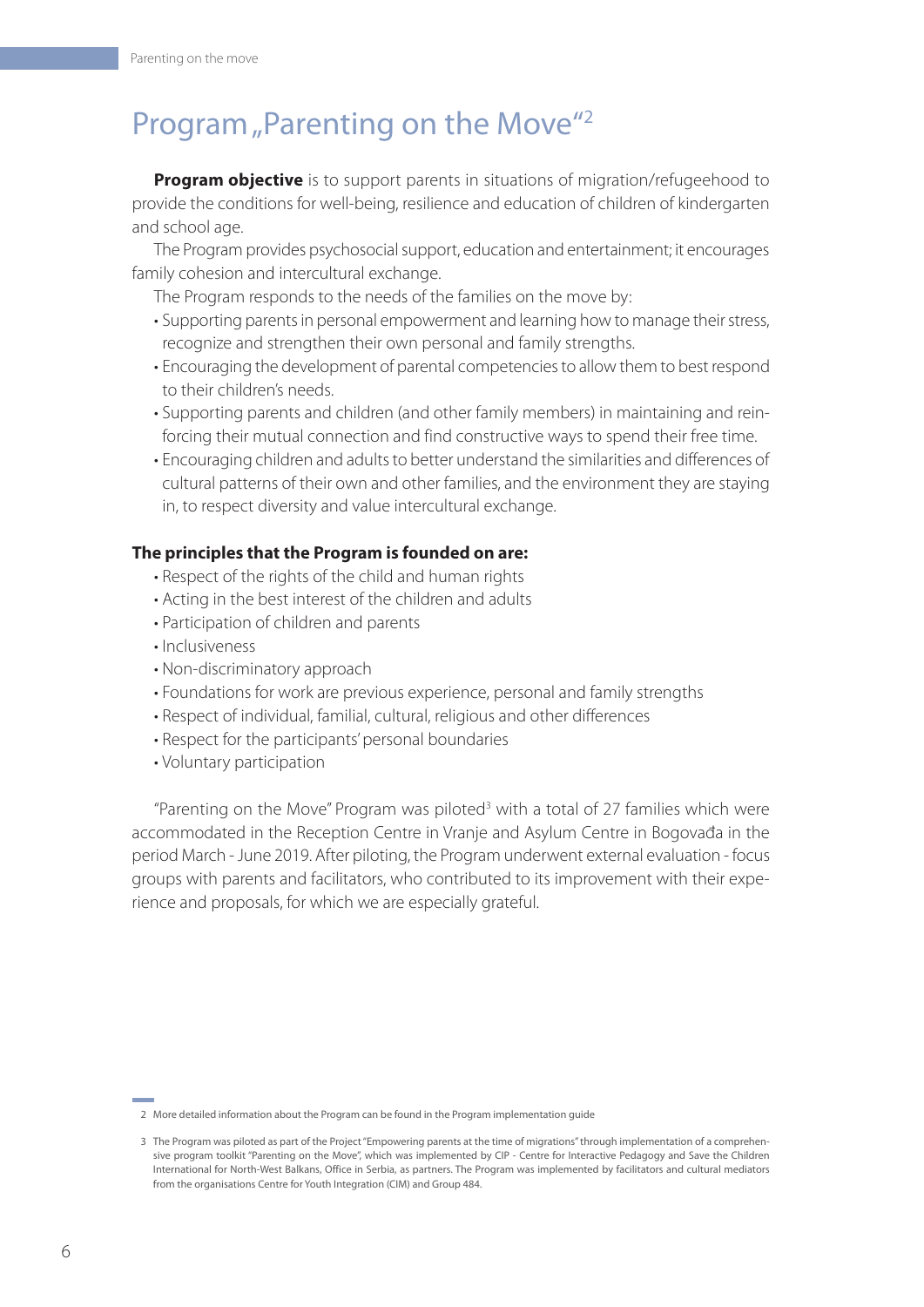# First training of facilitators for "Parenting on the Move" Program implementation

**Training objective** is to empower moderators for quality implementation of the Program "Parenting on the Move", through theoretical introductions, delivery of workshops/parts of workshops and exchange of experiences.

The three-day training encompasses 14 workshops. **The first day** is dedicated to getting acquainted with the Program "Parenting on the Move" (the principles it is founded on, its structure, modules, resources for parents and children, Guide for Program Implementation) as well as with self-protection in working with vulnerable groups and burnout prevention.

**The second day of training** is dedicated to getting acquainted with the theoretical framework and content of the parent workshops, through the Program's 4 modules (*Daily routines, health care and safety of children, Psychosocial support for parents and children, Application of positive discipline in everyday parenting* and *Support to education and lifelong learning*) and family workshops. Getting acquainted with the Program encompasses reading the Guide, preparing the presentation of parts of the Program (poster, PowerPoint presentation etc.), theoretical inputs from the trainer and implementation of the selected activities with participants. The last workshop of the second day looks into facilitation process and skills, specificities of working with parents and working with parents and children together.

On the **third day** of training, after implementing one workshop from the Program with all the facilitators, discussion and exchange of impressions, two sessions ensue on Program implementation organisational matters (on interpreting into different languages spoken by the participants in the Program, role of the interpreter, documentation that accompanies Program implementation), on reporting, communication with the Program/Project team, dynamics of implementation, *follow-up* training and mentor support.

The training was designed so that workshop moderators are empowered for quality implementation of the Program in different ways: Through the moderator's theoretical introduction, reading the Program, short films, exchange of experience, delivery of workshops/ parts of workshops, observing other facilitators while they deliver workshops/parts of workshops, discussion.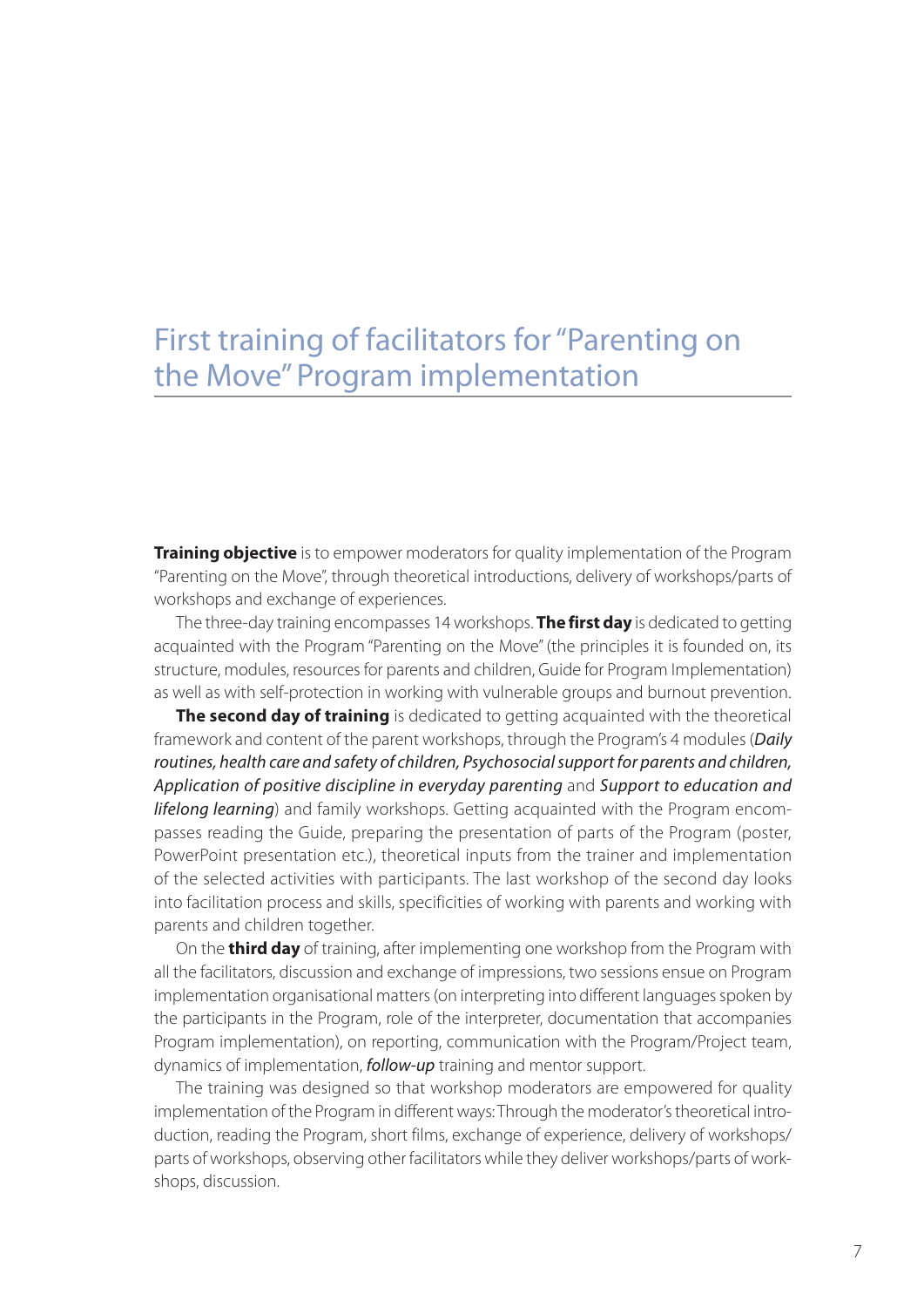During the training, you may encourage participants to propose and/or lead short warmup or relaxation activities.

Training evaluation - after the first and second days of training, different evaluation techniques may be used (e.g. 3-2-1 tehnique<sup>4</sup>, emoticons, highlight of the day<sup>5</sup>). At the last workshop, the participants fill in the evaluation questionnaire (a proposed template is attached hereto). At the end of training, the participants get a certificate of attendance.

#### **TRAINING AGENDA**

#### **DAY ONE**

| $60$ min         | Workshop I: Welcome, introduction and training presentation                            |  |
|------------------|----------------------------------------------------------------------------------------|--|
| $15 \text{ min}$ | Coffee break                                                                           |  |
| $90 \text{ min}$ | Workshop II: "Parenting on the Move" Toolkit                                           |  |
| $60 \text{ min}$ | Lunch break                                                                            |  |
| $45 \text{ min}$ | Workshop III: Program principles                                                       |  |
| $15 \text{ min}$ | Coffee break                                                                           |  |
| $60 \text{ min}$ | Workshop IV: Self-protection in the work with vulnerable groups and burnout prevention |  |
| $30 \text{ min}$ | V Day one wrap-up and preparation for the next day of training                         |  |
| <b>DAY TWO</b>   |                                                                                        |  |
| $60 \text{ min}$ | Workshop VI: Daily routines, health care and safety of children                        |  |
| $60 \text{ min}$ | Workshop VII: Psychosocial support for parents and children                            |  |
| $30 \text{ min}$ | Coffee break                                                                           |  |
| $60 \text{ min}$ | Workshop VIII: Application of positive discipline in everyday parenting                |  |
| 60 min           | Lunch break                                                                            |  |

| $60$ min            | Workshop IX: Support to schooling and competencies for lifelong learning                         |
|---------------------|--------------------------------------------------------------------------------------------------|
| $60$ min            | Workshop X: Family workshops                                                                     |
| $30 \,\mathrm{min}$ | Coffee break                                                                                     |
| $45 \text{ min}$    | Workshop XI: Facilitating the Program "Parenting on the Move"                                    |
| 30 min              | Workshop XII: Preparation for inclusion of participants into the "Parenting on the Move" Program |

#### **DAY THREE**

| 90 min              | Workshop XIII: Delivery of a model workshop                                     |
|---------------------|---------------------------------------------------------------------------------|
| $30 \text{ min}$    | Coffee break                                                                    |
| 60 min              | Workshop XIV: Organisational issues of Program implementation                   |
| $30 \,\mathrm{min}$ | Workshop XV: Agreements on Program implementation, reporting, next training and |
|                     | mentor support (visits and online)                                              |
| $60 \text{ min}$    | Lunch and departure of the participants                                         |

4 3 new pieces of information, 2 ideas I will share with others, 1 activity I will implement right away;

<sup>5</sup> Participants name one thing that made the greatest impression on them. You may use a ball, balloon, rope to pass on to the participants that are to share their impressions with others.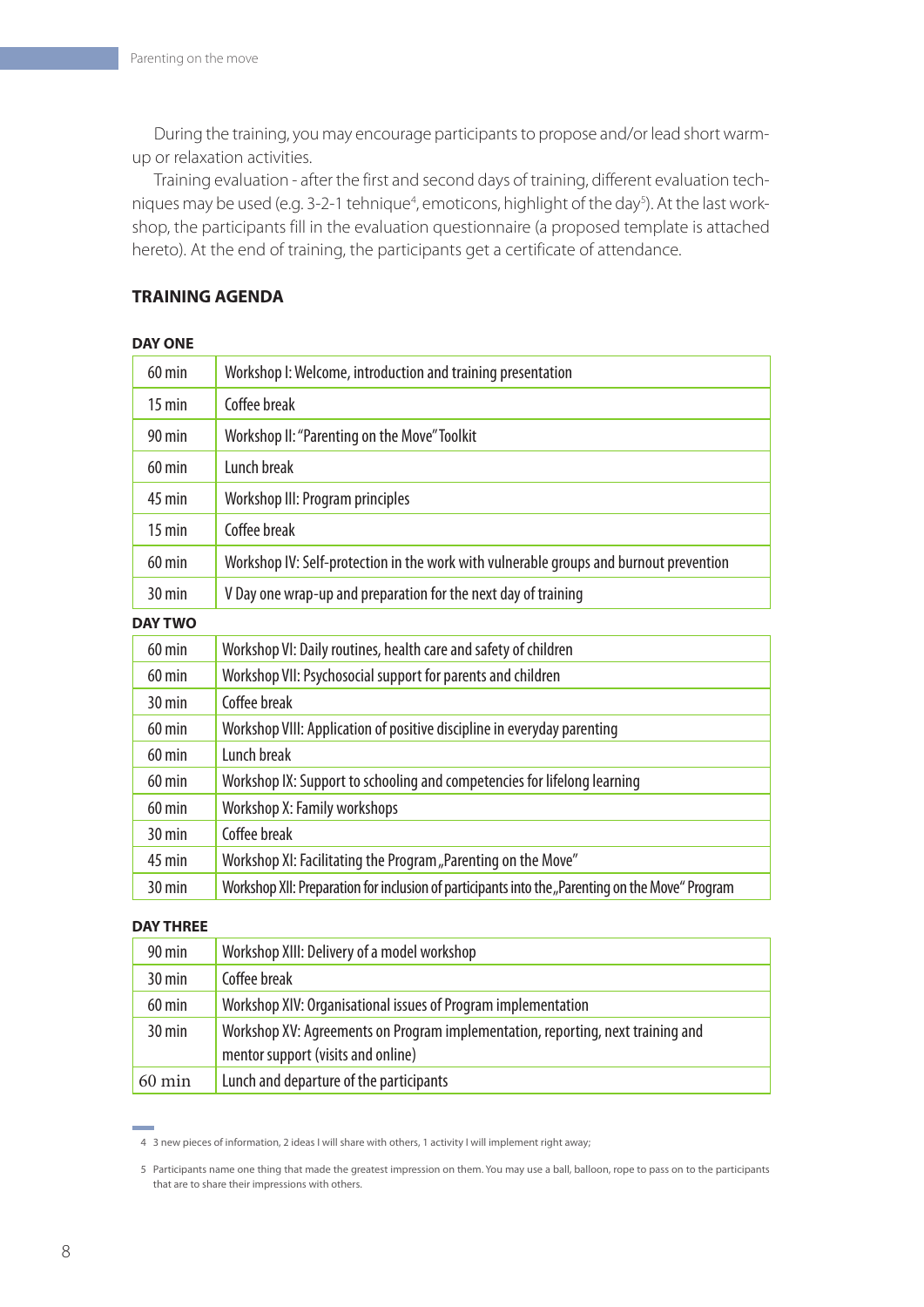# **Training scenario**

# **Day I, workshop I:** Welcome, introduction and training presentation (60 min)

|                                                                                                                                                                                                                                                                                                          | <b>OBJECTIVES</b>                                                                                                                                                                                                                                                                                                                                                                                   | <b>OUTCOMES</b>                                                                                                                                                                                                                                                                 |
|----------------------------------------------------------------------------------------------------------------------------------------------------------------------------------------------------------------------------------------------------------------------------------------------------------|-----------------------------------------------------------------------------------------------------------------------------------------------------------------------------------------------------------------------------------------------------------------------------------------------------------------------------------------------------------------------------------------------------|---------------------------------------------------------------------------------------------------------------------------------------------------------------------------------------------------------------------------------------------------------------------------------|
| Introduction of participants and moderators.<br>Presentation of partner organisations of the<br>Project, within which the Program<br>"Parenting on the Move" is being implemented.<br>Familiarizing the participants with training<br>objectives and agenda.<br>Joint adoption of rules during training. |                                                                                                                                                                                                                                                                                                                                                                                                     | Participants are given basic information on partner<br>organisations and the Project within which<br>the Program "Parenting on the Move" is being<br>implemented.<br>Participants are acquainted with objectives, planned<br>activities and the method of work during training. |
| <b>ACTIVITIES</b>                                                                                                                                                                                                                                                                                        | Individual work, work in groups: Introduction of participants and moderators (15 min)<br>Presentation (optional): Presentation of partners and Project (15 min)<br>Presentation: Training program (objectives, agenda, method of work) (10 min)<br>Individual work, discussion: Participants' expectations from the training (10 min)<br>Work in large group: Rules of work during training (5 min) |                                                                                                                                                                                                                                                                                 |
| <b>MATERIALS/</b><br><b>APPENDICES</b><br><b>FOR</b><br><b>PARTICIPANTS</b>                                                                                                                                                                                                                              | A4 paper<br>flip chart paper, marker pens<br>PPT: Presentation of partner organisations and the project<br>Laptop and projector<br>Balloons (or other materials for warm-up activities of moderators' choosing)                                                                                                                                                                                     |                                                                                                                                                                                                                                                                                 |

# **1. Introduction of participants and moderators (team poster: organisation, professions, experience in working with parents and children, migrants, education in program fields...) (15 min)**

Moderators and participants briefly introduce themselves (e.g. name and current employment). Moderator hands out A4 papers. All participants write down their "ID" (name, organisation where they currently work, profession, experience in work with children and parents, education in the program fields...). Once everyone is finished, they introduce themselves and stick their papers to the flip chart, which will represent the "ID" of the team. The poster may stay in the training space until the end of training.

# **2. Presentation of partner organisations and the project (15 min)**

Brief presentation of partner organisations that implement the Project within which the Program is being implemented; the moderator presents the project and the planned activities.

**3. Training Program presentation (objectives, agenda, method of work) (10 min)**

Moderator shows slides, explains training objectives and presents training agenda.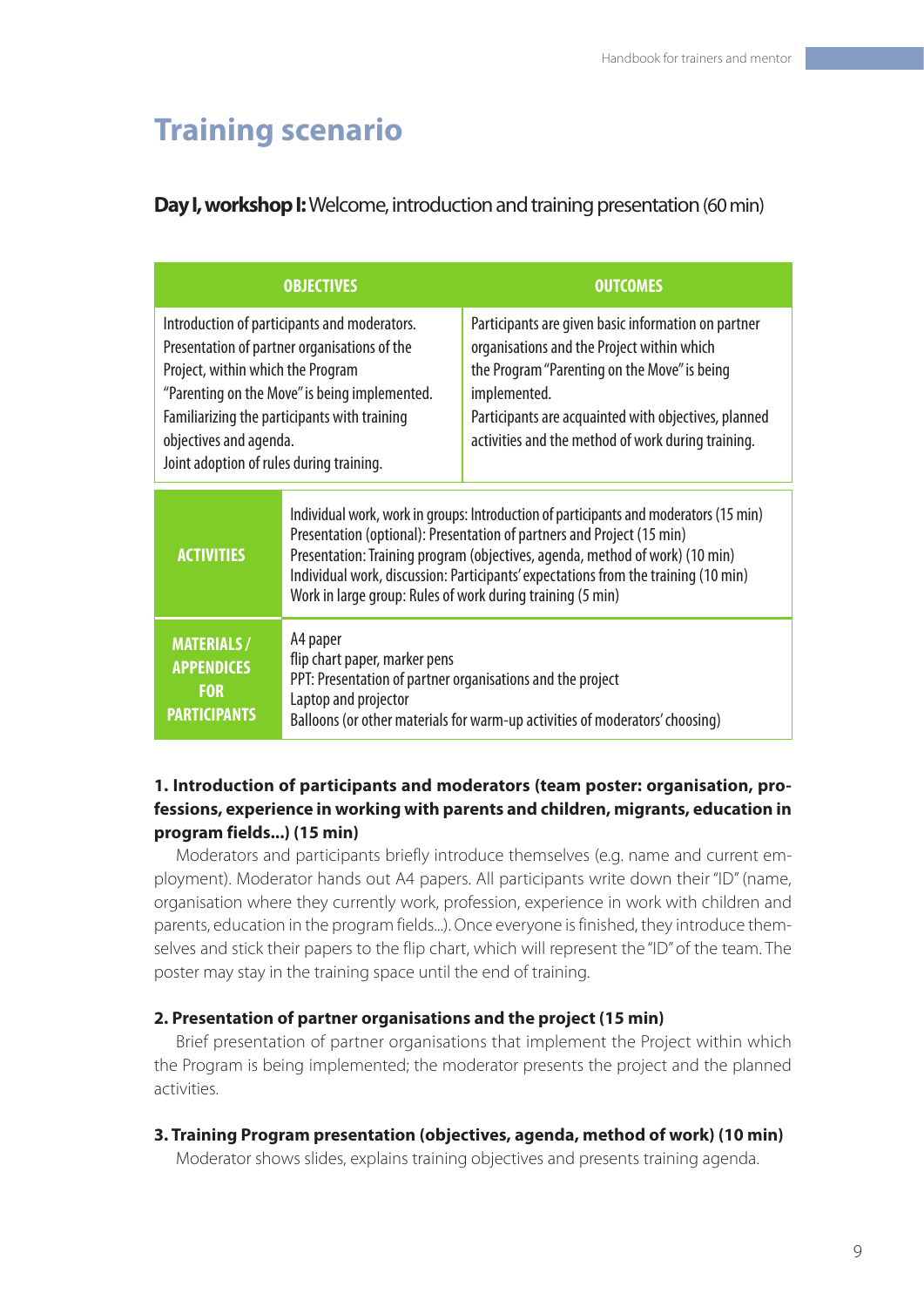#### **4. Participants' expectations from the training (10 min)**

Participants write down their expectations from the training on stickers and stick them on the poster (flip chart paper). The moderator groups similar expectations together, reads them and comments on what can be achieved. The poster may stay in the training space and at the end, the moderator and participants may discuss which expectations have come true.

#### **5. Rules of work during training (5 min)**

Moderator and participants agree on the working rules for the training. Moderator writes down the rules on the poster (flip chart paper). It is emphasized that rules may be added during training.

#### **6. Warm-up activity** (5 min)

Moderator asks the participants if they would like to demonstrate a warm-up activity they like and use in their work (warm-up games, icebreakers etc.) If none of the participants wants to share, the moderator demonstrates a few games (e.g. High winds, a game with balloons during which the participants try to keep the balloons in the air for as much time as possible).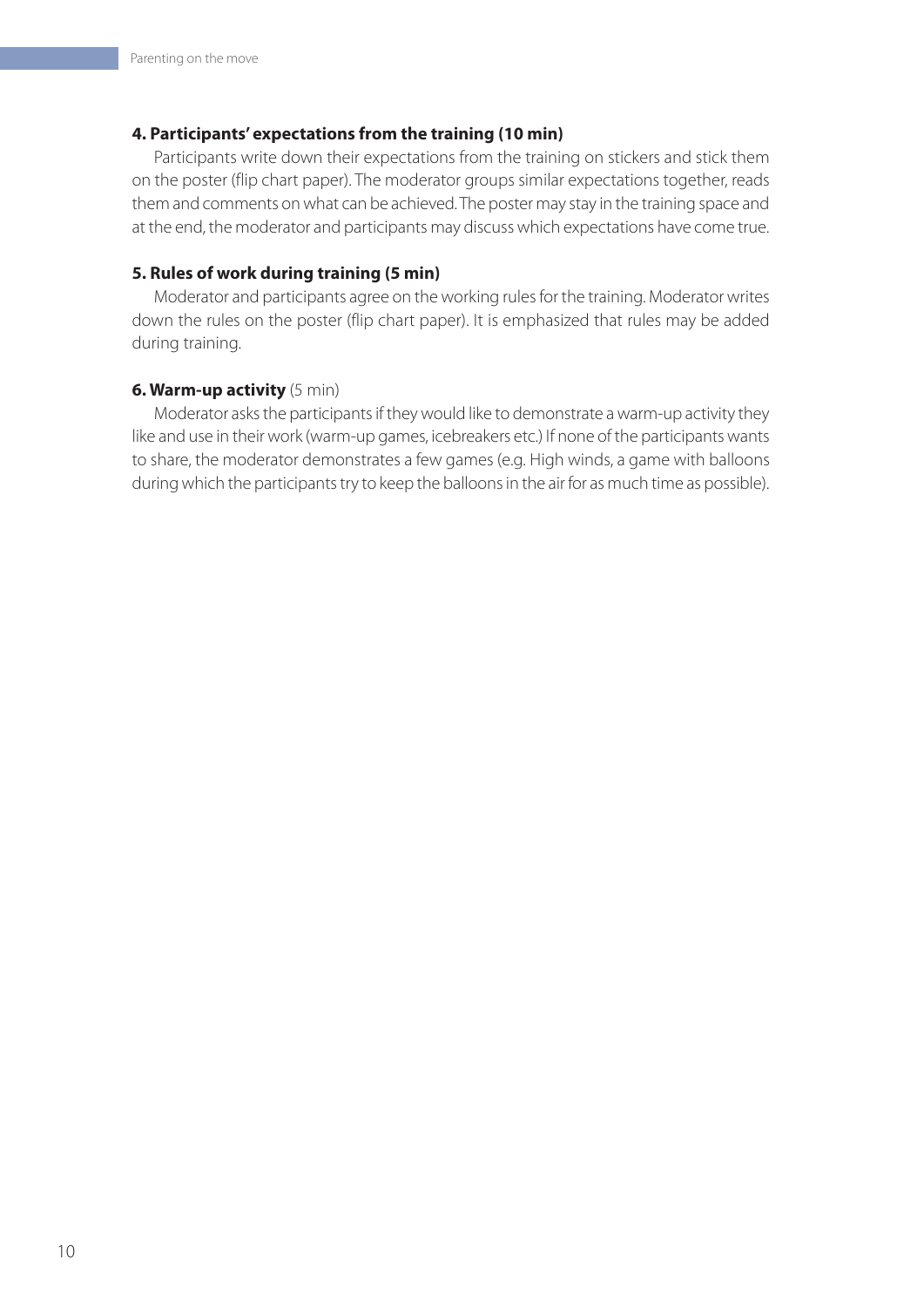# **Day I, workshop II:** "Parenting on the Move" Toolkit" (90 min)

|                                                                                                                                                                     | <b>OBJECTIVES</b>                                                                                                                                                                                           | <b>OUTCOMES</b>                                                                                                                                                     |
|---------------------------------------------------------------------------------------------------------------------------------------------------------------------|-------------------------------------------------------------------------------------------------------------------------------------------------------------------------------------------------------------|---------------------------------------------------------------------------------------------------------------------------------------------------------------------|
| - Presentation of the Program, Parenting on the<br>Move".<br>- Presentation of the Program Implementation<br>Guide.<br>- Presentation of the materials for parents. |                                                                                                                                                                                                             | - Participants are acquainted with the structure of<br>the Program and the Guide.<br>- Participants are acquainted with the thematic<br>units and workshop content. |
| <b>ACTIVITIES</b>                                                                                                                                                   | - Presentation: Program, Parenting on the Move" (20 min)<br>- Presentation: Program Implementation Guide (30 min)<br>- Presentation: Material for the families (20 min)<br>- Questions and answers (20 min) |                                                                                                                                                                     |
| <b>MATERIALS/</b><br><b>APPENDICES</b><br><b>FOR</b><br><b>PARTICIPANTS</b>                                                                                         | - PPT Program "Parenting on the Move"<br>- printed material: Program Implementation Guide, "POM NOTEBOOK TO GO" and<br>"POM CARDS TO GO"<br>- laptop and projector                                          |                                                                                                                                                                     |

# **1. Presentation of the Program, Parenting on the Move" (20 min)**

PPT Program "Parenting on the Move" and Guide (objectives, structure...) - the presentation covers both topics, the presentation of the Program and of the Program Implementation Guide (structures, units etc).

# **2. Presentation of the Program Implementation Guide**

(30 min) PPT Program "Parenting on the Move" and Guide.

The moderator hands out Guides to the participants, participants review them. Moderator encourages participants to ask questions, share their dilemmas and comments.

# **4. Presentation of the materials for parents (20 min)**

The moderator presents material for the families - the notebook "POM NOTES TO GO" and the set of cards "POM GAMES AND ACTIVITIES TO GO". They explain to the participants the purpose of these materials and the way they are used.

If there is such a possibility, they hand out the printed materials to the participants or show them on slides. Moderator encourages participants to ask questions, share their dilemmas and comments.

# **5. Questions and answers (20 min)**

The moderator encourages participants to ask questions, share their observations and comments related to the material.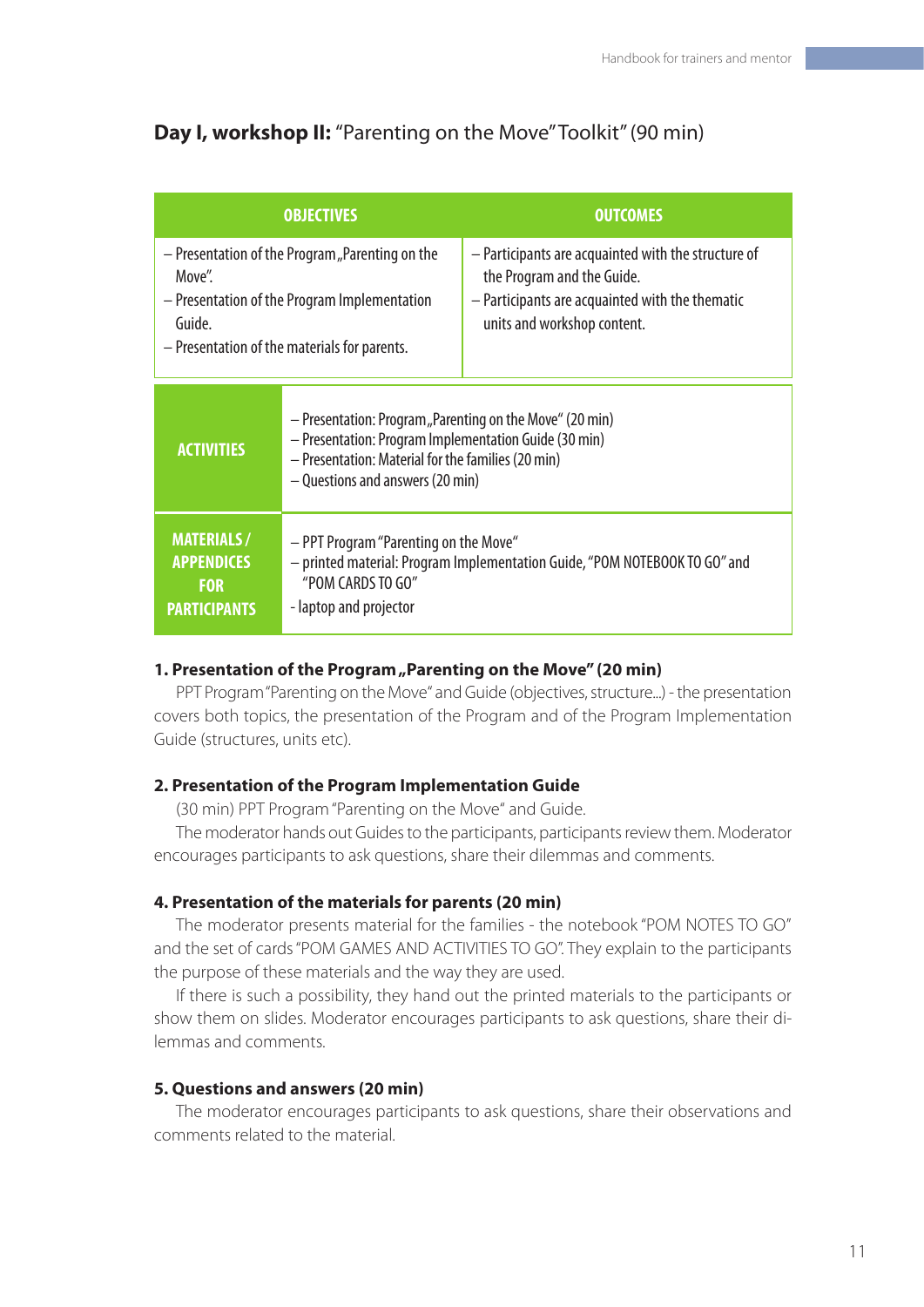|                                                                                                                                                                                                                      | <b>OBJECTIVES</b>                                                                                                                                                                                                                                                         | <b>OUTCOMES</b>                                                                                                                                                                                                                                                                                                                                                        |
|----------------------------------------------------------------------------------------------------------------------------------------------------------------------------------------------------------------------|---------------------------------------------------------------------------------------------------------------------------------------------------------------------------------------------------------------------------------------------------------------------------|------------------------------------------------------------------------------------------------------------------------------------------------------------------------------------------------------------------------------------------------------------------------------------------------------------------------------------------------------------------------|
| - Getting the participants acquainted with the<br>principles the Program is based on.<br>- Use of principles during the work on seminars,<br>when thematic units are presented and<br>example workshops implemented. |                                                                                                                                                                                                                                                                           | - Participants use the principles while they prepare<br>to work with the parents and with the parents and<br>children together.<br>- During Program implementation, participants<br>apply the principles and ensure the participation<br>of parents and children, creating a culture of<br>antidiscrimination and respect for human rights<br>and rights of the child. |
| <b>ACTIVITIES</b>                                                                                                                                                                                                    | - Presentation: Program principles (10 min)<br>- Presentation: Rights of the child (10 min)<br>- Work in groups: How we accomplish the principles that the Program is based on in<br>working with children and parents (15 min)<br>- Presentation in large group (15 min) |                                                                                                                                                                                                                                                                                                                                                                        |
| <b>MATERIALS/</b><br><b>APPENDICES</b><br><b>FOR</b><br><b>PARTICIPANTS</b>                                                                                                                                          | - PPT Program Principles, Rights of the Child<br>- Laptop and projector                                                                                                                                                                                                   |                                                                                                                                                                                                                                                                                                                                                                        |

# **Day I, workshop III:** Program principles (45 min)

# **1. Presentation:** *Program principles* **(10 min)**

The moderator presents a short film on the theory of change<sup>6</sup> which describes how empowerment of adults creates a stimulating environment in which the children have the conditions for healthy and harmonious development, access to quality education and take active part in the life of their community. They present the slide on the principles the Program is based on and explain them.

# **2. Rights of the child (10 min)**

The moderator shows the slides on the Convention on the Rights of the Child and explains the principles. They show the slide with statements and invite the participants to assess whether each statement is true or false. Once they go through all statements, they present the remaining slides, discuss rights, and acting in the best interest of the child.

# **3. How do we accomplish the principles that the Program is based on in working with children and parents? (15 min)**

Participants are split into groups. They choose one or more principles that the Program is based on and discuss, within their groups, in which ways they support the application of these principles in working with children and adults. They write it on a flip chart.

# **4. Presentation in large group. Questions and answers (15 min)**

Groups present. The moderator summarizes in brief. They encourage participants to ask questions and comment.

<sup>6</sup> The film shows the theory of change of the Frontiers of Innovation (FOI) team, available at the online library Centre for Developing Child, Harvard University, at: https://developingchild.harvard.edu/translation/build- ing-adult-capabilies-to-improve-child-outcomes-a-theory-of-change-serbian-subtitles/?clid=IwAR3O3E HDVX2d0nLW1CQycT-KN7C6YFCvBusfYBtrrbufxiBOylcgDeww77I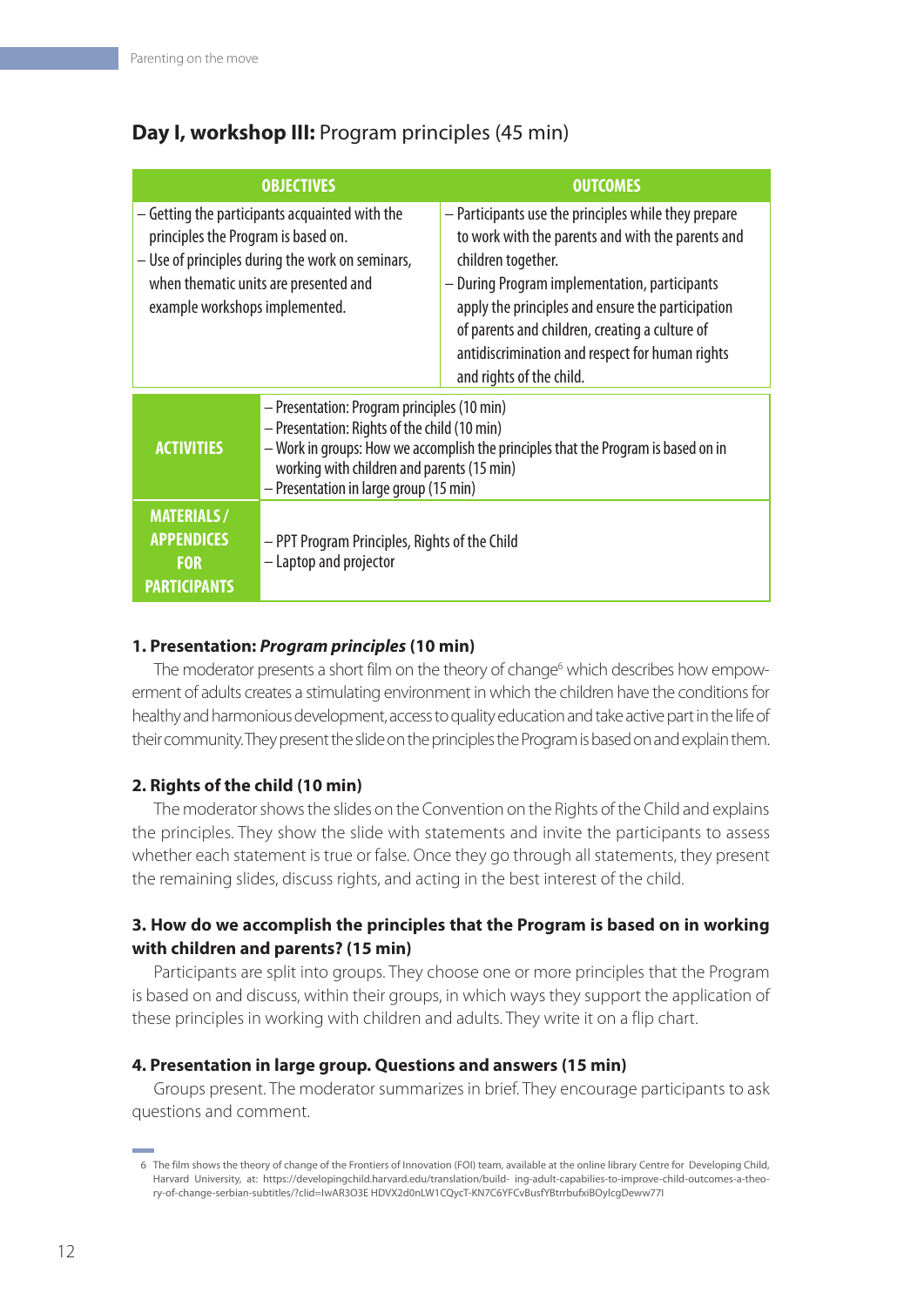# **Day I, workshop IV:** Self-protection in the work with vulnerable groups and burnout prevention (60 min)

|                                                                                                                                                          | <b>OBJECTIVES</b>                                                                                                                                                                                                                                                                                                                                                                                                                                                                                                                                           | <b>OUTCOMES</b>                                                                                |
|----------------------------------------------------------------------------------------------------------------------------------------------------------|-------------------------------------------------------------------------------------------------------------------------------------------------------------------------------------------------------------------------------------------------------------------------------------------------------------------------------------------------------------------------------------------------------------------------------------------------------------------------------------------------------------------------------------------------------------|------------------------------------------------------------------------------------------------|
| - Recognition of the symptoms of stress.<br>- Developing strategies for self-protection in<br>the work with vulnerable groups and burnout<br>prevention. |                                                                                                                                                                                                                                                                                                                                                                                                                                                                                                                                                             | - Participants recognize the symptoms, methods for<br>stress mitigation and burnout prevention |
| <b>ACTIVITIES</b>                                                                                                                                        | – Individual work: What motivates us to work with vulnerable groups/what are we<br>proud of in our work so far? (5 min)<br>- Individual work: Recognition of the symptoms of stress (15 min)<br>- Relaxation exercises (10 min)<br>- Work in groups: Methods for stress mitigation and burnout prevention (30 min)<br>- Presentation: Self-protection in the work with vulnerable groups and burnout<br>prevention(15 min)<br>- Brief review of the poster: motivation for work with vulnerable groups/what are we<br>proud of in our work so far? (15 min) |                                                                                                |
| <b>MATERIALS/</b><br><b>APPENDICES</b><br><b>FOR</b><br><b>PARTICIPANTS</b>                                                                              | - PPT: Self-protection in the work with vulnerable groups and burnout prevention<br>- Laptop and video-beam                                                                                                                                                                                                                                                                                                                                                                                                                                                 |                                                                                                |

# **1. What motivates us to work with vulnerable groups/what are we proud of in our work so far? (5 min)**

Participants write down on stickers what motivates them to work with children and parents, their positive experiences, personal success stories or successes of children and parents that are especially important to them. Stickers are then put up on the poster/wall.

#### **2. Recognition of the symptoms of stress (15 min)**

Participants draw a picture of themselves. They write in what causes them stress, draw or write how they react to stress, where they feel it on their bodies, what emotions it sparks. If they have any typical reactions or if it depends on what caused the stress.

Participants (volunteers) present in the large group. If the participants don't want to share with others, the moderator explains an example on a drawing prepared in advance.

#### **3. Relaxation exercises (10 min)**

Moderator asks the participants if they can remember any relaxation exercises. If any of the participants volunteer, they demonstrate the exercise to others. Moderator may show a couple of relaxation exercises (e.g. breathing exercise, "5 senses" exercise<sup>7</sup>, Fun questions game<sup>8</sup>...)

<sup>7 5</sup> senses exercise: Ask the participants to find a comfortable position and take a few deep breaths; they should observe the space they're in, then focus on five items in that space (something they had not paid attention to, e.g. shadows, lock, chair...). After that, the participants should focus on four things they can feel (e.g. texture of their clothes, table, sun rays on their face...), then on three sounds (e.g. projector, car, conversation outside the room...) then on two scents. Finally, the focus is on one flavour.

<sup>8</sup> Everyone gets one question on a sticker. They get a minute or two to come up with the answer, then they share in the large group. Possible questions: If you could choose, what vegetable, fruit, city, plant, colour, season would you be and why? Describe your life with a book/song title? List 5 favourite dishes. If you had an imaginary friend, what would they look like?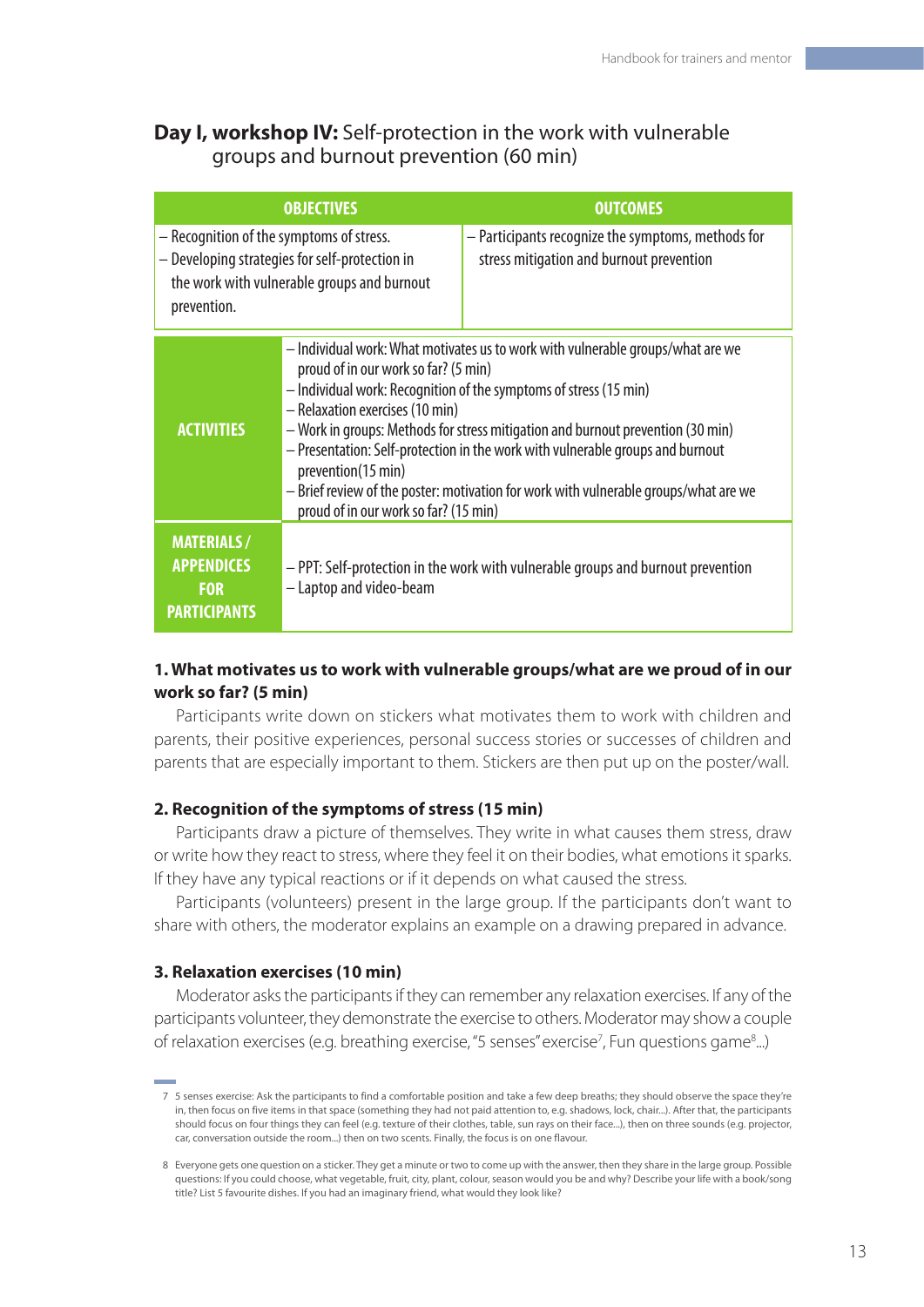#### **4. Methods for stress mitigation and burnout prevention (30 min)**

Participants are split into three groups (according to their workplace). Tasks:

a) Poster "Stress mitigation methods" Within their teams, they agree and write down different ideas, e.g. individual and group stress mitigation methods. They present in large group. Posters may stay in the training space until the end of training, as a reminder.

b) Poster "Help from a friend" Within their teams, they exchange on what they need their colleagues to do, and what not to do, when they are under stress and write it down for each participant in their group. The moderator encourages participants to keep the phrasing concrete (e.g. *When I am under stress, I need my colleagues to step in for me so I can go out into the yard for 5 minutes. When I am under stress, I don't like it when my colleagues tell me to calm down*). Teams can present in large group if they wish.

The moderator proposes that the participants take the posters with them to their centres, to add items to them and use them as reminders when they are under stress.

#### **5. Presentation - Stress, burnout, protection measures (15 min)**

Moderator shows the presentation on stress, burnout and protection measures. They ask the participants if they have any questions, comments or dilemmas.

They show the short film *Toxic Stress Derails Healthy Development<sup>9</sup>* on the importance of the care of adults for children.

# **6. Brief review of the poster: motivation for work with vulnerable groups/what are we proud of in our work so far? (15 min)**

Moderator reads out the stickers from the beginning of the workshop. They ask the participants if they would like to share a story. They commend their work with children and parents so far. They emphasize that, although working with vulnerable groups brings challenges, everything they wrote should motivate them to continue their work - and that they should not forget to take care of themselves.

<sup>9</sup> Available in the online library Centre for Developing Child, Harvard University, at: https://develop- ingchild.harvard.edu/translation/toxic-stress-derails-healthy-development-serbian-subtitles/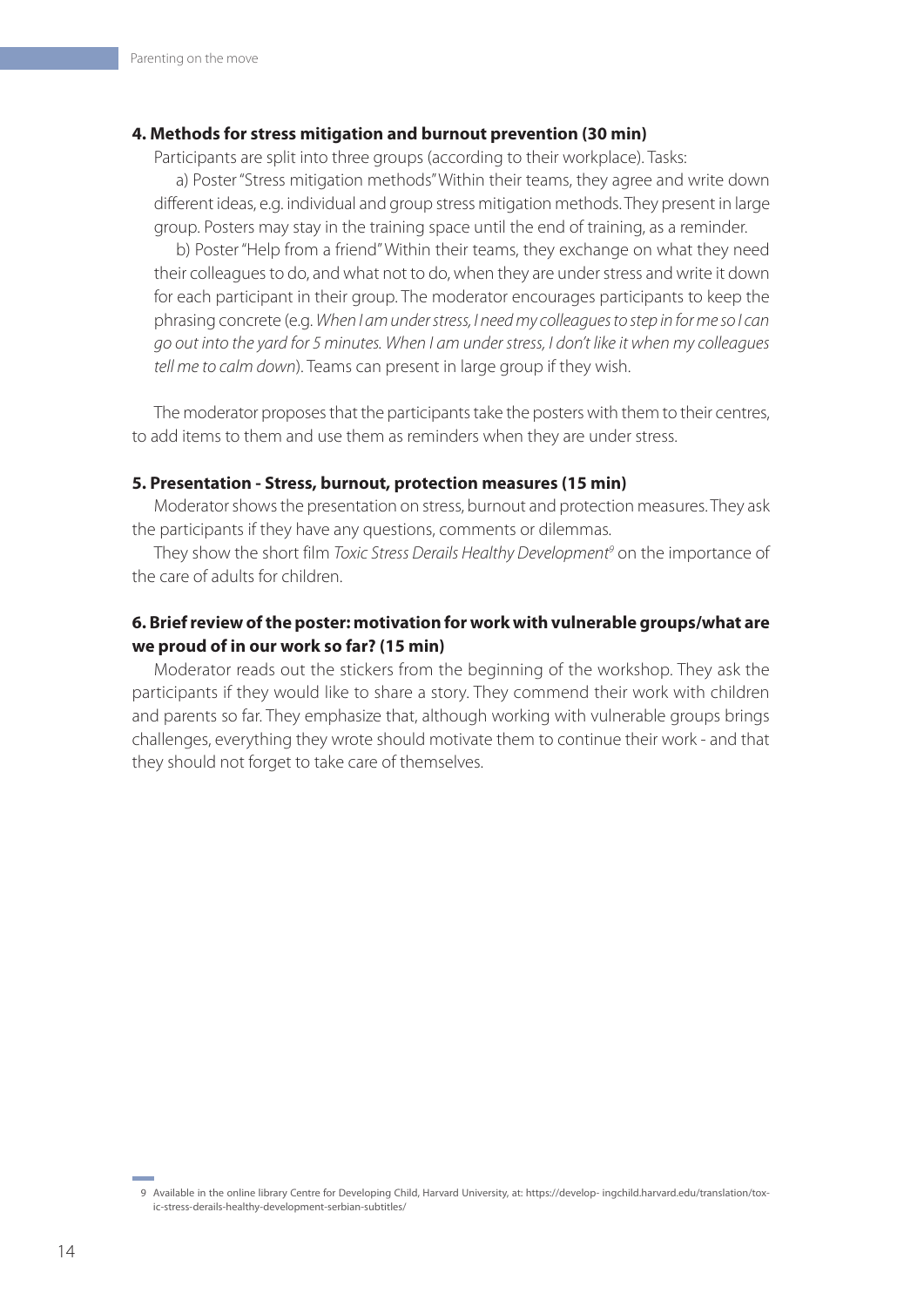**Day I, workshop V:** Wrap-up day one, agreements for tomorrow (30 min)

| <b>OBJECTIVES</b>                                                                                                                                                      |                                                                                                                                                                           | <b>OUTCOMES</b>                                                                                                                                                                                                                                                                                                                                                                                                                                                                                                                            |
|------------------------------------------------------------------------------------------------------------------------------------------------------------------------|---------------------------------------------------------------------------------------------------------------------------------------------------------------------------|--------------------------------------------------------------------------------------------------------------------------------------------------------------------------------------------------------------------------------------------------------------------------------------------------------------------------------------------------------------------------------------------------------------------------------------------------------------------------------------------------------------------------------------------|
| - Moderator and participants wrap up the day.<br>- Getting the participants acquainted with the<br>task and preparation for work during the second<br>day of training. |                                                                                                                                                                           | - Moderator and participants point out important<br>information, ideas, impressions and experiences<br>after the first day of training.<br>- Participants have read a part of the Program<br>and written down their questions, comments,<br>suggestions (if any) and understood the task for<br>the second day of training - presenting a certain<br>unit and implementation of a workshop activity of<br>choice from this unit; a group that will prepare and<br>deliver an entire workshop on the second day of<br>training is selected. |
| <b>ACTIVITIES</b>                                                                                                                                                      | - Evaluation / Day one wrap-up (10 min)<br>- Splitting the participants into groups, reading parts of the Program and preparation<br>for the work during day two (20 min) |                                                                                                                                                                                                                                                                                                                                                                                                                                                                                                                                            |
| <b>MATERIALS/</b><br><b>APPENDICES</b><br><b>FOR</b><br><b>PARTICIPANTS</b>                                                                                            | - Flip chart paper, marker pens<br>– Stickers<br>- Forms for the preparation of the presentation of one unit from the "Parenting on the<br>Move" Program                  |                                                                                                                                                                                                                                                                                                                                                                                                                                                                                                                                            |

# **1. Evaluation / Day one wrap-up (10 min)**

Moderator sums up the day, reminding the participants of the topics that were discussed and emphasizing important information. They invite the participants to share their impressions after day one - e.g. new information, ideas, questions etc. The moderator may agree with the participants whether they will write down the impressions on the flip chart, or if every participant will write them on a sticker.

# **2. Preparation for day two of training (20 min)**

Split the participants in 5 groups. Groups read their parts of the program, write down their questions, comments and suggestions (if any) on the provided template. They prepare to present units and implement one activity from the workshop of their choice (from the unit they are covering). They write their preparation on the template; they choose the activity for implementation that they think will be challenging. They agree with the moderators on the necessary material for implementation of the selected activities. The groups choose how they will present their unit (PPT, poster etc.) They agree on the delivery of model workshops (number of groups, whether they will deliver an entire workshop or just a part thereof, agreement on the necessary material).

# **Unit proposal:**

- 1. Daily routines, health care and safety of children;
- 2. Psychosocial support for parents and children;
- 3. Application of positive discipline in everyday parenting;
- 4. Support to schooling and competencies for lifelong learning, joint activities;
- 5. Family workshops.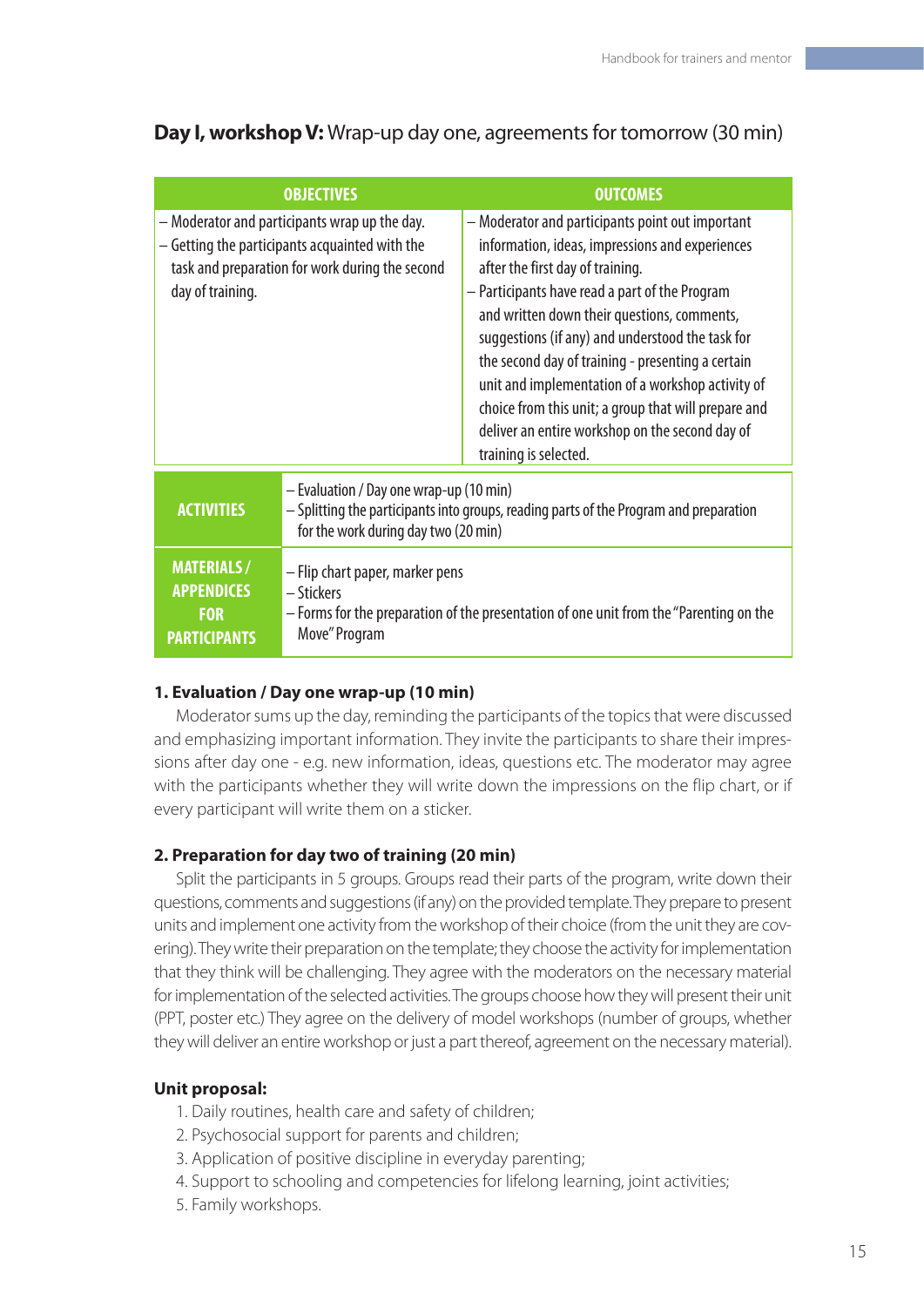# **Day II, workshop VI:** Daily routines, health care and safety of children (60 min)

|                                                                                                                                                                                                                                                                                                                    | <b>OBJECTIVES</b>                                                                                                                                                                                                                                                                                                    | <b>OUTCOMES</b>                                                                                                                                                                                                                                         |
|--------------------------------------------------------------------------------------------------------------------------------------------------------------------------------------------------------------------------------------------------------------------------------------------------------------------|----------------------------------------------------------------------------------------------------------------------------------------------------------------------------------------------------------------------------------------------------------------------------------------------------------------------|---------------------------------------------------------------------------------------------------------------------------------------------------------------------------------------------------------------------------------------------------------|
| – Getting acquainted with the concept, content<br>and significance of the unit Daily routines,<br>health care and safety of children in the<br>Program, through the presentation by the<br>participants and the moderator (ppt, poster)<br>and implementation of a chosen activity (one<br>group of participants). |                                                                                                                                                                                                                                                                                                                      | - Participants understand and accept the concept<br>and significance of daily routines, health care and<br>protection of children within the Program.<br>- Participants have improved their facilitation skills<br>by implementing one chosen activity. |
| <b>ACTIVITIES</b>                                                                                                                                                                                                                                                                                                  | - Presentation: Daily routines, health care and safety of children (one group of<br>participants) (15 min)<br>- PPT: Daily routines, health care and safety of children (moderator) (10 min)<br>- Implementation of the chosen activity from one workshop (20 min)<br>- Questions, comments and suggestions (15 min) |                                                                                                                                                                                                                                                         |
| <b>MATERIALS/</b><br><b>APPENDICES</b><br><b>FOR</b><br><b>PARTICIPANTS</b>                                                                                                                                                                                                                                        | - Material for the implementation of the chosen activity from a workshop (agreed with<br>the participants the previous day)<br>- PPT: Daily routines, health care and safety of children<br>- Laptop and projector<br>- Appendix for participants: Daily routines, health care and safety of children                |                                                                                                                                                                                                                                                         |

# **1. Presentation - Daily routines, health care and safety of children (one group of participants) (15 min)**

The group that prepared the presentation now shares it with the other participants through PPT, poster or in some other way.

# **2. Theoretical input – Daily routines, health care and safety of children (moderator) (10 min)**

The moderator complements the presentation of the group of participants, emphasizes objectives and reach of the Program in this field.

# **3. Implementation of the chosen activity from one workshop (20 min)**

The group that has chosen this unit, implements an activity from one of the workshops, chosen the previous day, with other participants.

# **4. Questions, comments, suggestions (15 min)**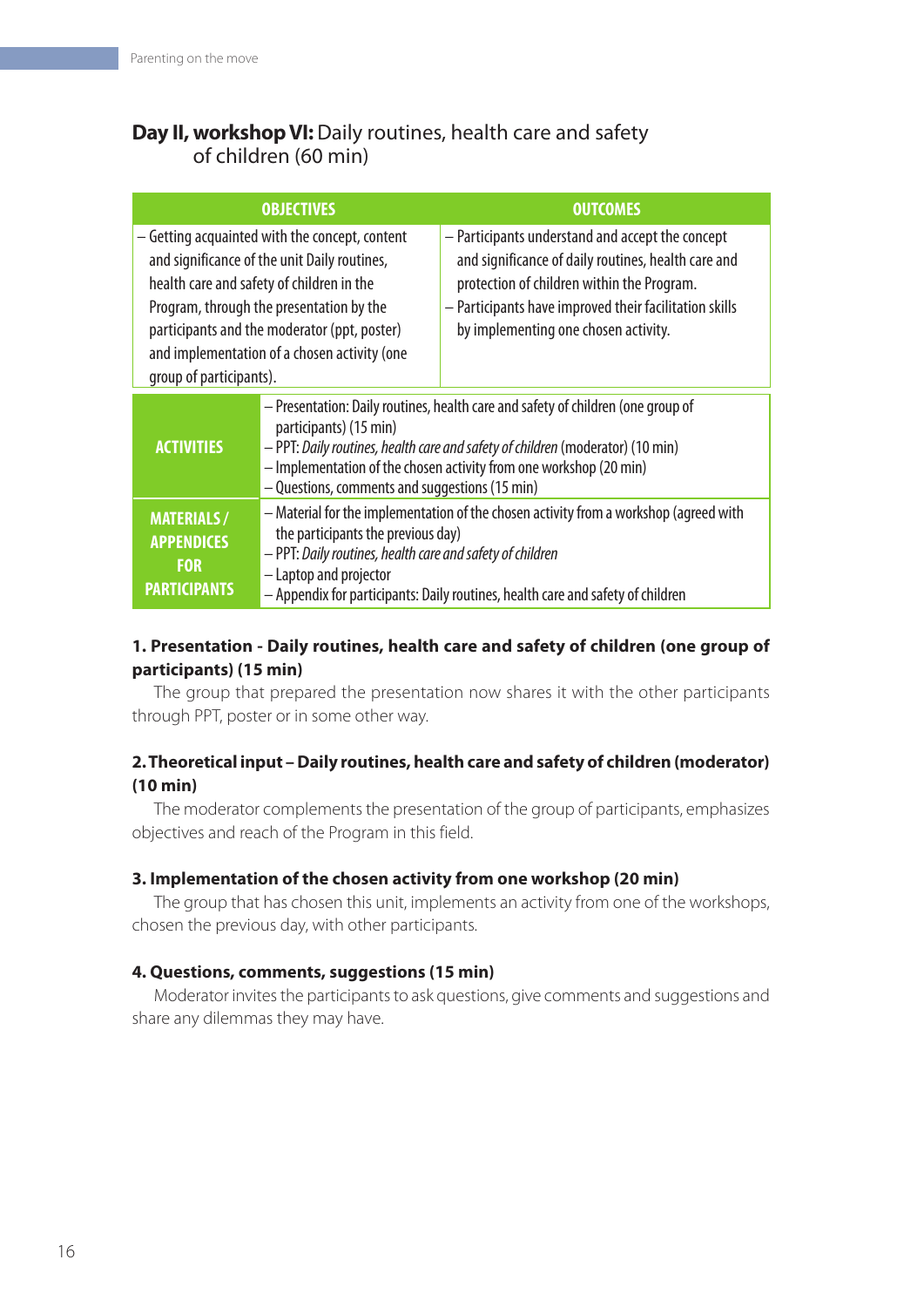# **Day II, workshop VII:** Psychosocial support for parents and children (60 min)

|                                                                                                                                                                                                                                                                                                                                                                                                                                                                   | <b>OBJECTIVES</b>                                                                                                                                                                                                                                                                                          | <b>OUTCOMES</b>                                                                                                                                                                                                                                                                                                                                                                                                                                                                                                  |
|-------------------------------------------------------------------------------------------------------------------------------------------------------------------------------------------------------------------------------------------------------------------------------------------------------------------------------------------------------------------------------------------------------------------------------------------------------------------|------------------------------------------------------------------------------------------------------------------------------------------------------------------------------------------------------------------------------------------------------------------------------------------------------------|------------------------------------------------------------------------------------------------------------------------------------------------------------------------------------------------------------------------------------------------------------------------------------------------------------------------------------------------------------------------------------------------------------------------------------------------------------------------------------------------------------------|
| - Getting the participants acquainted with the<br>concept of psychosocial support for parents and<br>children<br>- Taking the participants through the key points<br>in the process of empowering parents and<br>increasing their competencies to improve the<br>conditions for the development and well-being<br>of children<br>- Sensitising participants to recognize first<br>signs of stress in parents and children and be<br>empowered to provide support. |                                                                                                                                                                                                                                                                                                            | - Participants are empowered by knowledge and<br>skills that will help them have the parents they<br>are working with better adapt to change, persist<br>in difficult circumstances, change and develop<br>resistance to stress.<br>- They understand the significance of well-being and<br>resilience and how to develop them in parents and<br>children.<br>- Participants have improved their experience<br>through their work at the training, by critical and<br>deliberate independent work in this field. |
| <b>ACTIVITIES</b>                                                                                                                                                                                                                                                                                                                                                                                                                                                 | - Presentation: Psychosocial support for parents and children (one group of participants)<br>(15 min)<br>- PPT: Psychosocial support for parents and children (moderator) (10 min)<br>- Implementation of the chosen activity from one workshop (20 min)<br>- Questions, comments and suggestions (15 min) |                                                                                                                                                                                                                                                                                                                                                                                                                                                                                                                  |
| <b>MATERIALS/</b><br><b>APPENDICES</b><br><b>FOR</b><br><b>PARTICIPANTS</b>                                                                                                                                                                                                                                                                                                                                                                                       | - Material for the implementation of the chosen activity from a workshop (agreed with<br>the participants the previous day)<br>- PPT: Psychosocial support for parents and children<br>- Laptop and projector<br>- Appendix for participants: Psychosocial support for parents and children                |                                                                                                                                                                                                                                                                                                                                                                                                                                                                                                                  |

# **1. Presentation – Psychosocial support for parents and children (one group of participants) (15 min)**

The group that prepared the presentation shares it with the other participants through a PPT, poster or in some other way.

# **2. Theoretical input – Psychosocial support for parents and children (moderator) (10 min)**

The moderator complements the presentation of the group of participants, emphasizes objectives and reach of the Program in this field.

#### **3. Implementation of the chosen activity from one workshop (20 min)**

The group that has chosen this unit, implements an activity from one of the workshops, chosen the previous day, with other participants.

#### **4. Questions, comments, suggestions (15 min)**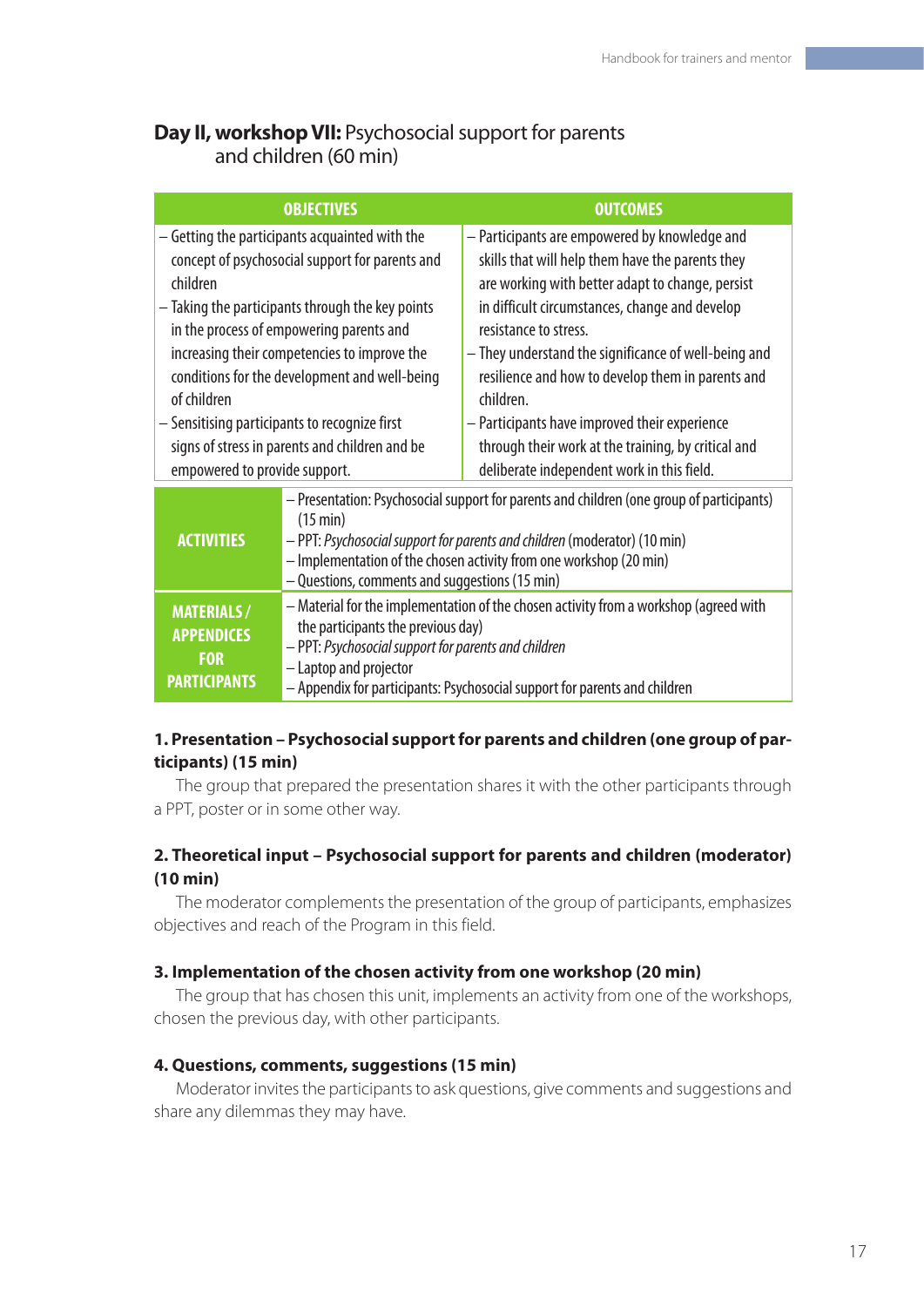# **Day II, workshop VIII:** Application of positive discipline in everyday parenting (60 min)

|                                                                                                                                                                                                                                                                                                                                                                                                                                                                                                                                                                                                                                                                                                                                               | <b>OBJECTIVES</b>                                                                                                                                                                                                                                                                                                                | <b>OUTCOMES</b>                                                                                                                                                                                                                                                                                                                                                                                                                                         |
|-----------------------------------------------------------------------------------------------------------------------------------------------------------------------------------------------------------------------------------------------------------------------------------------------------------------------------------------------------------------------------------------------------------------------------------------------------------------------------------------------------------------------------------------------------------------------------------------------------------------------------------------------------------------------------------------------------------------------------------------------|----------------------------------------------------------------------------------------------------------------------------------------------------------------------------------------------------------------------------------------------------------------------------------------------------------------------------------|---------------------------------------------------------------------------------------------------------------------------------------------------------------------------------------------------------------------------------------------------------------------------------------------------------------------------------------------------------------------------------------------------------------------------------------------------------|
| - Present to the participants the concept of positive<br>discipline so that they will promote it and<br>teach the parents strategies based on warmth<br>and structure, supporting the development of<br>the children's self-discipline, self-control and<br>compassion, improving learning of the child,<br>whose behaviour should be increasingly steered<br>by personal understanding and decreasingly by<br>external control.<br>- Ensure understanding and application of<br>an adequate and effective replacement for<br>physical and emotional punishment to help<br>parents resolve their conflicts with children<br>constructively, with an understanding of the<br>impact of the context (culture, religion) on<br>parent behaviour. |                                                                                                                                                                                                                                                                                                                                  | - Participants understand and accept the concept of<br>positive discipline (parenting).<br>- Improved knowledge among participants and<br>understanding the rights of the child in the<br>context of positive discipline which, together<br>with the knowledge of child development and<br>respect of personal capacities of each child, form<br>the foundation for understanding the child's<br>perspective in communication and work with<br>parents. |
| <b>ACTIVITIES</b>                                                                                                                                                                                                                                                                                                                                                                                                                                                                                                                                                                                                                                                                                                                             | - Presentation: Application of positive discipline in everyday parenting (one group of<br>participants) (15 min)<br>- PPT: Application of positive discipline in everyday parenting (moderator) (10 min)<br>- Implementation of the chosen activity from one workshop (20 min)<br>- Questions, comments and suggestions (15 min) |                                                                                                                                                                                                                                                                                                                                                                                                                                                         |
| <b>MATERIALS/</b><br><b>APPENDICES</b><br><b>FOR</b><br><b>PARTICIPANTS</b>                                                                                                                                                                                                                                                                                                                                                                                                                                                                                                                                                                                                                                                                   | - Material for the implementation of the chosen activity from a workshop (agreed<br>with the participants the previous day)<br>- PPT: Application of positive discipline in everyday parenting<br>- Laptop and projector<br>- Appendix for participants: Application of positive discipline in everyday parenting                |                                                                                                                                                                                                                                                                                                                                                                                                                                                         |

# **1. Presentation – Application of positive discipline in everyday parenting (one group of participants) (15 min)**

The group that prepared the presentation shares it with the other participants through a PPT, poster or in some other way.

# **2. Theoretical input –** *Application of positive discipline in everyday parenting* **(moderator) (10 min)**

The moderator complements the presentation of the group of participants, emphasizes objectives and reach of the Program in this field.

# **3. Implementation of the chosen activity from one workshop (20 min)**

The group that has chosen this unit, implements an activity from one of the workshops, chosen the previous day, with other participants.

# **4. Questions, comments, suggestions (15 min)**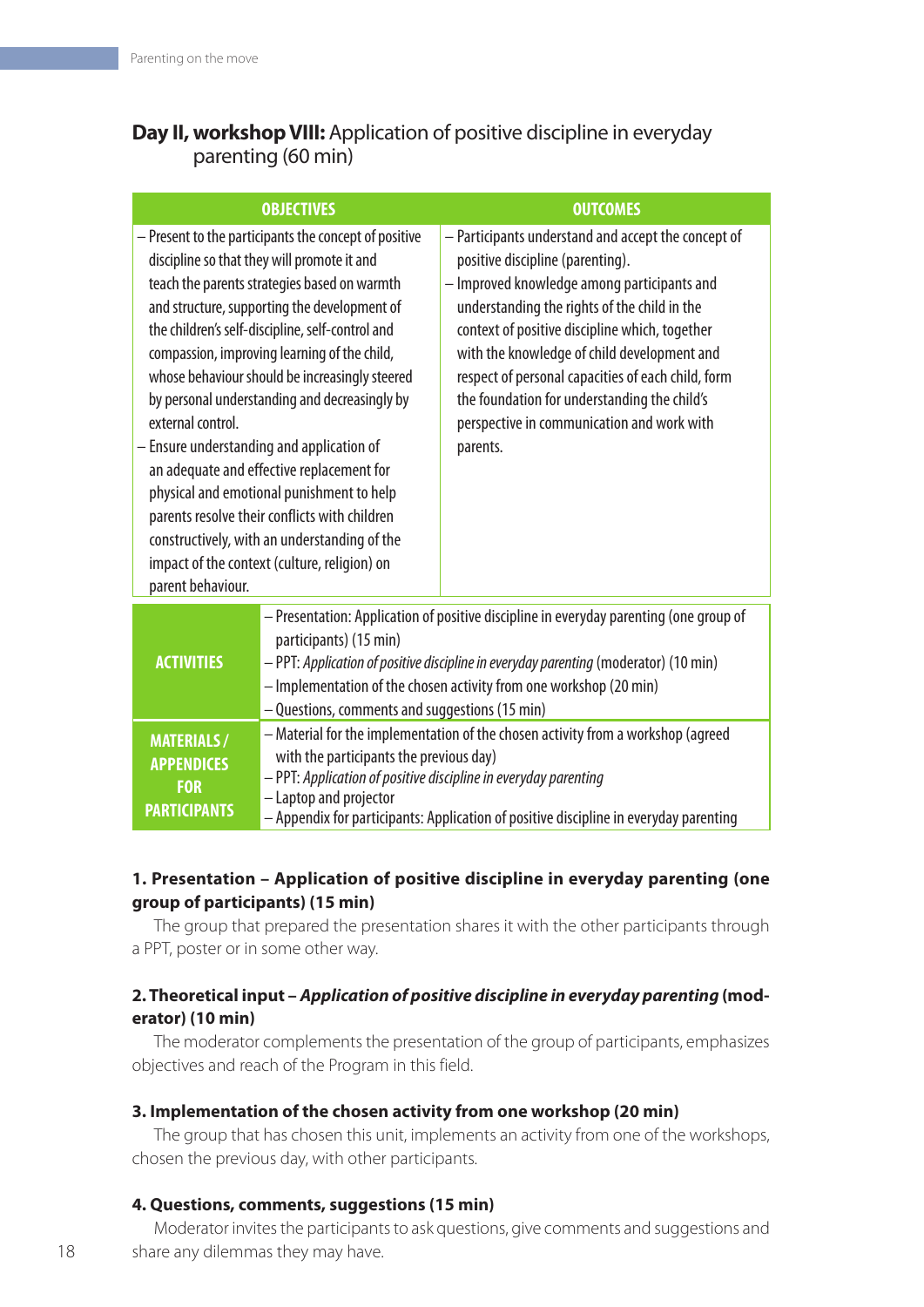# **Day II, workshop IX:** Support to schooling and competencies for lifelong learning (30 min)

|                                                                                                                                                                                                                                         | <b>OBJECTIVES</b>                                                                                                                                                                                                                                                                                                              | <b>OUTCOMES</b>                                                                                                                                                                                                                                                                                                                                                                                                                                                                                                               |
|-----------------------------------------------------------------------------------------------------------------------------------------------------------------------------------------------------------------------------------------|--------------------------------------------------------------------------------------------------------------------------------------------------------------------------------------------------------------------------------------------------------------------------------------------------------------------------------|-------------------------------------------------------------------------------------------------------------------------------------------------------------------------------------------------------------------------------------------------------------------------------------------------------------------------------------------------------------------------------------------------------------------------------------------------------------------------------------------------------------------------------|
| - Getting the participants acquainted with the<br>competencies for lifelong learning.<br>- Empowering facilitators to get acquainted<br>with the parents and see their role in providing<br>support to the children in their education. |                                                                                                                                                                                                                                                                                                                                | - Participants are empowered and understand the<br>significance of competencies for lifelong learning in<br>the process of education of children from migrant<br>families and training them for future employment.<br>They help the parents get acquainted with<br>competencies and find the ways to educate their<br>children and support them in learning.<br>- Participants empower the parents and provide<br>them support in understanding their role and<br>making decisions on the levels and process of<br>education. |
| <b>ACTIVITIES</b>                                                                                                                                                                                                                       | - Presentation: Support to children for education and lifelong learning (one group of<br>participants) (15 min)<br>- PPT: Support to children for education and lifelong learning (moderator) (10 min)<br>- Implementation of the chosen activity from one workshop (20 min)<br>- Questions, comments and suggestions (15 min) |                                                                                                                                                                                                                                                                                                                                                                                                                                                                                                                               |
| <b>MATERIALS/</b><br><b>APPENDICES</b><br><b>FOR</b><br><b>PARTICIPANTS</b>                                                                                                                                                             | - Material for the implementation of the chosen activity from a workshop (agreed<br>with the participants the previous day)<br>- PPT: Support to children for education and lifelong learning<br>- Laptop and projector<br>- Appendix for participants: Support to children for education and lifelong learning                |                                                                                                                                                                                                                                                                                                                                                                                                                                                                                                                               |

# **1. Presentation – Support to children for education and lifelong learning (one group of participants) (15 min)**

The group that prepared the presentation shares it with the other participants through a PPT, poster or in some other way.

# **2. Theoretical input – Support to children for education and lifelong learning (moderator) (10 min)**

The moderator complements the presentation of the group of participants, emphasizes objectives and reach of the Program in this field.

# **3. Implementation of the chosen activity from one workshop (20 min)**

The group that has chosen this unit, implements an activity from one of the workshops, chosen the previous day, with other participants.

#### **4. Questions, comments, suggestions (15 min)**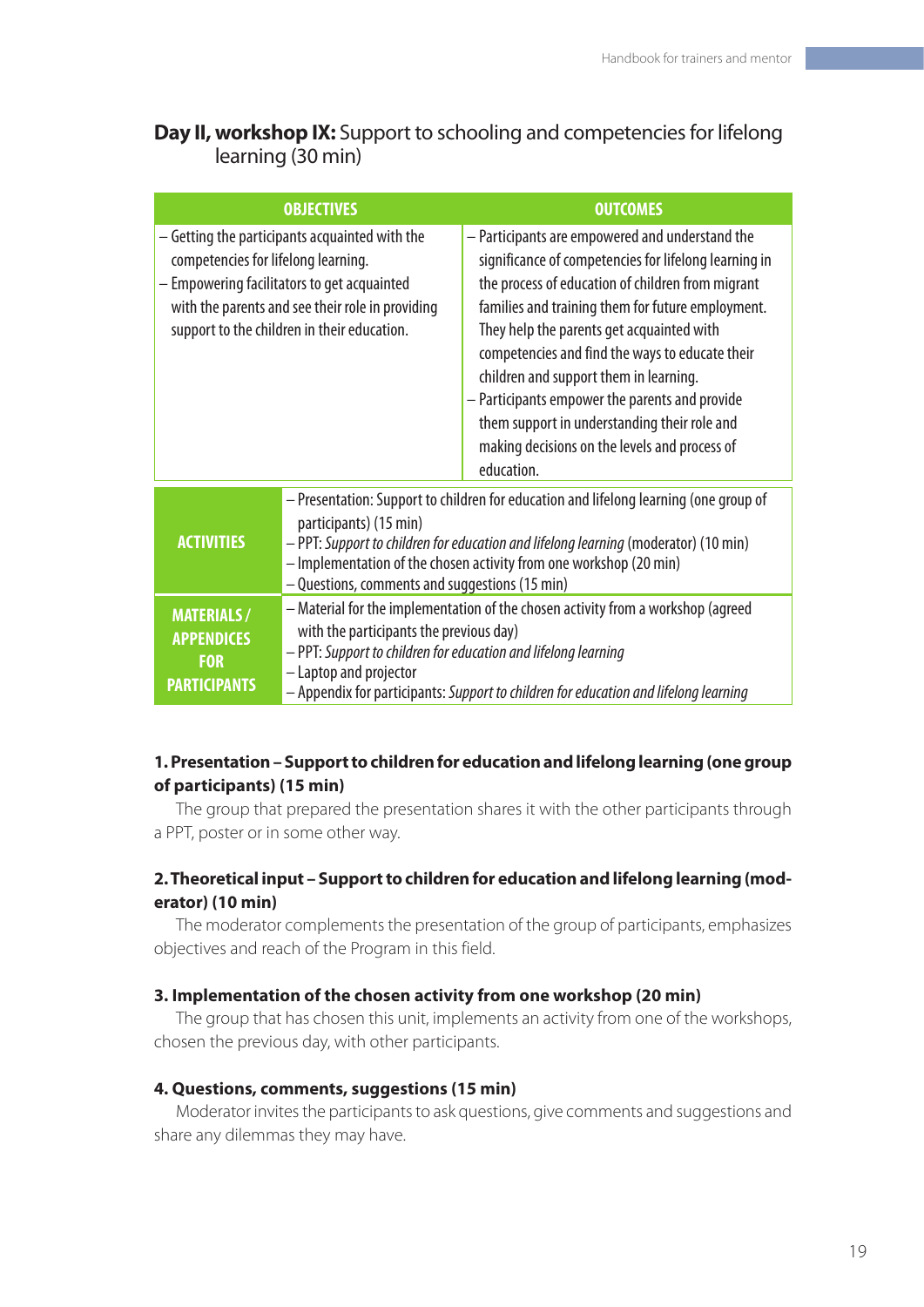# **Day II, workshop X:** Family workshops (60 min)

|                                                                                                                                                                                                                                                                   | <b>OBJECTIVES</b>                                                                                                                                                                                                                             | <b>OUTCOMES</b>                                                                                                                                                                                                                              |
|-------------------------------------------------------------------------------------------------------------------------------------------------------------------------------------------------------------------------------------------------------------------|-----------------------------------------------------------------------------------------------------------------------------------------------------------------------------------------------------------------------------------------------|----------------------------------------------------------------------------------------------------------------------------------------------------------------------------------------------------------------------------------------------|
| - Getting acquainted with the concept, content and<br>significance of family workshops in the Program,<br>through the presentation by the participants and<br>the moderator (PPT, poster) and implementation<br>of a chosen activity (one group of participants). |                                                                                                                                                                                                                                               | - Participants understand the concept and<br>significance of family workshops within the<br>Program, they are acquainted with the content.<br>- Participants have improved their facilitation skills<br>by implementing one chosen activity. |
| <b>ACTIVITIES</b>                                                                                                                                                                                                                                                 | - Presentation: Family workshops (one group of participants) (15 min)<br>- PPT: Family workshops (moderator) (10 min)<br>- Implementation of the chosen activity from one workshop (20 min)<br>- Questions, comments and suggestions (15 min) |                                                                                                                                                                                                                                              |
| <b>MATERIALS/</b><br><b>APPENDICES</b><br><b>FOR</b><br><b>PARTICIPANTS</b>                                                                                                                                                                                       | - Material for the implementation of the chosen activity from a workshop (agreed<br>with the participants the previous day)<br>- PPT: Family workshops<br>- Laptop and projector<br>- Appendix for participants: Family workshops             |                                                                                                                                                                                                                                              |

# **1. Presentation – Family workshops (one group of participants) (15 min)**

The group that prepared the presentation shares it with the other participants through a PPT, poster or in some other way.

# **2. Theoretical input - Family workshops (moderator) (10 min)**

The moderator complements the presentation of the group of participants, emphasizes objectives and reach of the Program in this field.

#### **3. Implementation of the chosen activity from one workshop (20 min)**

The group that has chosen this unit, implements an activity from one of the workshops, chosen the previous day, with other participants.

# **4. Questions, comments, suggestions (15 min)**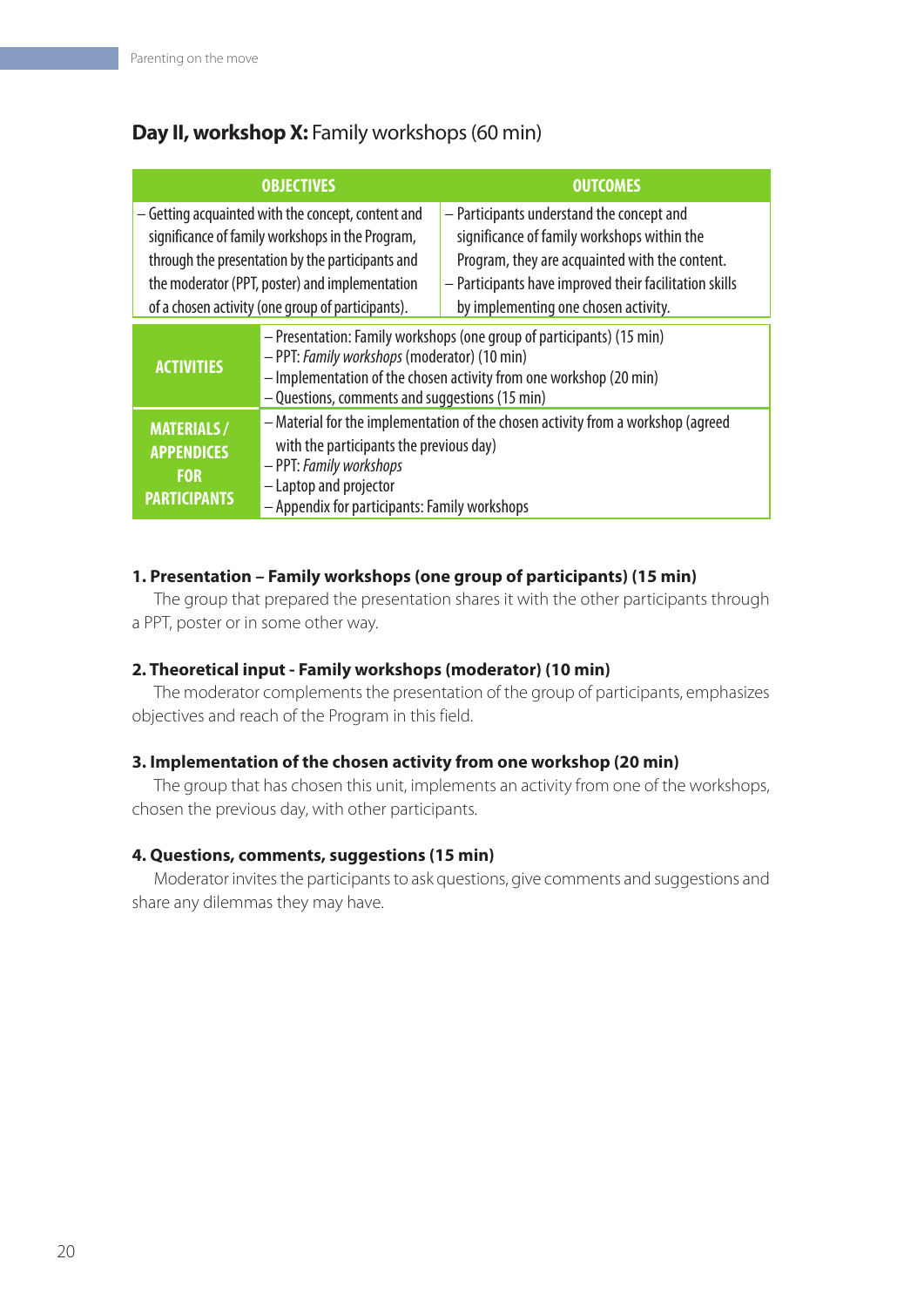# **Day II, workshop XI:** Facilitation of the Program *"Parenting on the Move"* (45 min)

|                                                                                                                                                                                                                                                           | <b>OBJECTIVES</b>                                                                                                                                                                                                                                                                                                        | <b>OUTCOMES</b>                                                                                                                                                                                                                                                                                                                                                                                                                                                                                           |
|-----------------------------------------------------------------------------------------------------------------------------------------------------------------------------------------------------------------------------------------------------------|--------------------------------------------------------------------------------------------------------------------------------------------------------------------------------------------------------------------------------------------------------------------------------------------------------------------------|-----------------------------------------------------------------------------------------------------------------------------------------------------------------------------------------------------------------------------------------------------------------------------------------------------------------------------------------------------------------------------------------------------------------------------------------------------------------------------------------------------------|
| - Getting acquainted with the process of<br>facilitation, general skills and recommendations<br>for Program implementation.<br>- Getting acquainted with the specificities of<br>working with parents, and working with<br>parents and children together. |                                                                                                                                                                                                                                                                                                                          | - Participants know and use different skills in<br>working with parents, both in line with their needs<br>and in line with the methods of work.<br>- Participants participate in the discussion of the<br>questions that are important for the topics/<br>content that is being processed, and for having<br>the questions discussed thoroughly and having<br>the parents face different opinions that need to<br>be respected, to reach a constructive proposal and<br>solution in different situations. |
| <b>ACTIVITIES</b>                                                                                                                                                                                                                                         | - Work in groups: Facilitation and specificities of working with parents, and parents<br>and children together (15 min)<br>- Presentation in large group (20 min)<br>- Discussion (10 min)                                                                                                                               |                                                                                                                                                                                                                                                                                                                                                                                                                                                                                                           |
| <b>MATERIALS/</b><br><b>APPENDICES</b><br><b>FOR</b><br><b>PARTICIPANTS</b>                                                                                                                                                                               | - Flip chart paper<br>- Marker pens<br>- PPT: Roles of facilitator and general facilitation skills<br>- PPT: Specificities of working with a group of parents, and working with children and<br>parents together<br>- Laptop and projector<br>- Appendix for participants: Roles and responsibilities of the facilitator |                                                                                                                                                                                                                                                                                                                                                                                                                                                                                                           |

# **1. Facilitation and specificities of working with parents and parents and children together (20 min)**

Ask the participants to consider the role of the facilitator and general facilitation skills that may be applied in Program implementation, and specificities of working with a group of parents and working with children and parents together. The participants work in two groups, the groups write down on posters their proposals, in the form of instructions for others, what they recommend others to use, they write down their concerns, the challenges of facilitation (e.g. participants being late, leaving during the workshop, talking while others are talking, bursting into tears etc.) and whether they need additional knowledge.

Group: Roles of facilitator and general facilitation skills

Group: Specificities of working with a group of parents, and working with children and parents together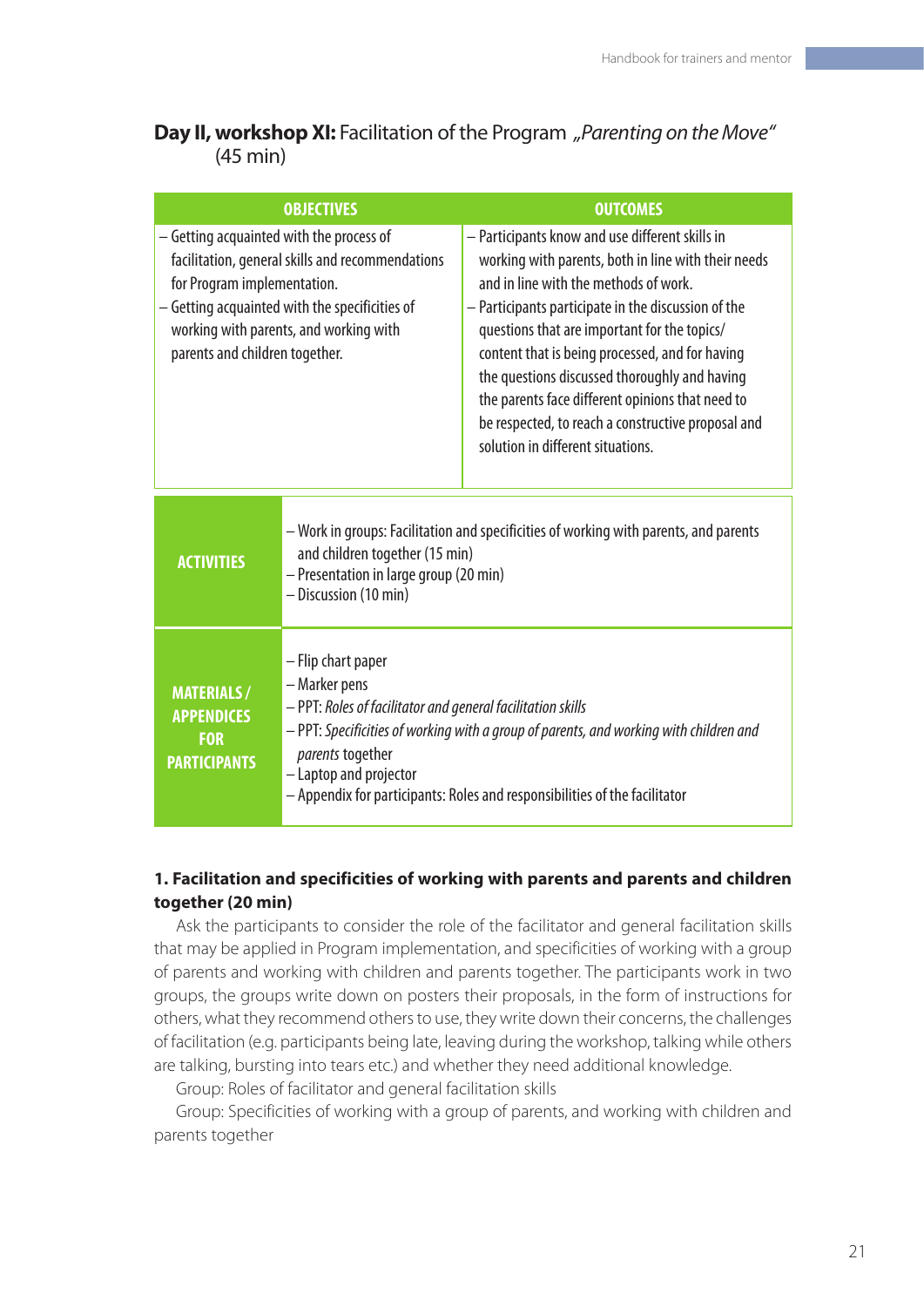#### **2. Presentation in large group (20 min)**

Posters are put up in the training space next to each other:

Group I presents, then the moderator shows the part of the PPT related to that topic, participants add ideas

Group II presents, then the moderator shows the part of the PPT related to that topic, participants add ideas

#### **3. Discussion (10 min)**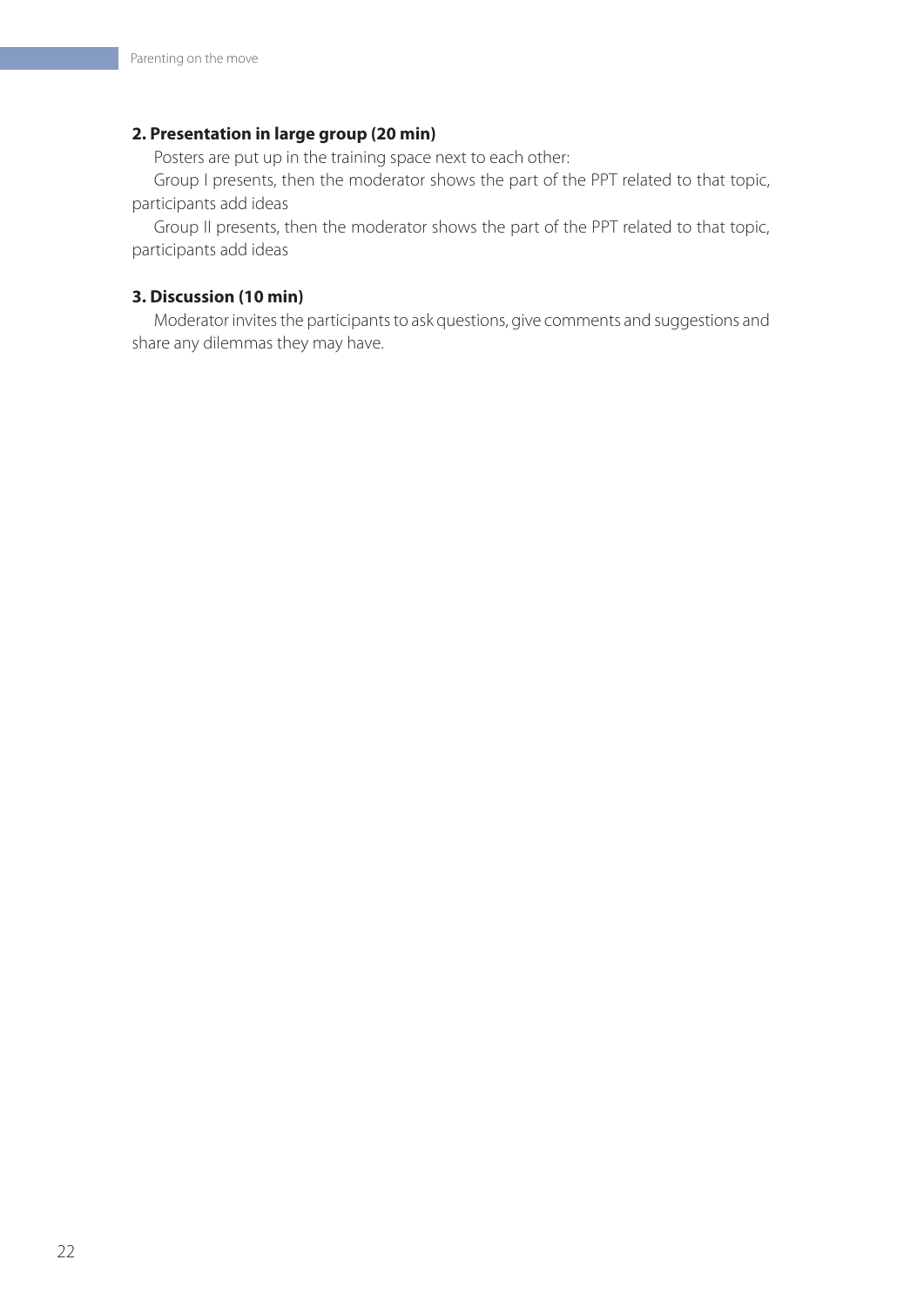# **Day II, workshop XII:** Preparation for inclusion of families into the Program "Parenting on the Move" (30 min)

| <b>OBJECTIVES</b>                                                                                                          |                                                                                                                                 | <b>OUTCOMES</b>                                                                                                                                                                                                                                                 |
|----------------------------------------------------------------------------------------------------------------------------|---------------------------------------------------------------------------------------------------------------------------------|-----------------------------------------------------------------------------------------------------------------------------------------------------------------------------------------------------------------------------------------------------------------|
| - Empowering participants to organize<br>preparation activities and motivate families to<br>get involved with the Program. |                                                                                                                                 | - Participants are acquainted with the organisation of<br>a preparatory meeting for the inclusion of families<br>in the Program.<br>- Participants are acquainted with the potential<br>challenges of the preparatory meeting and<br>empowered to resolve them. |
| <b>ACTIVITIES</b>                                                                                                          | - Work in groups: Preparation for inclusion of participants into the Program (15 min)<br>- Presentation in large group (15 min) |                                                                                                                                                                                                                                                                 |
| <b>MATERIALS/</b><br><b>APPENDICES</b><br><b>FOR</b><br><b>PARTICIPANTS</b>                                                | - Flip chart paper<br>- Marker pens                                                                                             |                                                                                                                                                                                                                                                                 |

# **1. Preparation for inclusion of participants into the Program (15 min)**

Participants are split into groups. Each group writes down, on a poster, the necessary information they would present to the parents, potential participants in the Program (goal, structure of the Program, benefits from participation, material for the families...)

# **2. Presentation in large group (15 min)**

Moderator invites one group (if the participants agree) to present (role-play). Other participants may ask questions on the Program, from the role of a parent. When they are done, the moderator asks the participants if they have something to add, comment, ask. If the participants don't want to take part in the role play, each group can briefly present their poster. Moderator encourages discussion on the possible challenges and methods of overcoming them.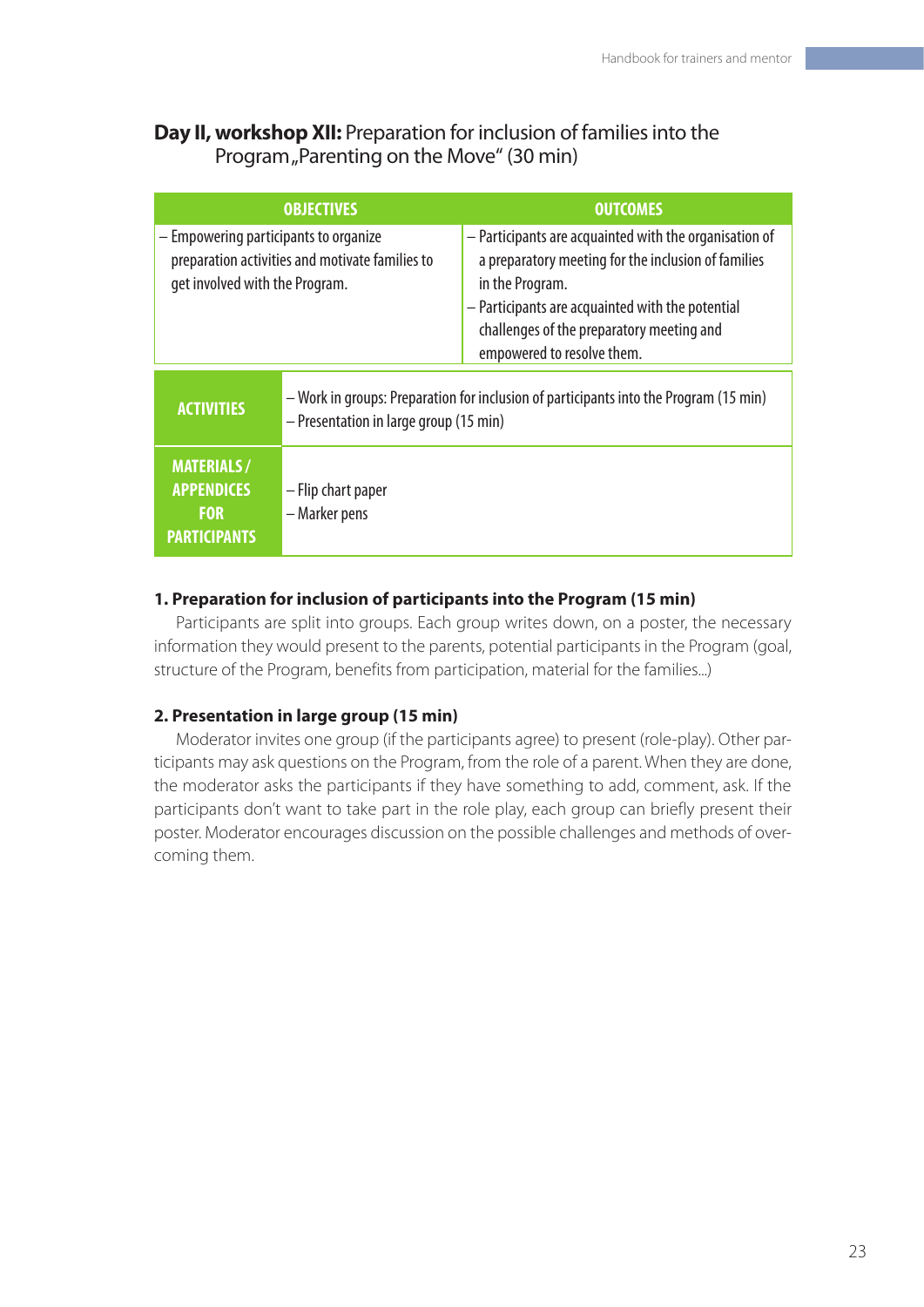# **Day II, workshop XIII:** Delivery of a model workshop (90 min)

|                                                                                                                                                               | <b>OBJECTIVES</b>                                                                                                                     | <b>OUTCOMES</b>                                                                                                                                                                                                                                                                                                  |
|---------------------------------------------------------------------------------------------------------------------------------------------------------------|---------------------------------------------------------------------------------------------------------------------------------------|------------------------------------------------------------------------------------------------------------------------------------------------------------------------------------------------------------------------------------------------------------------------------------------------------------------|
| - Empowering participants for the<br>implementation of the Program through role-<br>play/participation in a workshop in a safe and<br>supportive environment. |                                                                                                                                       | - Through the roles of moderators and participants<br>at the model workshop, they are empowered to<br>implement the program.<br>- Participants are acquainted with the concept of<br>preparing and implementing a workshop.<br>- Participants are encouraged to improve their work,<br>based on self-evaluation. |
| <b>ACTIVITIES</b>                                                                                                                                             | - Implementation of a chosen workshop (one group of participants) (60 min)<br>- Discussion (30 min)                                   |                                                                                                                                                                                                                                                                                                                  |
| <b>MATERIALS/</b><br><b>APPENDICES</b><br><b>FOR</b><br><b>PARTICIPANTS</b>                                                                                   | - Materials for workshop delivery (previously agreed with the participants)<br>- flip chart paper, marker pens<br>- Evaluation sheets |                                                                                                                                                                                                                                                                                                                  |

# **1. Implementation of a chosen workshop - role-play (60 min)**

Group(s) deliver the chosen workshop, the others take part.

# **2. Discussion: Comments, questions, suggestions, dilemmas (30 min)**

Once the workshop has been implemented, facilitators who implemented it exchange their impressions among themselves and the other participants write down their impressions on paper (e.g. how they felt, what they liked, suggestions for improvement). Once they finish, the moderator starts the discussion on the implemented activity. They ask the participants for comments, suggestions, commendations, challenges. They write down the challenges on the flip chart and come up with possible solutions together. They encourage the participants to organize meetings within their teams, after the implementation of workshops, to exchange experiences and plan improvements accordingly.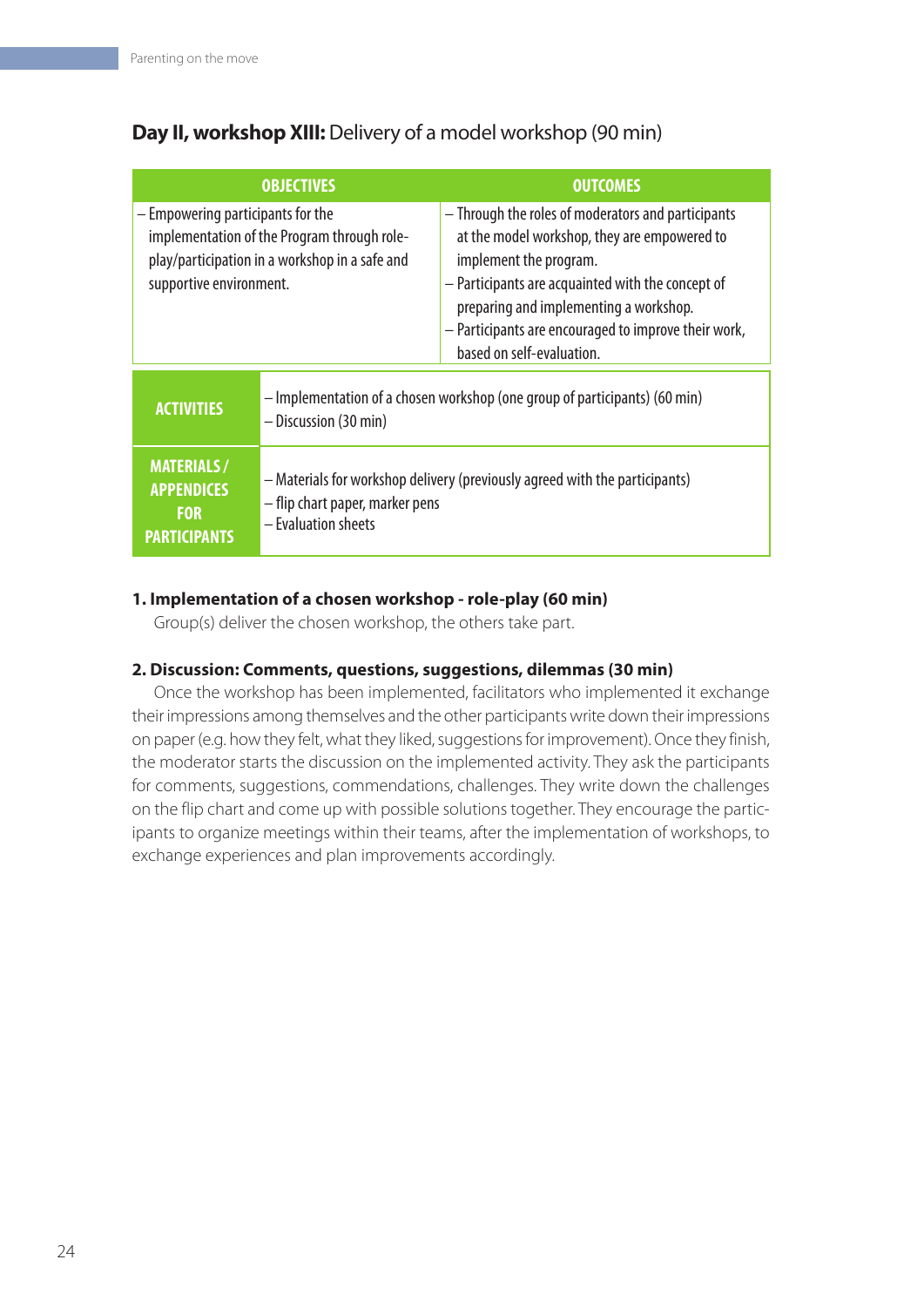# **Day III, workshop XIV: Organisational issues of** Program implementation (60 min)

|                                                                                                                                                                                                                                                                                                                                   | <b>OBJECTIVES</b>                                                                                                                                                                                                                                                                                                                                                                                                | <b>OUTCOMES</b>                                                                                                                                                                                                                                                          |
|-----------------------------------------------------------------------------------------------------------------------------------------------------------------------------------------------------------------------------------------------------------------------------------------------------------------------------------|------------------------------------------------------------------------------------------------------------------------------------------------------------------------------------------------------------------------------------------------------------------------------------------------------------------------------------------------------------------------------------------------------------------|--------------------------------------------------------------------------------------------------------------------------------------------------------------------------------------------------------------------------------------------------------------------------|
| - Ascertaining strengths and challenges in<br>Program implementation with participants who<br>speak different challenges, and coming up with<br>possible solutions together.<br>- Getting the participants acquainted with<br>the documentation that accompanies the<br>implementation of the "Parenting on the Move"<br>Program. |                                                                                                                                                                                                                                                                                                                                                                                                                  | - Participants have come up with possible solutions<br>to overcome challenges during the implementation<br>of the Program in several languages.<br>- Participants understand the importance of program<br>documentation for Program implementation<br>quality assurance. |
| <b>ACTIVITIES</b>                                                                                                                                                                                                                                                                                                                 | - Presentation - Interpretation - strengths and challenges in Program<br>implementation with participants speaking different languages (20 min)<br>- Presentation - Role of the interpreter in Program implementation (10 min)<br>- Presentation - Program implementation documentation (15 min)<br>- Discussion: Comments, suggestions, proposals for change/addition to the proposed<br>documentation (15 min) |                                                                                                                                                                                                                                                                          |
| <b>MATERIALS/</b><br><b>APPENDICES</b><br><b>FOR</b><br><b>PARTICIPANTS</b>                                                                                                                                                                                                                                                       | - Laptop and projector<br>- PPT: Role of the interpreter in Program implementation<br>- PPT: Program implementation documentation<br>- flip chart paper, marker pens<br>- A4 paper                                                                                                                                                                                                                               |                                                                                                                                                                                                                                                                          |

#### **1. Interpretation - strengths and challenges in Program implementation with participants speaking different languages (20 min)**

Participants are split into three groups. Every group writes down challenges that can arise during implementation of the Program with participants who speak different languages (interpretation) on an A4 paper. When they finish, a representative of each group reads them out and the moderator writes them on the flip chart paper. Every group then picks one of the listed challenges, writes down all they recognize as strengths in the implementation of the Program with participants who speak different languages and come up with possible solutions. The groups share their possible solutions, the moderator writes them down on the flip chart, the remaining participants add ideas if they wish.

#### **2. Presentation - Role of the interpreter in Program implementation (10 min)**

Moderator presents slides - Role of the interpreter in Program implementation

#### **3. Presentation of the Program implementation documentation (moderator) (15 min)**

Moderator presents and briefly describes documentation on the slides - templates for workshop reports, monthly reports, attendance lists, entry and exit questionnaire for the parents and online table.

#### **4. Comments, suggestions, proposals for changes of Program documentation (15 min)**

Moderator asks the participants if they have any proposals for changes of any of the report templates (and if so, writes them down).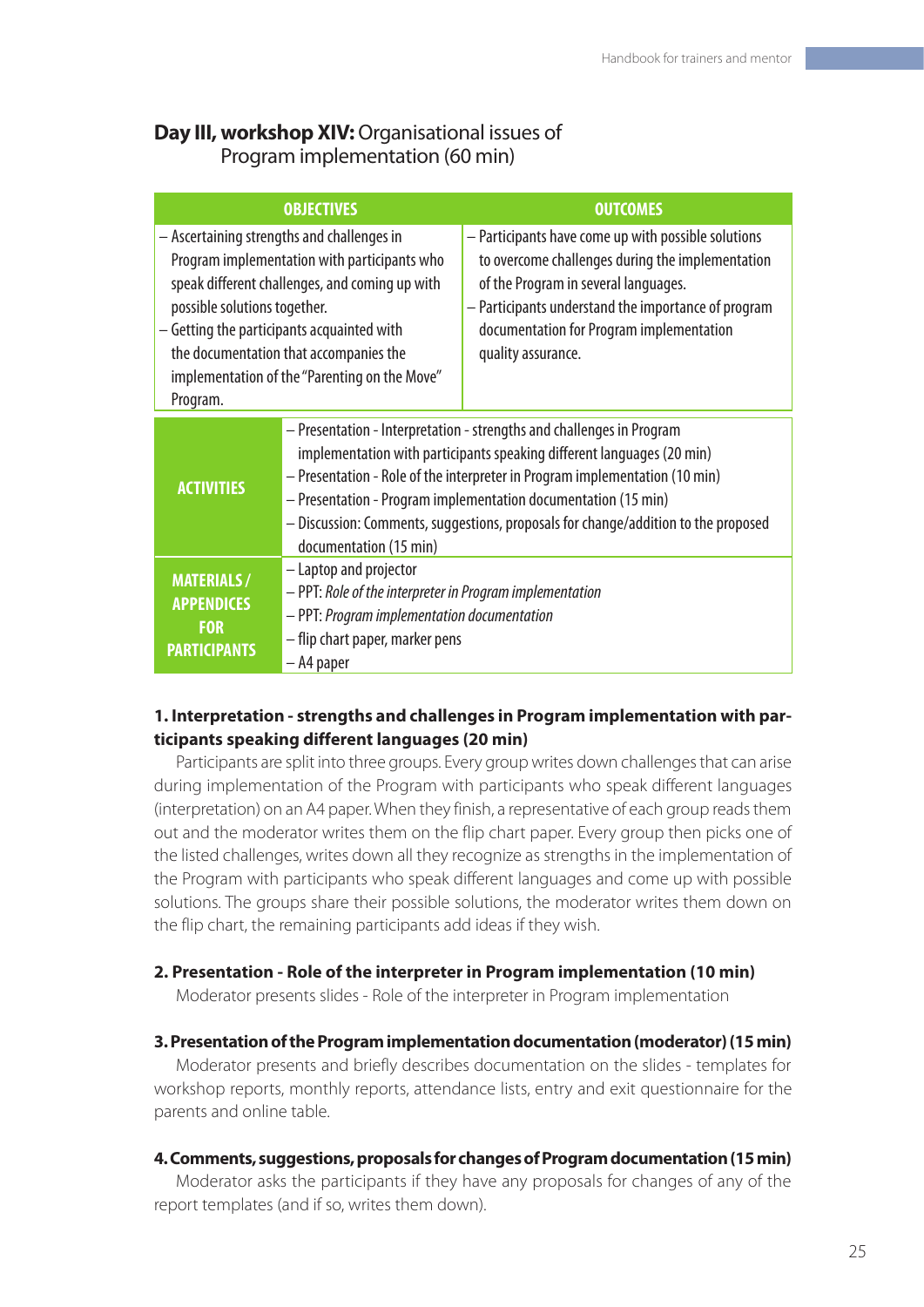# **Day III, workshop XV:** Agreements on Program implementation, reporting, next training and mentor's support (30 min)

|                                                                                                                                                                                      | <b>OBJECTIVES</b>                                                                                                                                                 | <b>OUTCOMES</b>                                                                                                                                                                                                                                                                                                                       |
|--------------------------------------------------------------------------------------------------------------------------------------------------------------------------------------|-------------------------------------------------------------------------------------------------------------------------------------------------------------------|---------------------------------------------------------------------------------------------------------------------------------------------------------------------------------------------------------------------------------------------------------------------------------------------------------------------------------------|
| - Joint planning of Program implementation and<br>reporting procedures.<br>- Agreement on the next training for facilitators<br>and mentor support (objectives, dynamics,<br>roles). |                                                                                                                                                                   | - Participants and moderators/program team have<br>come up with a Program implementation and<br>reporting plan (methods, assignments, dynamics)<br>- Participants understand the objective and<br>importance of mentor support and the second<br>training during Program implementation for the<br>improvement of the quality of work |
| <b>ACTIVITIES</b>                                                                                                                                                                    | - PPT: Planned activities within the "Parenting on the Move" Program (15 min)<br>- Questions and answers (5 min)<br>- Training evaluation (10 min)                |                                                                                                                                                                                                                                                                                                                                       |
| <b>MATERIALS/</b><br><b>APPENDICES</b><br><b>FOR</b><br><b>PARTICIPANTS</b>                                                                                                          | - PPT: Planned activities within the "Parenting on the Move" Program<br>- Evaluation form for every participant<br>- Attendance certificate for every participant |                                                                                                                                                                                                                                                                                                                                       |

# **1. Agreement on Program implementation and reporting (15 min)**

Moderator shows slides on the planned project activities. They explain the planned dynamics (Program implementation, external evaluation, reporting, mentor support, second training). They jointly agree on the steps for the beginning of the Program implementation (informing the families, agreement with the families on the workshop schedule...), reporting method (by e-mail, uploading to Dropbox, Gdocs...), dynamics. Moderator writes down the agreed terms on the poster and submits the plan to the participants after training. They jointly agree on the methods of communication with the program team (e-mail, phone, Skype, Viber group...).

Moderator emphasizes the importance of mentor support for Program implementation.

# **2. Questions and answers (5 min)**

# **3. Training evaluation (10 min)**

Participants fill in the evaluation questionnaire.

Moderators thank everyone for participating, hand out the certificates and close the training.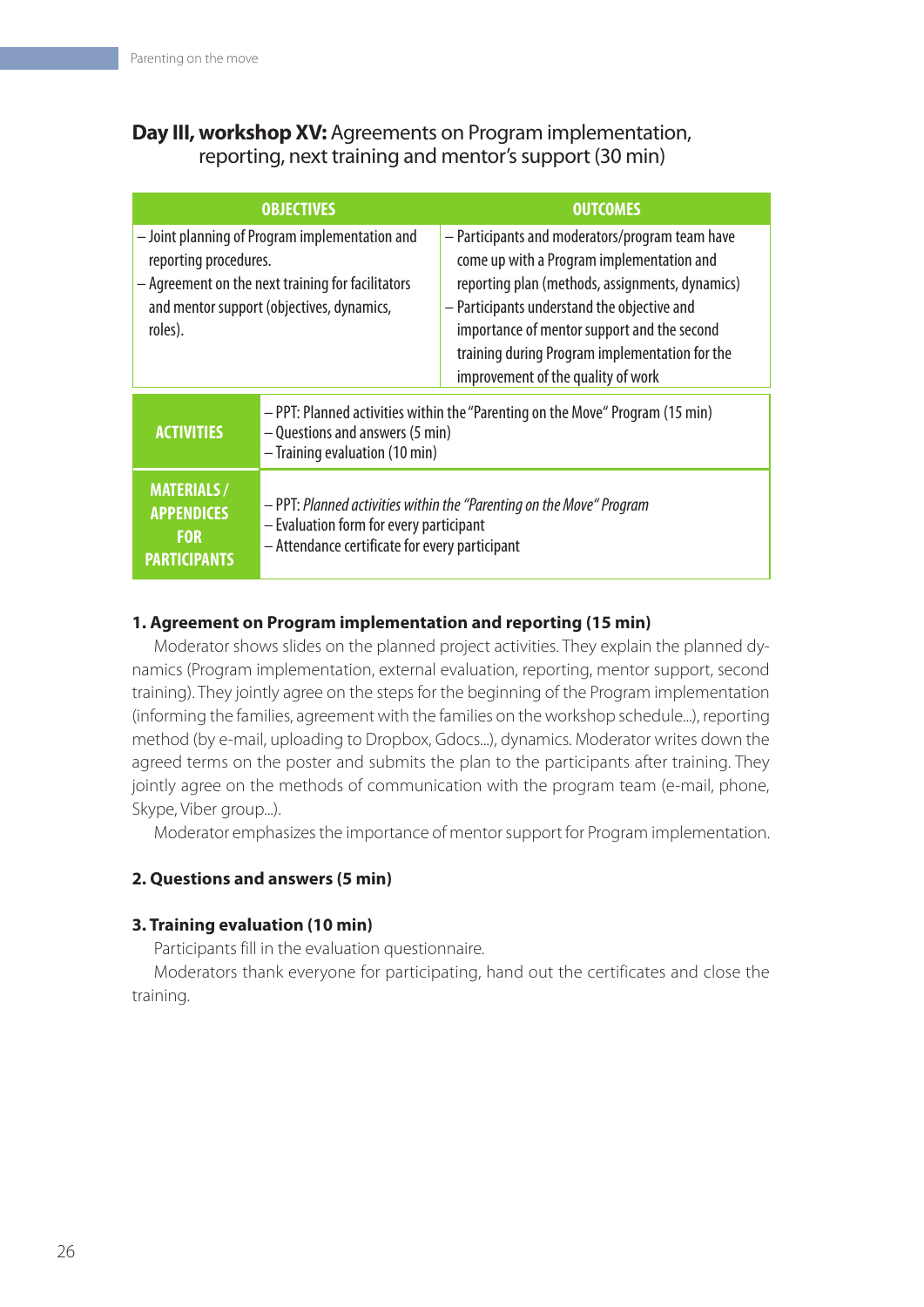# Second training for facilitators for "Parenting on the Move" Program implementation (follow-up)

Objective of the training is to additionally empower moderators for quality implementation of the "Parenting on the Move" program, as well as exchange of experiences.

The training is organized after two months of Program implementation. It is created based on the reports of moderators and mentors, i.e. on the recognized needs of moderators for new knowledge and additional skills development.

The scenario in this Guide has been created based on the report of workshop moderators and mentors during the piloting of the "Parenting on the Move" Program. Objective of the training, apart from additional empowerment, was to collect data to better understand the Program implementation process, to improve it based on the experiences and suggestions from moderators.

The training encompassed eight workshops (five workshops on the first day and three on the second).

Day one of training was dedicated to the presentation of the implemented activities, workshop moderators' analysis of the benefits for parents from participating in the Program and changes in parenting practices, analysis of the challenges they encountered in the field and searching for possible solutions. One workshop was dedicated to the significance of giving parents feedback during Program implementation, after which the moderators prepared to deliver workshops that were planned for the following day (role-playing).

On day two of training, after workshop delivery and discussion, the moderators came up with ways to encourage parents to apply knowledge and ideas from the workshops in their everyday parenting. The last part of training was dedicated to organisational issues and agreements for upcoming activities (mentor visits, external evaluation, closing activities, etc.).

During the training, you may encourage participants to propose and/or lead short warmup or relaxation activities.

Training evaluation - after the first and second days of training, different evaluation techniques may be used (e.g.  $3-2-1$  tehnique<sup>10</sup>, emoticons, highlight of the day<sup>11</sup>). At the last workshop, the participants fill in the evaluation questionnaire (a proposed template is attached hereto). At the end of training, the participants get a certificate of attendance.

<sup>10 3</sup> new pieces of information, 2 ideas I will share with others, 1 activity I will implement right away;

<sup>11</sup> Participants name one thing that made the greatest impression on them. You may use a ball, balloon, rope to pass on to the participants that are to share their impressions with others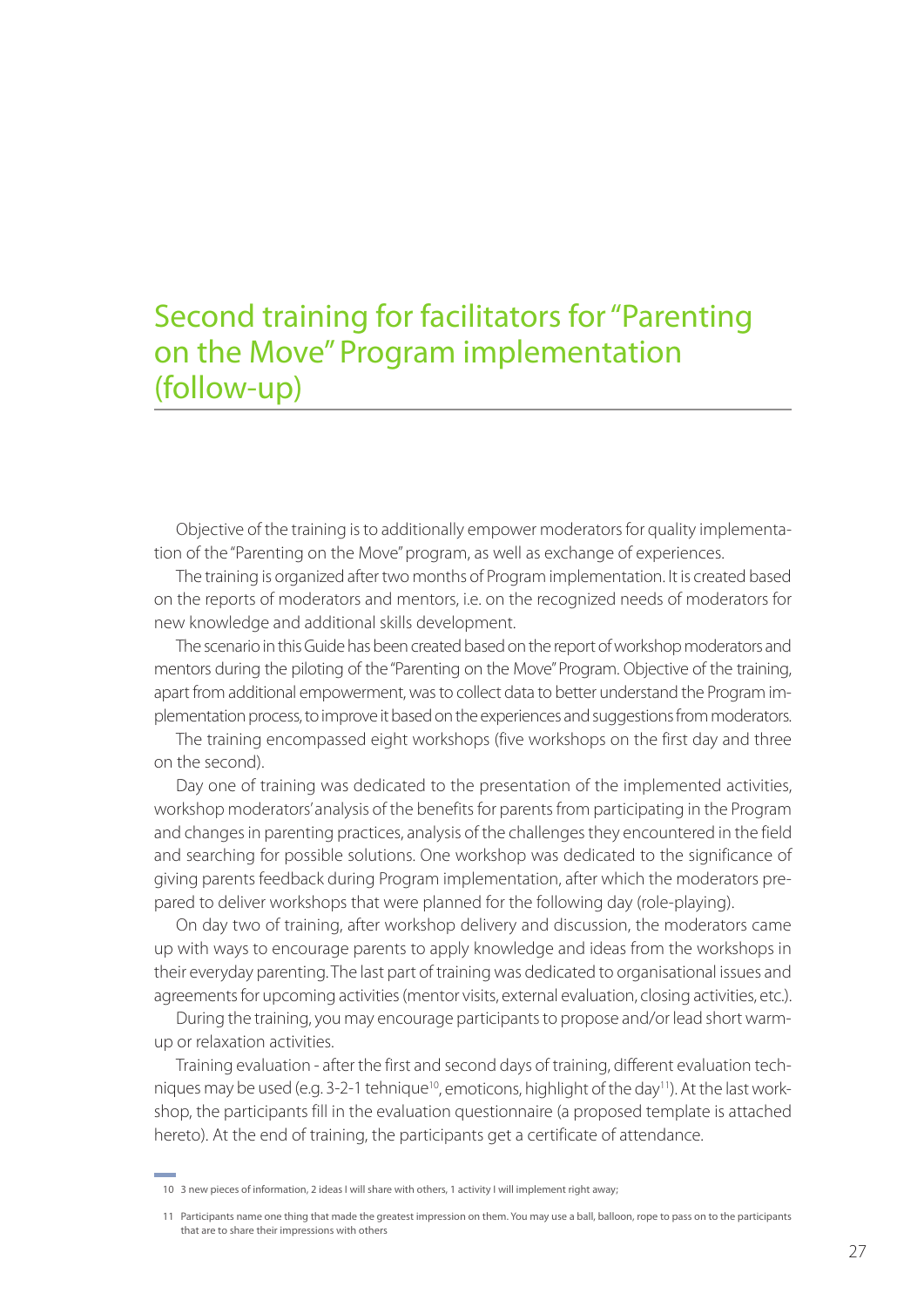# **FOLLOW-UP TRAINING AGENDA**

#### **DAY ONE**

| $30 \text{ min}$    | Workshop I: Welcome and introduction                                      |
|---------------------|---------------------------------------------------------------------------|
| $45 \text{ min}$    | Workshop II: Implemented content and topics - benefits for parents        |
| $15$ min            | Coffee break                                                              |
| $90 \text{ min}$    | Workshop III: Challenges in Program implementation and possible solutions |
| $45$ min            | Lunch break                                                               |
| $90 \,\mathrm{min}$ | Workshop IV: Importance of providing constructive feedback                |
| $15$ min            | Coffee break                                                              |
| $75$ min            | Workshop V: Preparation for model workshop delivery                       |

#### **DAY TWO**

| $120 \,\mathrm{min}$ | Workshop VI: Model workshop delivery                                                                 |
|----------------------|------------------------------------------------------------------------------------------------------|
| $15$ min             | Coffee break                                                                                         |
| 45 min               | Workshop VII: Stimulating parents to apply the knowledge from workshops in everyday                  |
|                      | situations                                                                                           |
| $30 \text{ min}$     | Workshop VIII: Agreements on future activities (reporting, external<br>evaluation, mentor's visits). |
| $60$ min             | Lunch and departure of the participants                                                              |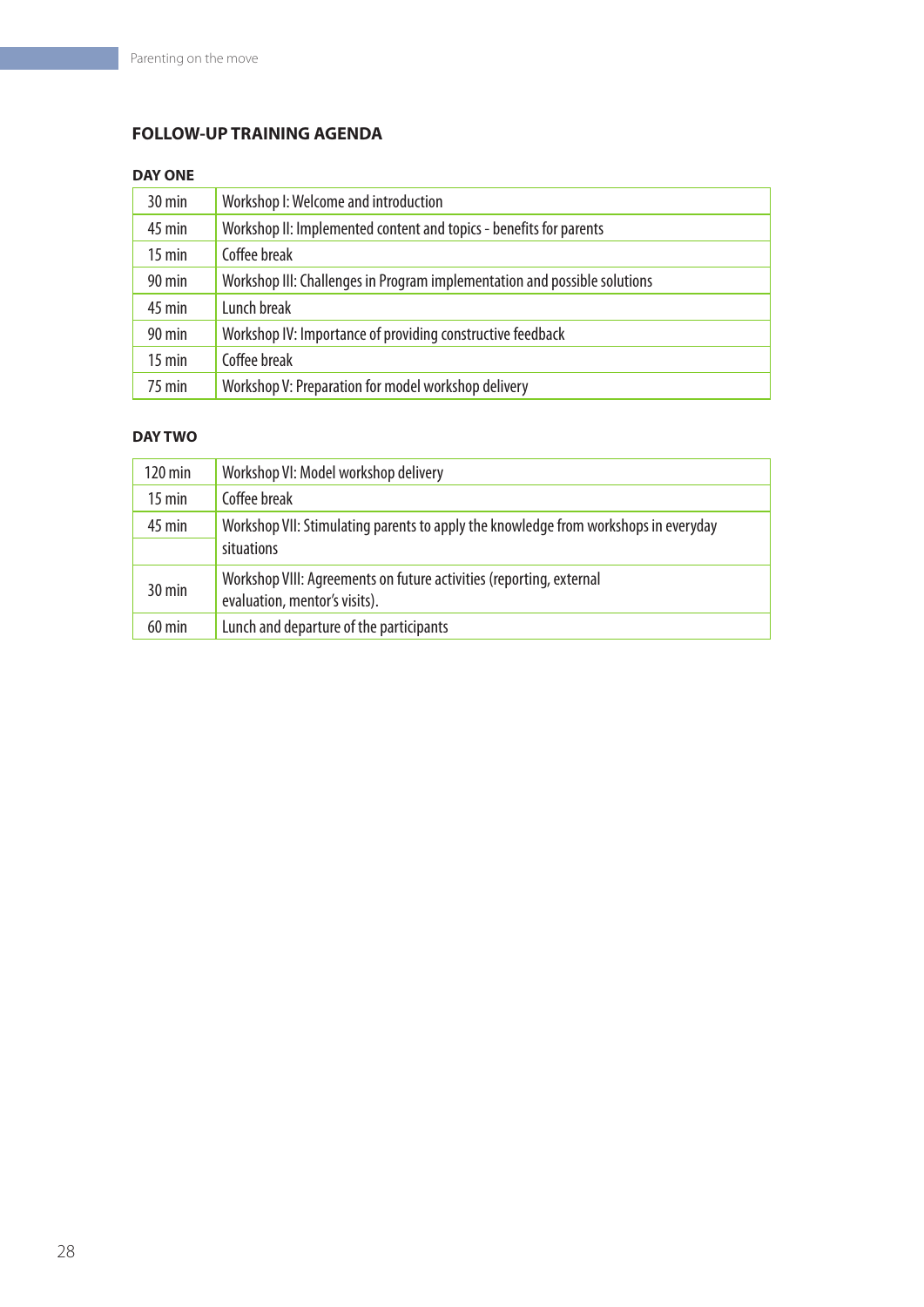# **Training scenario**

# **Day I, workshop I:** Welcome and introduction (30 min)

|                                                                                                                                                                                                                                                         | <b>OBJECTIVES</b>                                                                                                                                                                                                                                                                              | <b>OUTCOMES</b>                                                                       |
|---------------------------------------------------------------------------------------------------------------------------------------------------------------------------------------------------------------------------------------------------------|------------------------------------------------------------------------------------------------------------------------------------------------------------------------------------------------------------------------------------------------------------------------------------------------|---------------------------------------------------------------------------------------|
| - Familiarizing the participants with training<br>objectives and agenda.<br>- Joint adoption of rules during training.<br>- Getting the participants acquainted with<br>activities implemented in both centres<br>(workshops delivered, mentor visits). |                                                                                                                                                                                                                                                                                                | - Participants have gained insight into activities<br>implemented within the Program. |
| <b>ACTIVITIES</b>                                                                                                                                                                                                                                       | - PPT: Training program (5 min)<br>- Expectations from the training - participants (10 min)<br>- Work in large group: Adopting the working rules for training (5 min)<br>- PPT presentation: Brief review of the activities implemented within the "Parenting on<br>the Move" Program (10 min) |                                                                                       |
| <b>MATERIALS/</b><br><b>APPENDICES</b><br><b>FOR</b><br><b>PARTICIPANTS</b>                                                                                                                                                                             | - PPT: Training program<br>- flip chart paper, marker pens<br>– stickers                                                                                                                                                                                                                       | - PPT: Activities implemented within the "Parenting on the Move" Program              |

#### **1. Presentation of the training program (objectives, modules, agenda...) (5 min)**

The moderator shows slides, explains training objectives and presents the training agenda.

#### **2. Expectations from the training - participants (10 min)**

Participants write down their expectations from the training on stickers and stick them on the poster (flip chart paper). The moderator groups similar expectations together, reads them and comments on what can be achieved. The poster may stay in the training space and at the end, the moderator and participants may discuss which expectations have come true.

#### **3. Rules of work during training (5 min)**

Moderator and participants agree on the working rules for the training. Moderator writes down the rules on the poster (flip chart paper). It is emphasized that rules may be added during training.

#### **4. Brief review of the activities implemented within the "Parenting on the Move" Program (10 min)**

Moderator shows slides and gives a brief review of the activities implemented within both centres.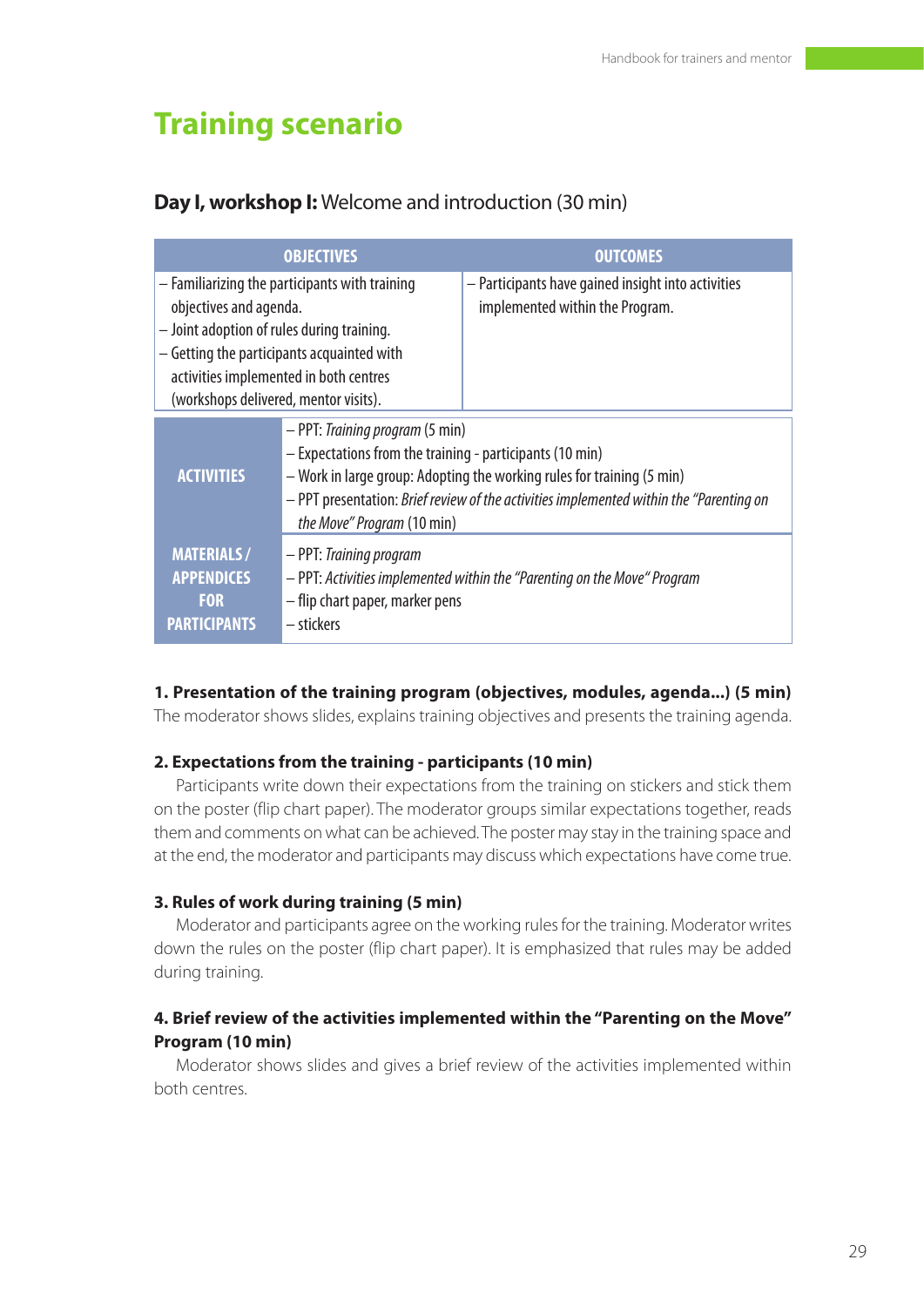# **Day I, workshop II:** Implemented content and topics - benefits for parents (45 min)

| <b>OBJECTIVES</b>                                                                                               |                                                                                                                                                                                                            | <b>OUTCOMES</b>                                                                                               |  |
|-----------------------------------------------------------------------------------------------------------------|------------------------------------------------------------------------------------------------------------------------------------------------------------------------------------------------------------|---------------------------------------------------------------------------------------------------------------|--|
| - Empowering participants to recognize effects<br>and applicability of the Program for parents and<br>children. |                                                                                                                                                                                                            | - Participants understand the importance of<br>monitoring effects of the Program for parents and<br>children. |  |
| <b>ACTIVITIES</b>                                                                                               | - Work in groups: Workshops that contributed to change in parenting practices and<br>are applicable in everyday life (15 min)<br>- Presentation in large group (20 min)<br>- Questions and answers (5 min) |                                                                                                               |  |
| <b>MATERIALS/</b><br><b>APPENDICES</b><br><b>FOR</b><br><b>PARTICIPANTS</b>                                     | - "Parenting on the Move" Program Implementation Guide (for participants)<br>- flip chart paper, marker pens                                                                                               |                                                                                                               |  |

# **1. Workshops that contributed to change in parenting practices and are applicable in everyday life (15 min)**

Participants are split into groups, they look through the Program Implementation Guide and analyse which of the workshops they delivered were significant to parents, children and other family members, which were the most effective, i.e. which contributed to a change in parental practices and are applicable in everyday life.

# **2. Presentation in large group (20 min) Groups present.**

# **3. Questions and answers (10 min)**

The moderator summarizes, encourages facilitators to keep track of the Program effects during its implementation and to stimulate parents to apply knowledge and ideas in everyday lives.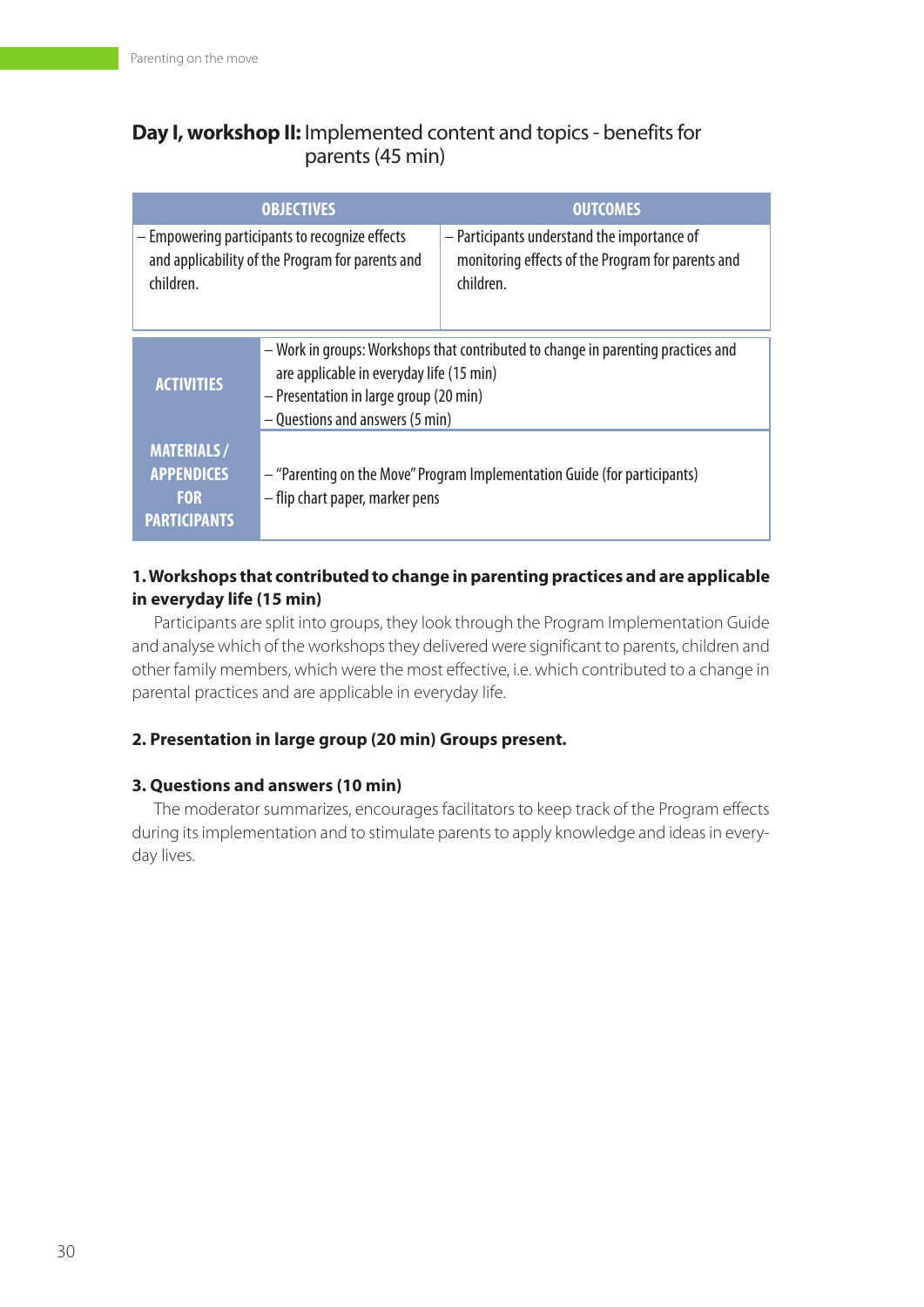# **Day I, workshop III:** Challenges in Program implementation and possible solutions (90 min)

| <b>OBJECTIVES</b>                                                                                                    |                                                                                                                                                           | <b>OUTCOMES</b>                                                                                                         |  |
|----------------------------------------------------------------------------------------------------------------------|-----------------------------------------------------------------------------------------------------------------------------------------------------------|-------------------------------------------------------------------------------------------------------------------------|--|
| - Encouraging participants to identify challenges<br>they face in their work and come up with<br>possible solutions. |                                                                                                                                                           | - Participants understand the importance of jointly<br>considering challenges and coming up with<br>possible solutions. |  |
| <b>ACTIVITIES</b>                                                                                                    | - Work in groups: Challenges in Program implementation and possible solutions (30 min)<br>- Presentation in large group (30 min)<br>- Discussion (30 min) |                                                                                                                         |  |
| <b>MATERIALS/</b><br><b>APPENDICES</b><br><b>FOR</b><br><b>PARTICIPANTS</b>                                          | - flip chart paper, marker pens                                                                                                                           |                                                                                                                         |  |

#### **1. Challenges in Program implementation and possible solutions (30 min)**

Participants are split into groups. They write down challenges they faced during Program implementation on flip chart paper. They design possible solutions for each of the challenges.

#### **2. Presentation in large group (30 min)**

Groups present the challenges and proposed solutions.

#### **3. Discussion (30 min)**

Moderator encourages discussion - participants discuss challenges and solutions, share their impressions, whether they have encountered similar challenges, if they have tried some of the solutions.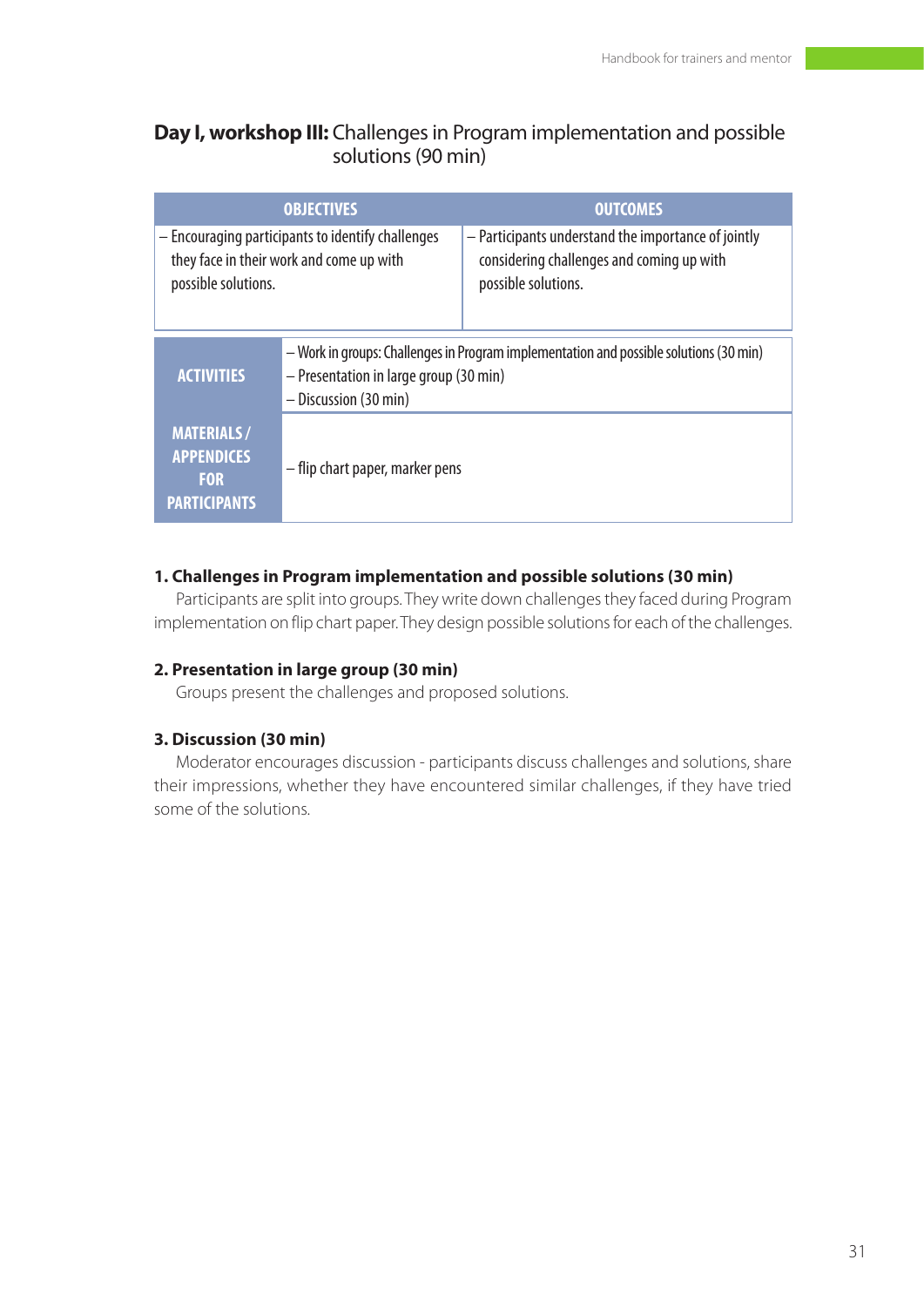# **Day I, workshop IV:** Importance of providing constructive feedback (90 min)

| <b>OBJECTIVES</b>                                                                                                                                                                                                                                 |                                                                                                                                                                  | <b>OUTCOMES</b>                                                                                                                                                                                                                                                                                        |  |
|---------------------------------------------------------------------------------------------------------------------------------------------------------------------------------------------------------------------------------------------------|------------------------------------------------------------------------------------------------------------------------------------------------------------------|--------------------------------------------------------------------------------------------------------------------------------------------------------------------------------------------------------------------------------------------------------------------------------------------------------|--|
| - Understanding the importance of providing<br>constructive feedback when providing support<br>during the development of competencies and<br>personal development.<br>- Developing the skills of creating and providing<br>constructive feedback. |                                                                                                                                                                  | - Participants are motivated to be actively involved in<br>the work<br>- Feedback provides an opportunity for a more<br>efficient and better workshop/Program delivery.<br>- Constructive feedback ensures the application of<br>knowledge and experience exchanged during the<br>work on the Program. |  |
| <b>ACTIVITIES</b>                                                                                                                                                                                                                                 | - PPT: Constructive feedback (15 min)<br>- Individual work: Feedback characteristics (20 min)<br>- Presentation in large group (30 min)<br>- Discussion (25 min) |                                                                                                                                                                                                                                                                                                        |  |
| <b>MATERIALS/</b><br><b>APPENDICES</b><br><b>FOR</b><br><b>PARTICIPANTS</b>                                                                                                                                                                       | – A4 paper<br>– felt-tip pens<br>- working supplies for participants: Feedback characteristics                                                                   |                                                                                                                                                                                                                                                                                                        |  |

# **1. PPT: Constructive feedback (15 min)**

Moderator shows slides on the importance of giving constructive feedback to the parents participating in the Program.

# **2. Individual work: Feedback characteristics and how to improve communication, learning and further development (20 min)**

Moderator hands out the material Feedback characteristics to the participants. Participants pick one or more characteristics that are most challenging in working with parents/Program participants, come up with possible solutions for overcoming them as well as examples of improving communication, learning and further progress.

# **3. Presentation in large group (30 min)**

Moderator invites the participants to share their thoughts - to explain the challenges they have recognized, present the possible solutions that could constructively improve communication and further development

# **4. Discussion (25 min)**

Moderator encourages discussion - the participants share their impressions, if they have encountered similar challenges, if they have already tried out some of the solutions and which solutions they can apply in their future work.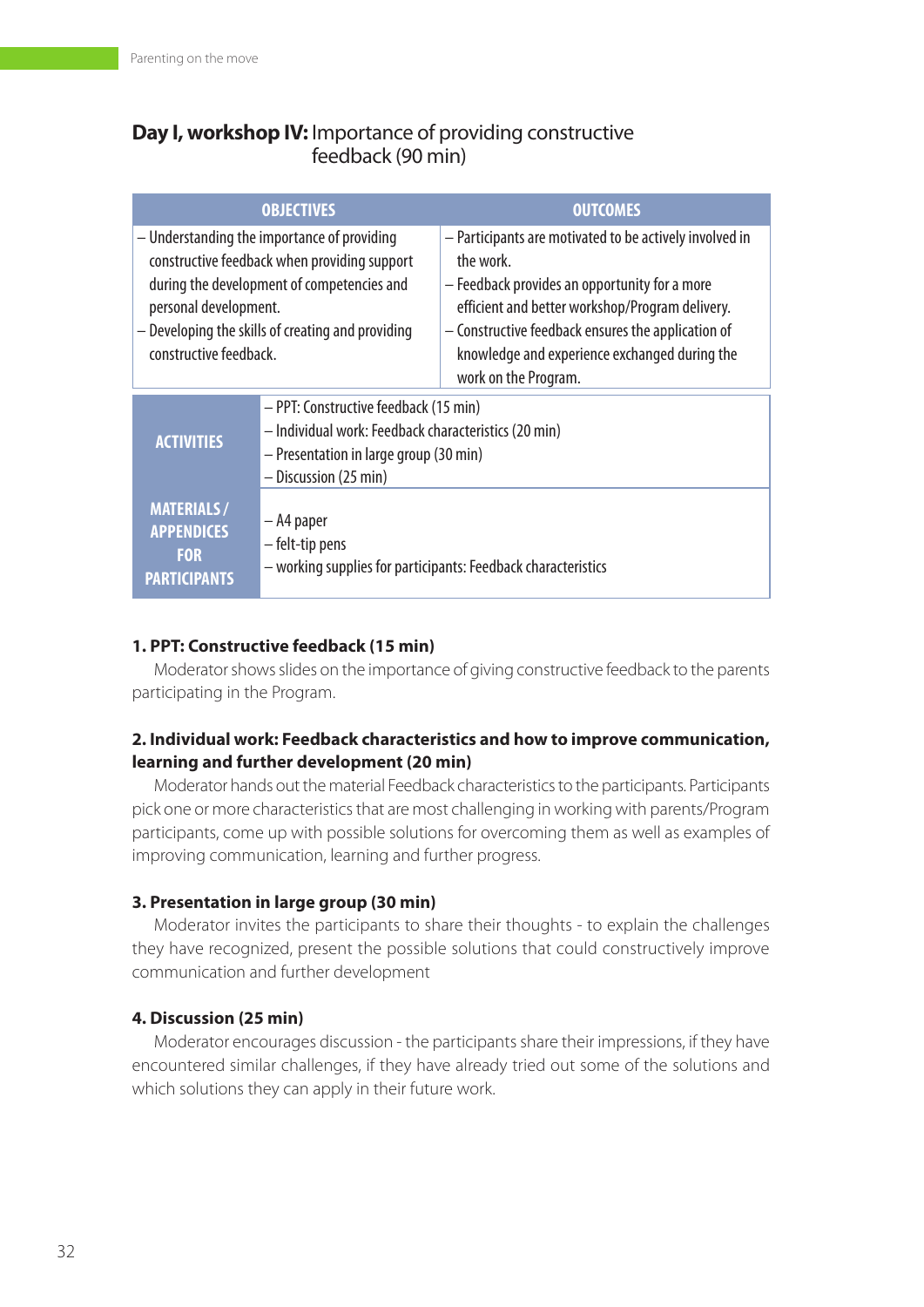# **Day I, workshop V:** Preparation for the delivery of model workshops (75 min)

| <b>OBJECTIVES</b>                                                                                                                                                      |                                                                                                                                                    | <b>OUTCOMES</b>                                                                                                                                                                                                                                                                                                                                                                                                            |  |
|------------------------------------------------------------------------------------------------------------------------------------------------------------------------|----------------------------------------------------------------------------------------------------------------------------------------------------|----------------------------------------------------------------------------------------------------------------------------------------------------------------------------------------------------------------------------------------------------------------------------------------------------------------------------------------------------------------------------------------------------------------------------|--|
| – Moderator and participants wrap up the day.<br>– Getting the participants acquainted with the<br>task and preparation for work during the second<br>day of training. |                                                                                                                                                    | - Moderator and participants point out important<br>information, ideas, impressions and experiences<br>after the first day of training.<br>- Participants have read a part of the Program<br>and written down their questions, comments,<br>suggestions (if any) and understood the task for the<br>second day of training - presenting a certain unit<br>and delivery of a workshop activity of choice from<br>that unit. |  |
| <b>ACTIVITIES</b>                                                                                                                                                      | - Day one wrap-up (5 min)<br>- Work in groups: Preparation for the delivery of model workshops (60 min)<br>- Evaluation (3-2-1 technique) (10 min) |                                                                                                                                                                                                                                                                                                                                                                                                                            |  |
| <b>MATERIALS/</b><br><b>APPENDICES</b><br><b>FOR</b><br><b>PARTICIPANTS</b>                                                                                            | - "Parenting on the Move" Program implementation Guide - for participants<br>– A4 paper<br>– stickers<br>– flip chart paper, marker pens           |                                                                                                                                                                                                                                                                                                                                                                                                                            |  |

#### **1. Day one wrap-up (5 min)**

Moderator sums up the day, reminding the participants of the topics that were discussed and emphasizing important information. They invite the participants to share their impressions after day one - e.g. new information, ideas, questions etc.

#### **2. Preparation for the delivery of exemplary workshops (60 min)**

Participants are split into groups. They choose a workshop or an activity to deliver the next day (depending on the number of groups and time available for workshop delivery). They choose workshop they have not implemented so far with parents and children. They write their delivery preparation notes together and agree on the delivery. They agree with the moderators on the necessary material for the following day.

#### **3. Evaluation (3-2-1 technique) (10 min)**

Moderator hands out stickers to the participants. Every participant writes down three new pieces of information they have heard at the training, two ideas they will share with others and one activity they will implement right away after training.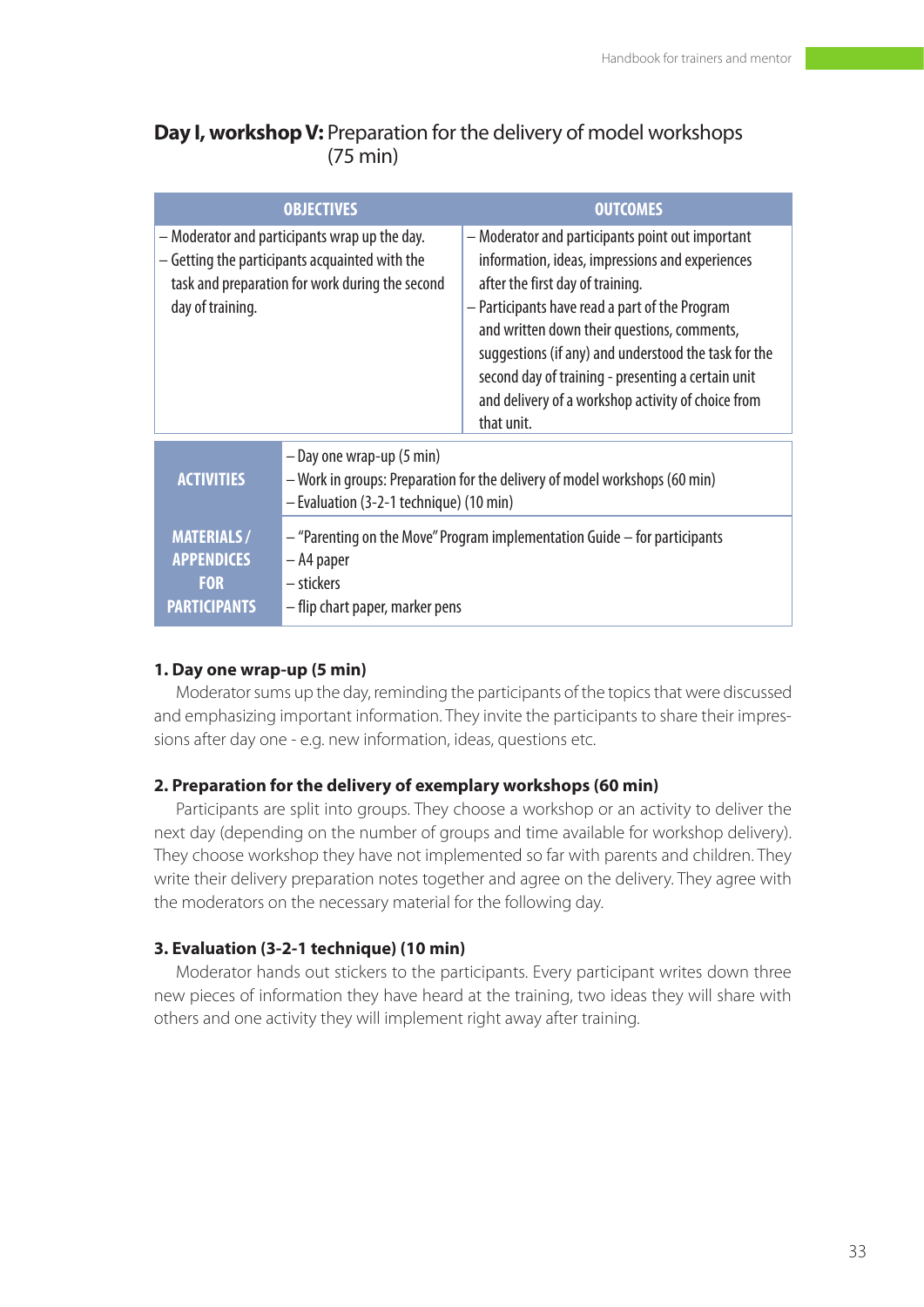# **Day II, workshop VI:** Model workshop delivery (120 min)

| <b>OBJECTIVES</b>                                                                                                                                                            |                                                                                                                                                                                                                                 | <b>OUTCOMES</b>                                                                                                                                                                                                                |  |
|------------------------------------------------------------------------------------------------------------------------------------------------------------------------------|---------------------------------------------------------------------------------------------------------------------------------------------------------------------------------------------------------------------------------|--------------------------------------------------------------------------------------------------------------------------------------------------------------------------------------------------------------------------------|--|
| - Additional empowerment of participants for the<br>implementation of the Program through role-<br>play/participation in a workshop in a safe and<br>supportive environment. |                                                                                                                                                                                                                                 | - Through the roles of moderators and participants<br>at the model workshop, they are additionally<br>empowered to implement the program.<br>- Participants are encouraged to improve their work,<br>based on self-evaluation. |  |
| <b>ACTIVITIES</b>                                                                                                                                                            | - Exemplary workshop delivery (90 min)<br>- Discussion (30 min)<br>$-$ "Parenting on the Move" Program implementation Guide $-$ for participants<br>- Materials for workshop delivery (previously agreed with the participants) |                                                                                                                                                                                                                                |  |
| <b>MATERIALS/</b><br><b>APPENDICES</b><br><b>FOR</b><br><b>PARTICIPANTS</b>                                                                                                  |                                                                                                                                                                                                                                 |                                                                                                                                                                                                                                |  |

# **1. Delivery of the chosen workshop (90 min)**

Groups deliver the selected workshop, with the participation of all facilitators.

# **2. Discussion: Comments, questions, suggestions, dilemmas (30 min)**

After the workshops have been delivered, participants exchange impressions (how they felt, what they liked, their suggestions for improvement). Once they finish, the moderator starts the discussion on the implemented activities. They ask the participants for comments, suggestions, commendations, challenges that may arise in their work. They write down the challenges on the flip chart and come up with possible solutions together.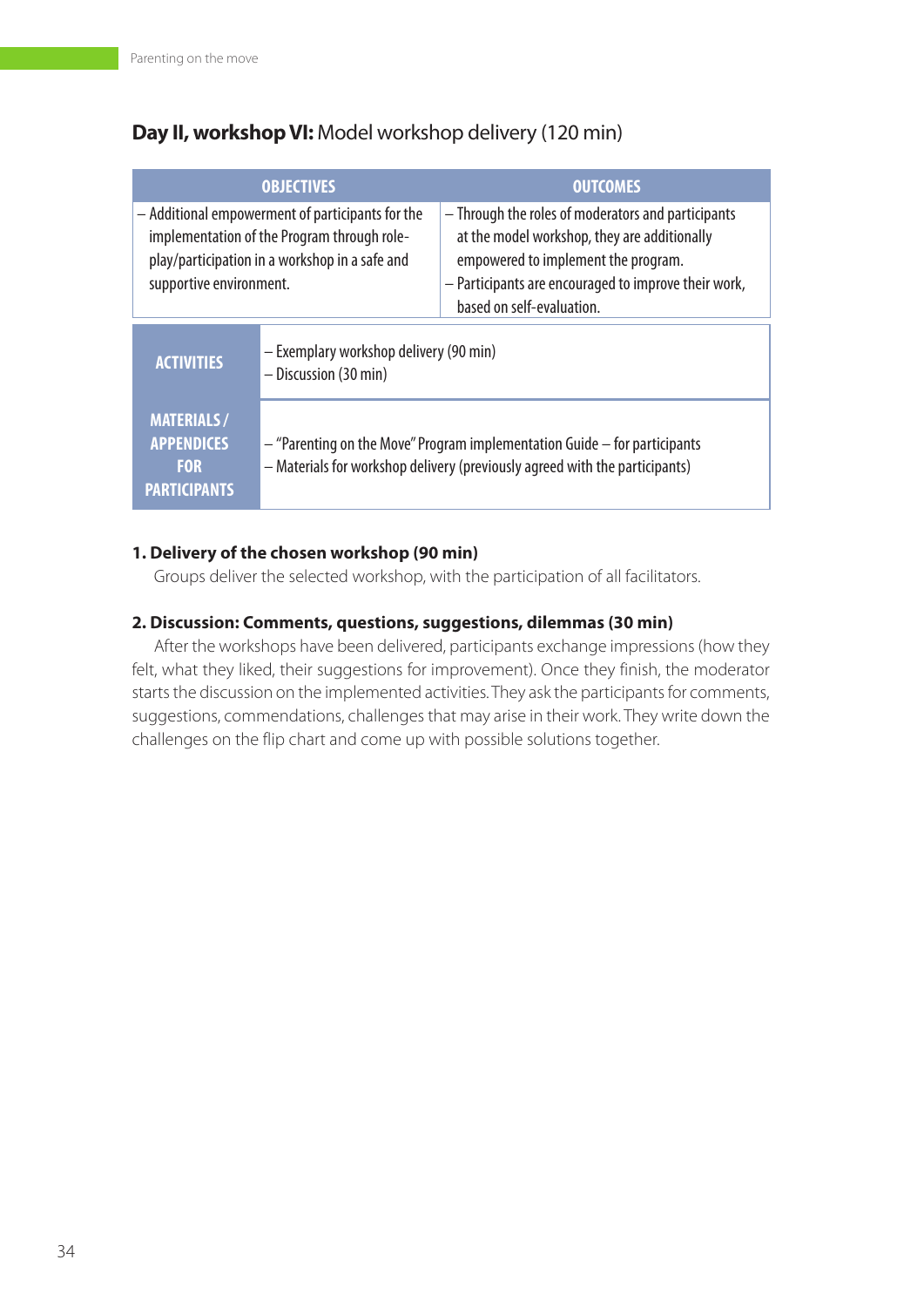# **Day I, workshop VII:** Stimulating parents to apply the knowledge from workshops in everyday situations (45 min)

| <b>OBJECTIVES</b>                                                                                                                                       |                                                                                                                                                                                                      | <b>OUTCOMES</b>                                                                                                                                                                                                                                             |  |
|---------------------------------------------------------------------------------------------------------------------------------------------------------|------------------------------------------------------------------------------------------------------------------------------------------------------------------------------------------------------|-------------------------------------------------------------------------------------------------------------------------------------------------------------------------------------------------------------------------------------------------------------|--|
| - Designing tasks for parents that the participants<br>can use to encourage the application of<br>knowledge from the workshops in everyday<br>parenting |                                                                                                                                                                                                      | - Participants understand the importance of<br>encouraging parents to apply the knowledge from<br>workshops in everyday parenting.<br>- Parents apply the knowledge from workshops<br>in everyday parenting and report to workshop<br>moderators regularly. |  |
| <b>ACTIVITIES</b>                                                                                                                                       | - Work in groups: Proposals of activities that parents can implement with members<br>of their families between workshops (20 min)<br>- Presentation in large group (15 min)<br>- Discussion (10 min) |                                                                                                                                                                                                                                                             |  |
| <b>MATERIALS/</b><br><b>APPENDICES</b><br><b>FOR</b><br><b>PARTICIPANTS</b>                                                                             | $-$ "Parenting on the Move" Program Implementation Guide $-$ for participants<br>- flip chart paper, marker pens                                                                                     |                                                                                                                                                                                                                                                             |  |

# **1. Proposals of activities that parents can implement with members of their families between workshops (20 min)**

Participants are split into groups. Each group choses two workshops (it is recommended that they choose the workshops they have not delivered to parents and children) and come up with tasks for parents to encourage the application of knowledge from the Program in everyday life.

# **2. Presentation in large group (15 min)**

Participants present in large group.

# **3. Discussion (10 min)**

Moderator encourages a discussion on the presented tasks, impressions, potential challenges, possible parent reactions, how facilitators may monitor the realization of tasks with the parents etc.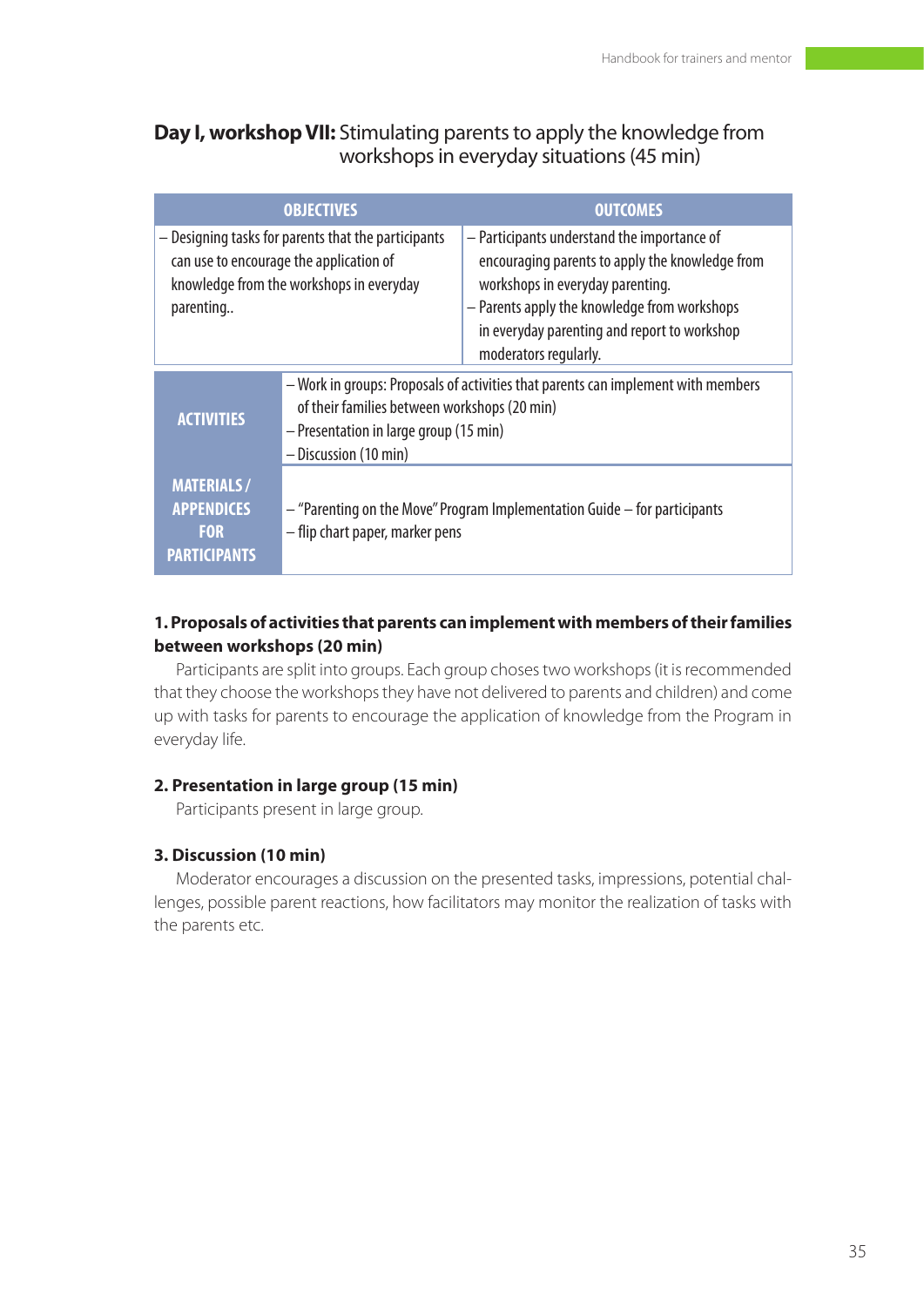# **Day II, workshop VIII:** Agreements on future activities (reporting, external evaluation, mentor visits) (30 min)

| <b>OBJECTIVES</b>                                                           |                                                                                                                                                      | <b>OUTCOMES</b>                                                                                                |  |
|-----------------------------------------------------------------------------|------------------------------------------------------------------------------------------------------------------------------------------------------|----------------------------------------------------------------------------------------------------------------|--|
| - Joint planning of the continued implementation<br>of the Program          |                                                                                                                                                      | - Participants and moderators/program team have<br>made a plan for continued implementation of the<br>Program. |  |
|                                                                             |                                                                                                                                                      |                                                                                                                |  |
| <b>ACTIVITIES</b>                                                           | - PPT: Planned activities within the "Parenting on the Move" Program (15 min)<br>- Questions and answers (5 min)<br>$-$ Training evaluation (10 min) |                                                                                                                |  |
| <b>MATERIALS/</b><br><b>APPENDICES</b><br><b>FOR</b><br><b>PARTICIPANTS</b> | - PPT on planned activities<br>- Evaluation form for every participant<br>- Attendance certificate for every participant                             |                                                                                                                |  |

# **1. Agreement on continued implementation of the Program (15 min)**

Moderator shows slides on the planned project activities. They explain the planned dynamics (Program implementation, external evaluation, mentor visits, reporting).

# **2. Questions and answers (5 min)**

# **3. Training evaluation (10 min)**

Participants fill in the evaluation questionnaire. They thank everyone for participating, hand out the certificates and close the training.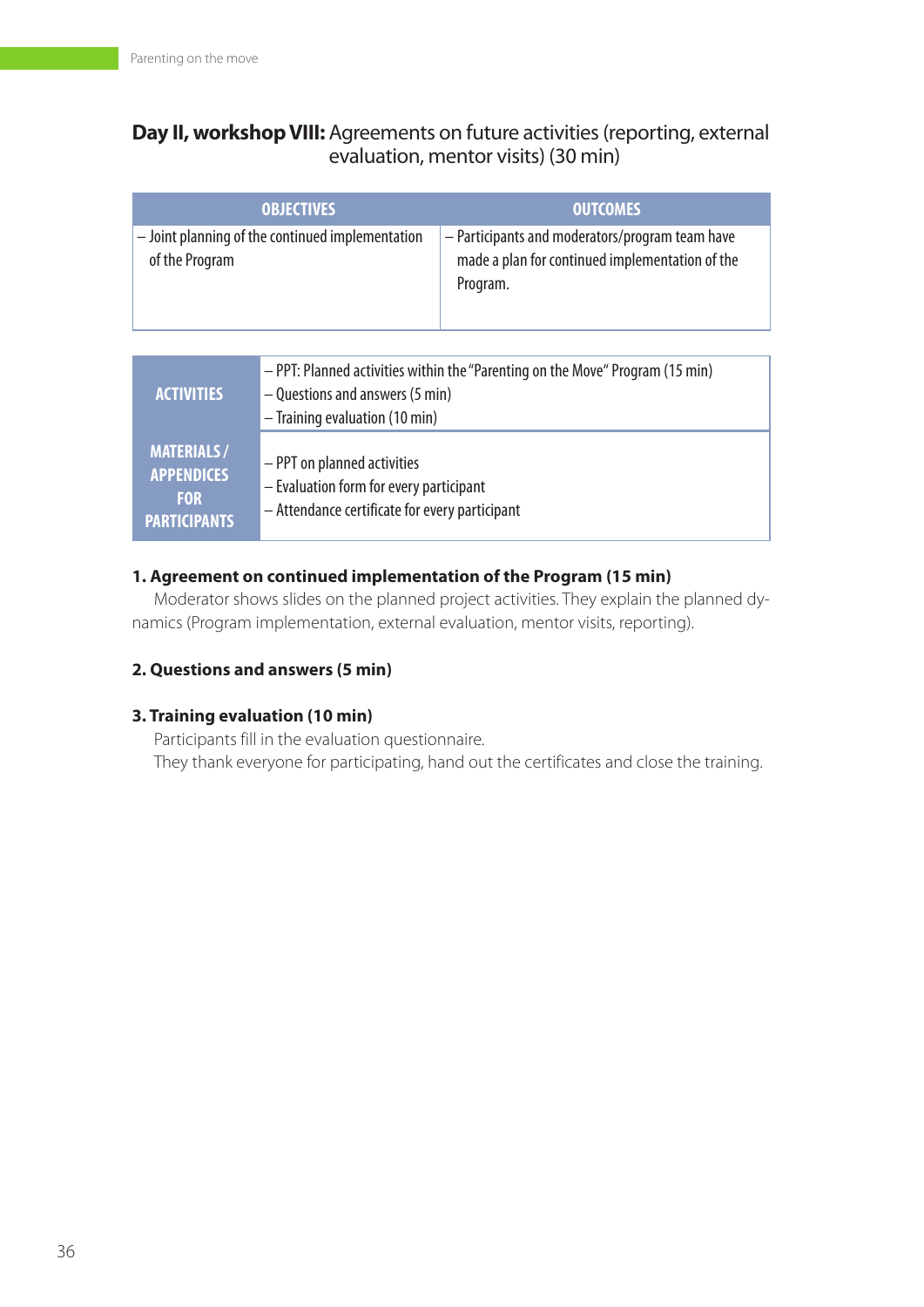# Quality assurance for "Parenting on the Move" Program implementation

# Recommendations for managing the process of supporting moderators during Program implementation

Role of the workshop moderators and cultural mediators (hereinafter: the team/team members) is of key importance for successful Program implementation, and their continual learning and professional development are necessary to ensure the quality of work. We believe that we need to share the responsibility for the support to parents to provide the conditions for well-being, resilience and education of children in situations of migration/refugeehood, and this is why mentor support, as well as the assumption of moderators' continual learning and professional development, form a part of the Program.

CIP - Centre for Interactive Pedagogy team has many years of experience in providing mentor<sup>12</sup>support to kindergarten teachers, expert associates, pedagogic assistants and other employees with a view to improve the quality of educational work and care, development of inclusive policies, expansion of programs offered (organisation and implementation of various programs) and support to children and families upon enrolment into primary schools. In addition, the CIP team provided mentor support to moderators who implemented programs for children and families. Mentor support contributed to the improvement of the quality of work with families and to professional development of employees in kindergartens and non-government organisations that implemented programs for children and families. CIP also created trainings and built a network of associates - mentors, and has improved its program resources based on the collected experiences and feedback from implementors and participants (children and parents).

Mentors are there to motivate, inspire and challenge, to provide support, advice and role models, but first of all, to "...constantly motivate and encourage teachers and reconsider their beliefs and practices, and to provide support when situations become difficult and challenges, at first sight, insurmountable. Their main task is to consider them and discover what can be done about them." And this is a continual process.<sup>13</sup>

<sup>12</sup> For more detail, see www.cipcentar.org

<sup>13</sup> Peeters, J. (2011) ref. from: Vandekerckhove, A., Trikic, Z. et al. (2013)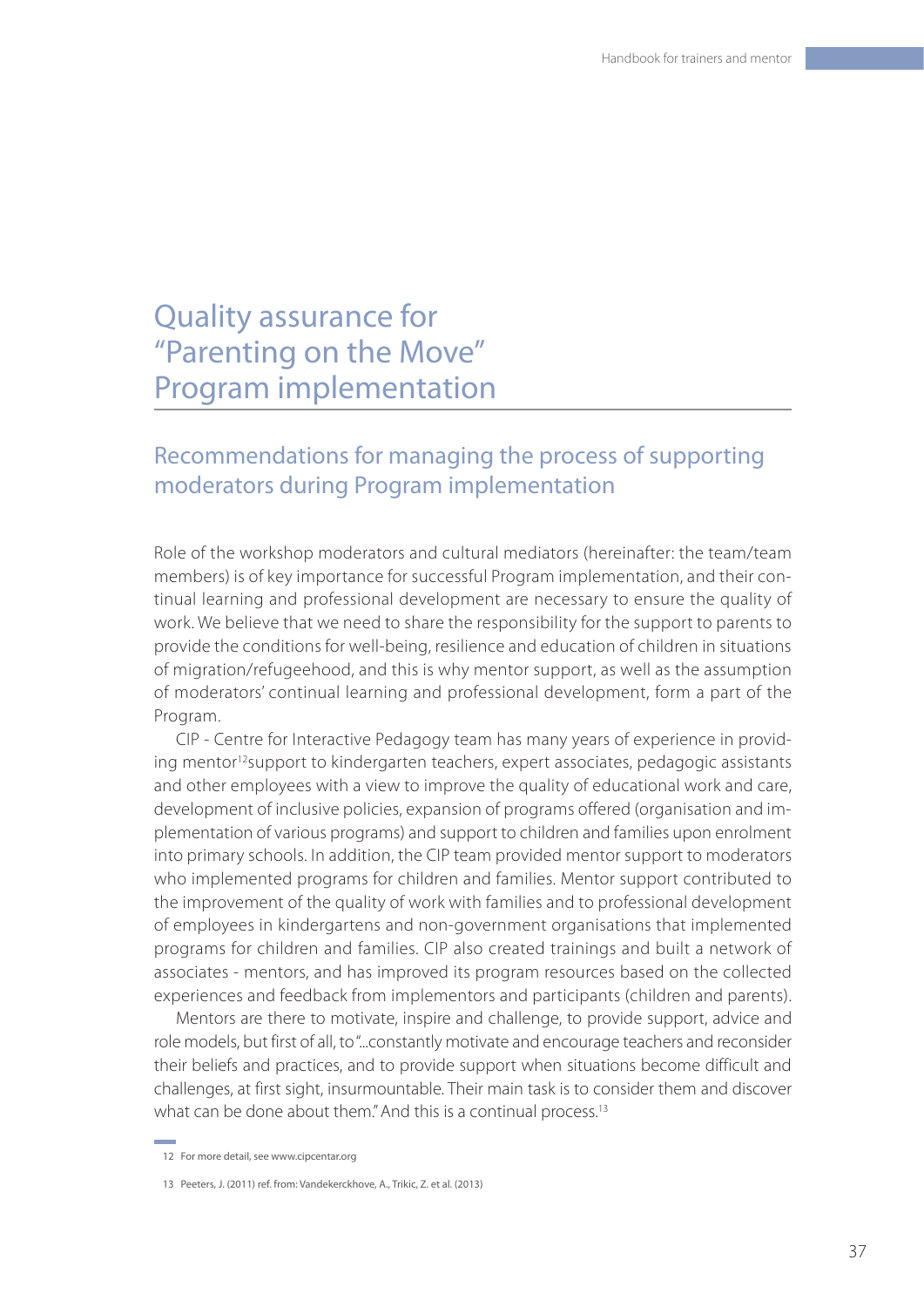Who can be a mentor in the "Parenting on the Move" Program?

Experts in different fields of healthcare, education and social protection, who have created programs, monitored their implementation and assessed the quality of work and achieved results in their professional experience may provide mentor support.

Mentor:

- Gives constructive feedback and suggestions for further improvement of practices
- Encourages facilitators to self-evaluate and ask questions
- Recognizes facilitator's strengths and stimulates their further development
- Recognizes challenges in Program implementation
- Open, communicative, patient, listens, supports

Mentor support encompasses field visits, observation of Program implementation and conversations with the team - review of the observed activity, giving feedback and suggestions for improvement of practices, joint analysis and planning of future activities.

In addition to a good knowledge of the Program and the relevant themes, it is important that the mentor has developed communication skills (active listening) and constructive feedback skills. They should build a positive and supportive atmosphere, as well as a relationship of trust with the team. In addition to providing suggestions for the improvement of practices, the mentor should recognize, respect and commend the team's progress and success.

Joint identification of areas where the team members need support is an important segment of the process of improving the work process. In addition to providing advice, the mentor may recommend different literature or refer to a relevant person or institution, in line with the team's needs.

Aside from field visits, mentor support includes phone and video calls (Skype, Blue Jeans) and communication via e-mail.

An important part of mentor support is documentation of the process - through reports (report templates are attached hereto). Reports are sent to the program team, as well as to the team members who were directly involved.

| For workshop<br>moderators and cultural<br><b>mediators</b>                                                                                                                                                                                                                             | <b>For families</b>                                                                                                                                                                                                                              | For mentors                                                                                                                                                                                                    | For the Program team                                                                                                                                                         |
|-----------------------------------------------------------------------------------------------------------------------------------------------------------------------------------------------------------------------------------------------------------------------------------------|--------------------------------------------------------------------------------------------------------------------------------------------------------------------------------------------------------------------------------------------------|----------------------------------------------------------------------------------------------------------------------------------------------------------------------------------------------------------------|------------------------------------------------------------------------------------------------------------------------------------------------------------------------------|
| - professional development<br>- stimulating the<br>development of self-<br>confidence and work<br>motivation<br>stimulating self-reflection<br>- support in Program<br>implementation<br>- mentor as a learning model<br>(facilitation, providing<br>feedback, communication<br>skills) | - improved Program<br>implementation quality<br>- feeling respected by<br>the program team and<br>possibility of asking<br>mentors questions <sup>1414</sup><br>- implementation of<br>acquired knowledge<br>and skills in everyday<br>parenting | - professional<br>development<br>-improving<br>communication and<br>feedback skills<br>- improving the quality of<br>work, results achieved<br>and evaluation in the<br>fields the Program was<br>designed for | - monitoring and<br>assessment of Program<br>implementation effects<br>- possibility of<br>improvement (collecting<br>suggestions and ideas<br>from moderators.<br>families) |

#### **Benefits from supervisory support:**

<sup>14</sup> The parents who participated in the Program for children and families "STRONG FROM THE START - DAM LEN PHAKA" and piloting of the "Parenting on the Move" Program stated that they felt respected during the mentor visits and were grateful for the opportunity to ask questions relating to child health care (mentors who are healthcare workers - paediatricians, nurses).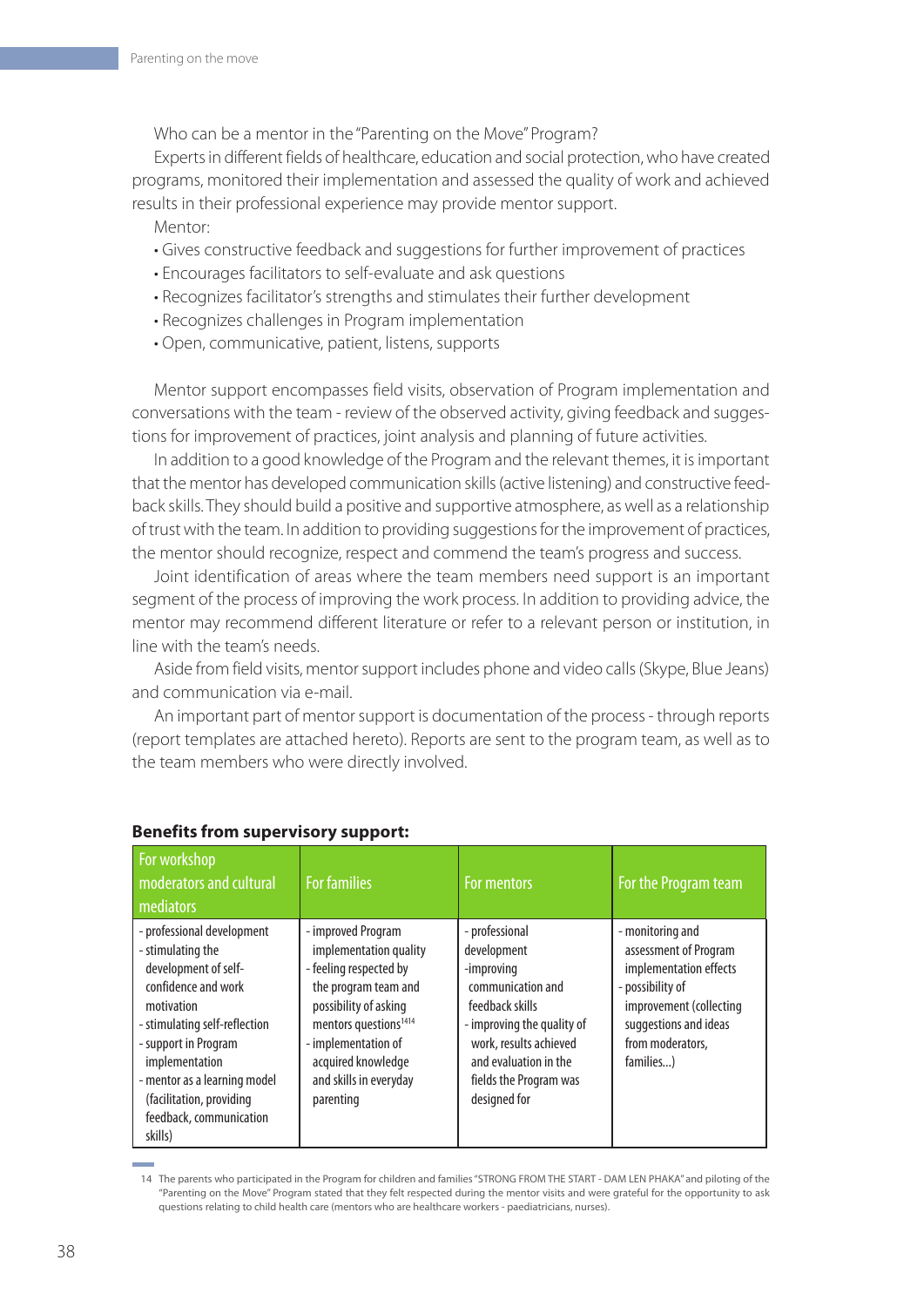#### **Potential challenges of providing mentor support**

Many years of experience in providing supervisory support to employees in pedagogical institutions and facilitators from Roma and other non-governmental organisations showed that the challenges are minimal if the supervisors, facilitators, cultural mediators and program participants are well prepared:

- supervisors are acquainted with the Program/programs and relevant theoretical fields; they have experience and the necessary professional knowledge; they have the necessary documentation for monitoring the support process
- Moderators and cultural mediators are informed of the visit (date, purpose, dynamic, what is expected of them)
- Program participants are informed of the visit (date, purpose, dynamic)

At the beginning, team members may appear concerned, scared, they may not be open or they may resist. Such reactions can be the consequence of seeing mentor support as performance control, which is why clear emphasis of roles and responsibilities of all parties and mentor support purpose (improvement of the quality of work and the team's professional development) are very important. In addition, some of the reasons of such reactions may lie in the concern for possible consequences, e.g. loss of employment, stage fright, etc. Encouraging team members to ask, or write down and send questions and dilemmas to the mentor can be another strategy for resolving this potential obstacle.

Some of the participants may come later than agreed, or the workshop may have fewer participants than planned, which can upset the team members. In such situations, next steps should be agreed with them, e.g. to check whether the participants who are present know if the others will be joining, and therefore wait a certain time, or to start with the workshop right away; one team member may visit the families and remind them to come to the workshop, while the other team member(s) stay with the remaining participants, talking to them, or offering a short activity while they wait (a game, colouring book, paper and pencils for drawing...).

The workshop may be interrupted - children whose parents are at the workshop may come in, or other residents of the camp where the workshops are being delivered (to ask team members a question...). The mentor can check with the team prior to the workshop whether there are organized activities for the children during the parent workshops, and who is taking care of them.

During the visit/mentor's presence at the workshop, participants may be less open and not as prepared to participate. It is important for the supervisor to emphasize the purpose of their visit when they are introducing themselves to the participants, as well as to note that they will treat all information they hear at the workshop with respect and will not abuse them. To encourage the participants, emphasize that the participation to the workshop is voluntary and that they may quit at any time with no consequences; all experience, knowledge and skills they share at the workshops are important and valuable, they are not judged as "better or worse".

If the topic is sensitive, the parents may react emotionally. Be prepared to support the facilitators and cultural mediators, check with them how you can help.

It is very important to encourage and maintain the process of giving support to team members for situations that are potentially stressful for parents, but also for those who deliver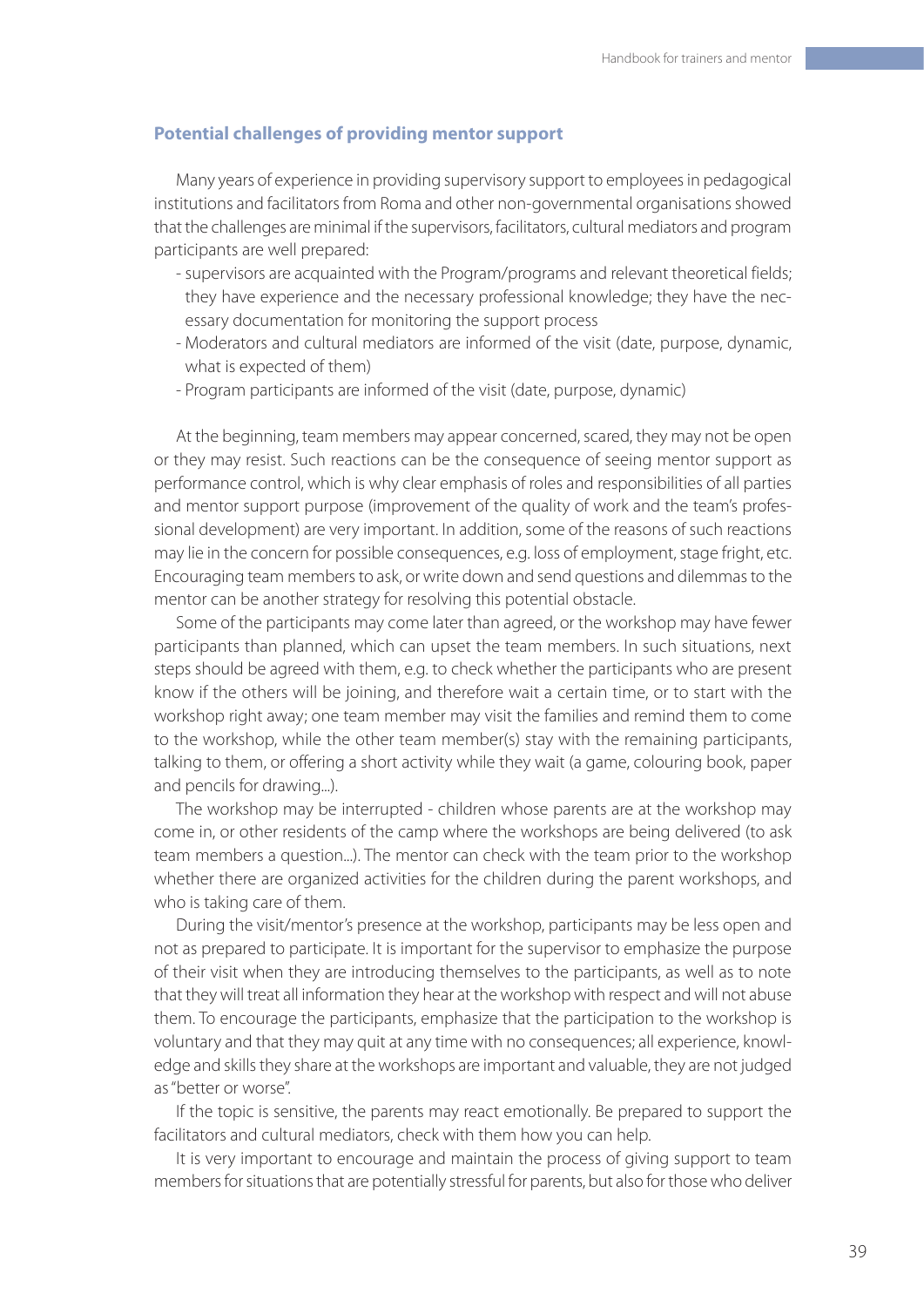the process, so that the challenges in work can be shared through constant consultations and conversations, and so that the best way can be found to decrease stress and help the persons at risk through certain changes. For example, active listening means giving full attention to the person we are talking to, with encouragement and understanding, as well as answering questions if we know the answer or referring to competent persons. For this process, it is important to use one's own knowledge, skills and experience to empower and motivate the facilitators to provide support and not ready-to-use solutions.

#### **Organisational issues**

*Introduction* - it is recommended that (if possible) the mentor(s) and team members meet at the first training, prior to the beginning of Program implementation, which is a good chance to clearly emphasize the goal

of mentor support, roles and responsibilities of all parties, to agree on the schedule and dynamic, method of communication etc.

*Organisation of the visit/online meeting* - The mentor will agree the time of the visit or online meeting with the team members. The mentor informs the team members on the structure of the visit/meeting (planned activities, e.g. for the visit - observation of workshop delivery and conversation with team members; general time frame, as well as team members' expectations). With regards to the visit, they will check with the team members whether someone needs to be informed and who (e.g. persons charged with entry to camp and acquisition of permits). The mentor will remind the team members on the visit, the purpose of the visit etc. Members of the program team will also be notified on the time of the visit.

While observing the workshop and talking to the team members, the mentor may write down key information, observations, ideas.

Team members should have the participants' consent for taking photos. The mentor should check with the participants if they can take photos, and must emphasize how (and where) these photos will be used.

Participants may decline, or propose to have their faces not showing in photographs.

After the visit/online meeting, the mentor writes a report that they submit to the program team, workshop moderators and cultural mediators they support.

#### References

Manchester Metropolitan University: Mentoring Guidelines

Vandekerckhove A, Trikić Z, Miškeljin L, Peeters J, Lakićević O, Koruga D (2013): Priručnik za diversifikaciju programa predškolskog vaspitanja i obrazovanja, Ministarstvo prosvete, nauke i tehnološkog razvoja Republike Srbije (*Manual for diversification of the kindergarten education and care program, Ministry of Education, Science and Technological Development of the Republic of Serbia*)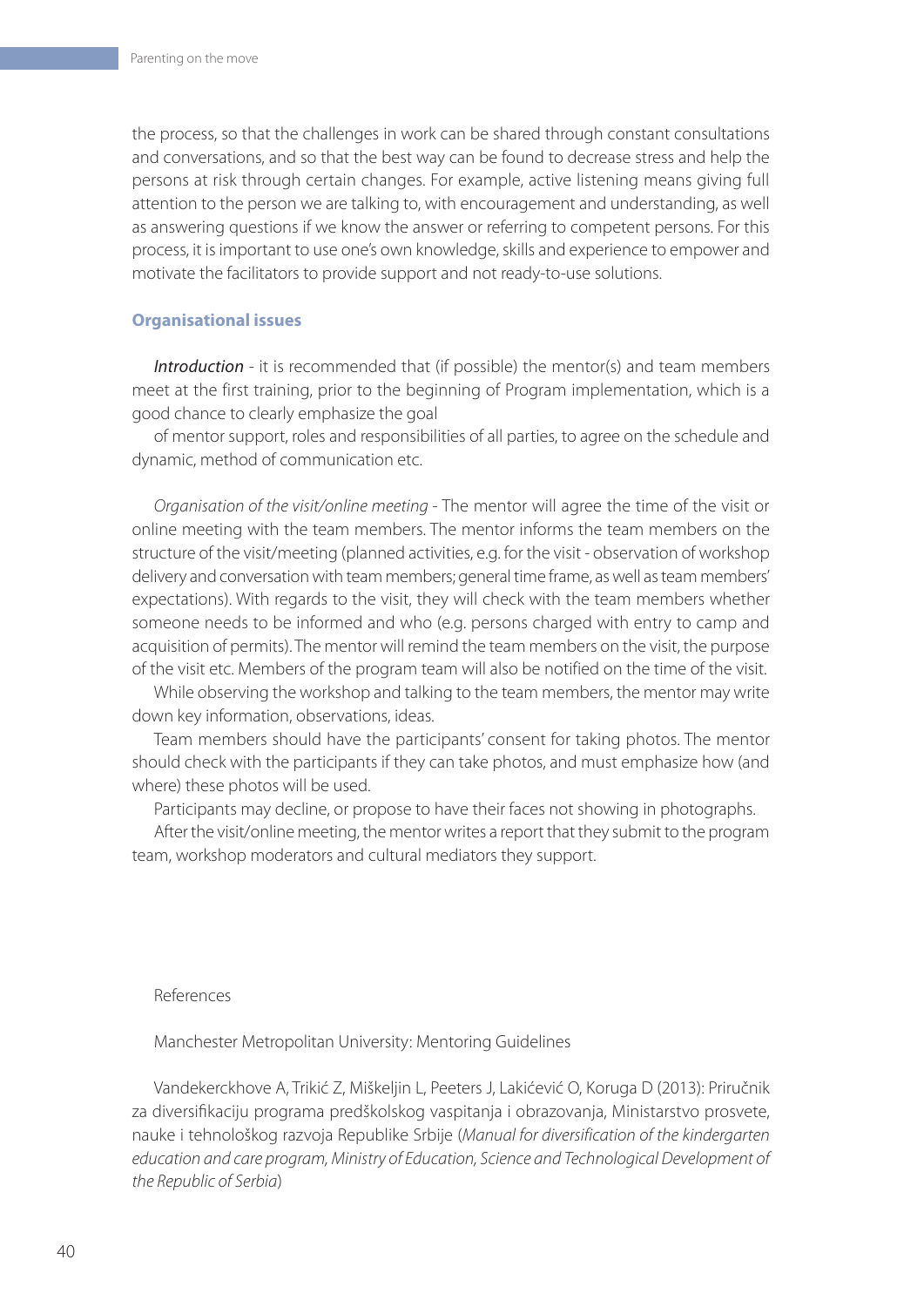# APPENDICES

# **Evaluation questionnaire for the participants of the training of facilitators for the implementation of the Program "Parenting on the Move"**

Date and venue of training:

Please express your opinion about the implemented training:

#### **1. You would assess the training in general as:**

5 excellent 4 very good 3 good 2 satisfactory 1 non-satisfactory

# **2. To what extent are the knowledge and experience gained at the training sufficient for your work as a facilitator of the "Parenting on the Move" Program:**

5 completely useful 4 fairly useful 3 moderately useful 2 barely useful 1 useless

#### **3. Which part of the training was the most valuable for your future work?**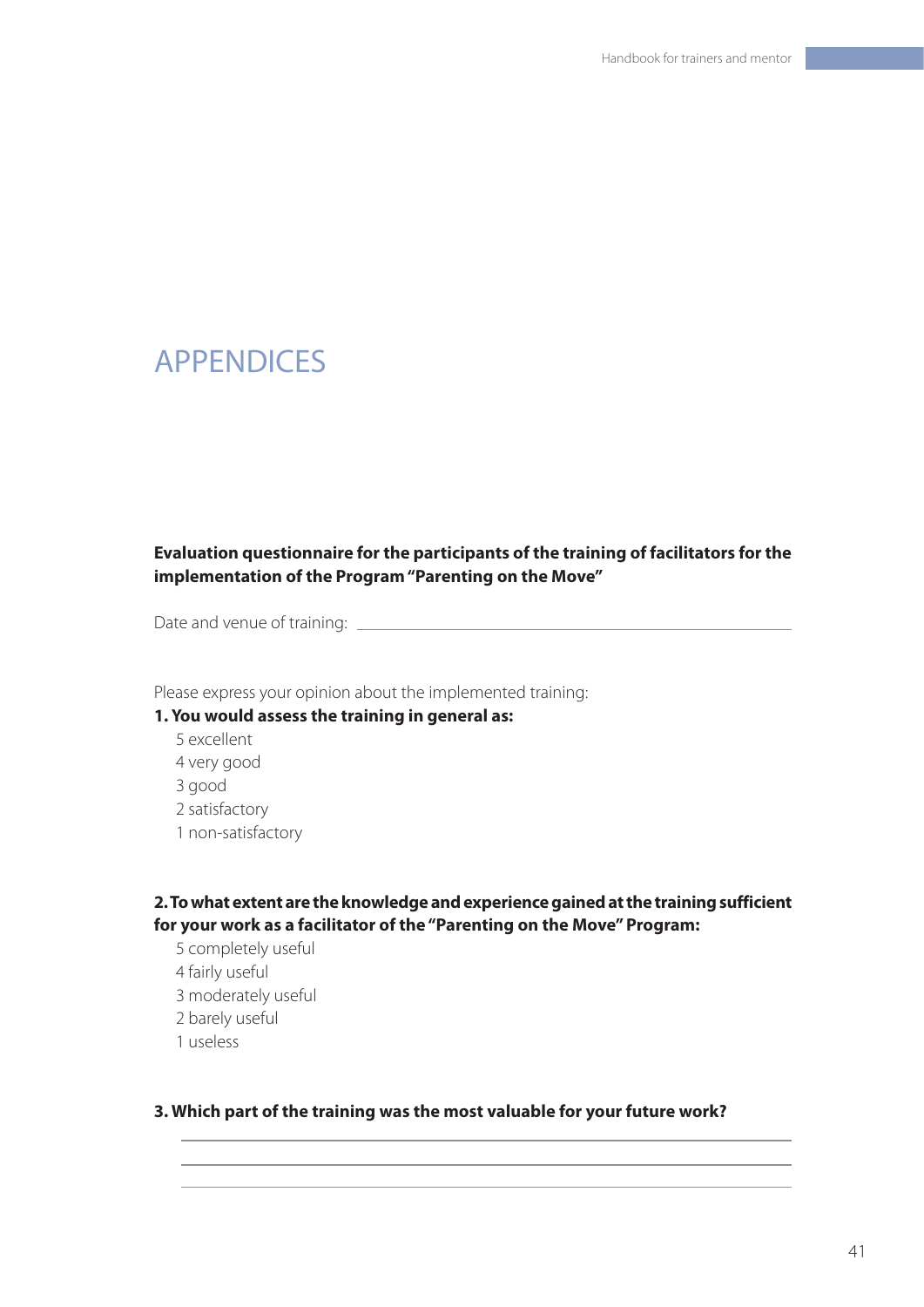Why?

#### **4. What type of support do you need to implement "Parenting on the Move" Program?**

**5. Is there anything we haven't asked that you would like to tell us?**

**THANK YOU!**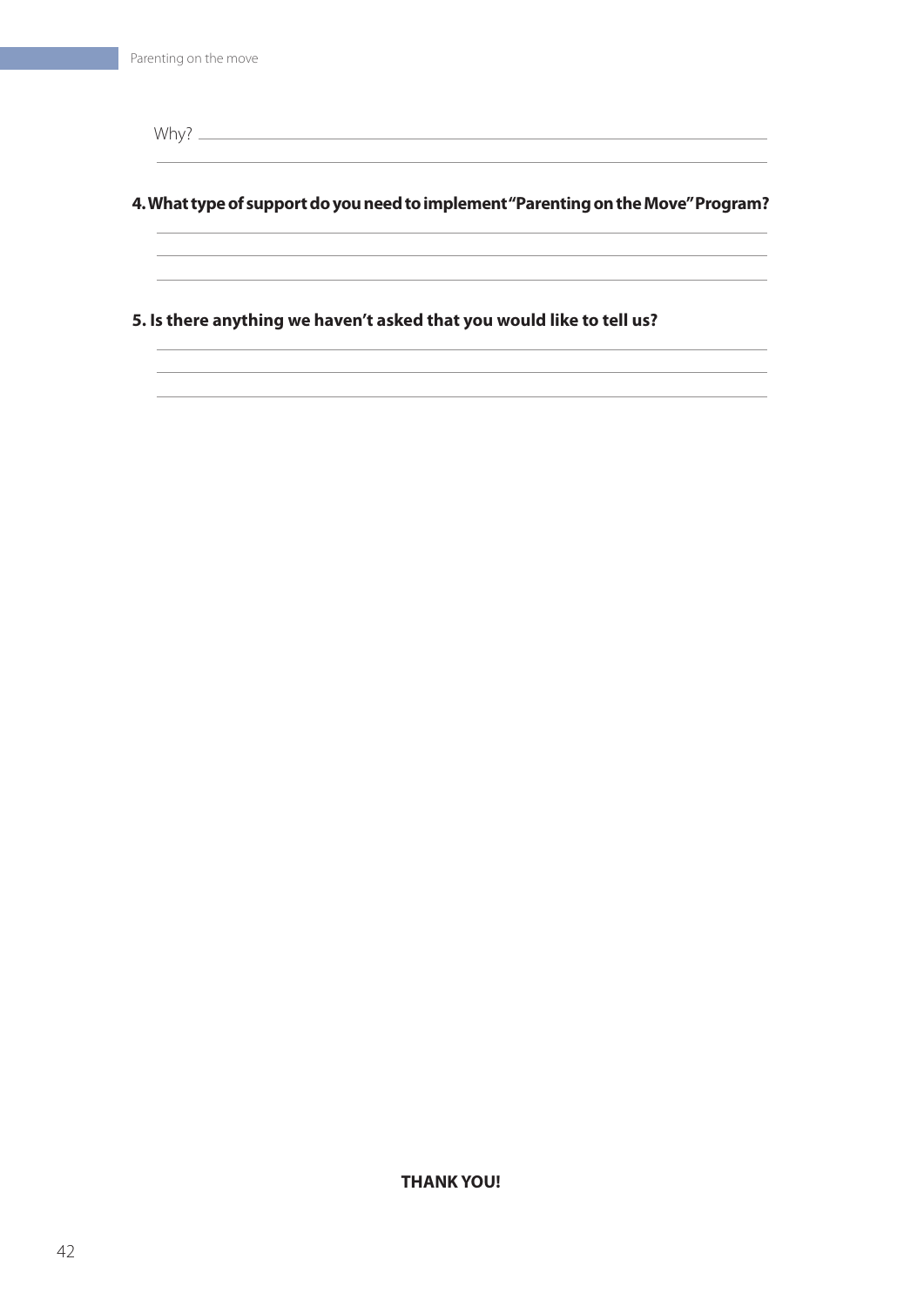#### **MENTOR VISIT REPORT - PARENT WORKSHOP**

| <b>LOCATION</b>                                                                        |            |
|----------------------------------------------------------------------------------------|------------|
| <b>DATE</b>                                                                            |            |
| VISIT NO.                                                                              |            |
| <b>MENTOR</b>                                                                          |            |
| NUMBER OF ATTENDING PARTICIPANTS INVOLVED WITH THE PROGRAM                             |            |
| Fathers:                                                                               |            |
| Mothers:                                                                               |            |
| Other family members: M: M. F:                                                         |            |
| NUMBER OF ATTENDING PARTICIPANTS NOT INVOLVED WITH THE PROGRAM<br>Fathers:<br>Mothers: |            |
| Other family members:                                                                  | M:<br>F: A |

I hereby confirm that the number of participants attending the workshop is correct.

(Facilitator's signature) (Mentor's signature)

| <b>OBJECTIVE OF THE VISIT</b>    |  |
|----------------------------------|--|
| <b>OBSERVED WORKSHOP</b>         |  |
| Title: Facilitator:              |  |
| <b>MEETING WITH FACILITATORS</b> |  |
| Meeting participants             |  |
| 1.<br>2.<br>$\overline{3}$ .     |  |
|                                  |  |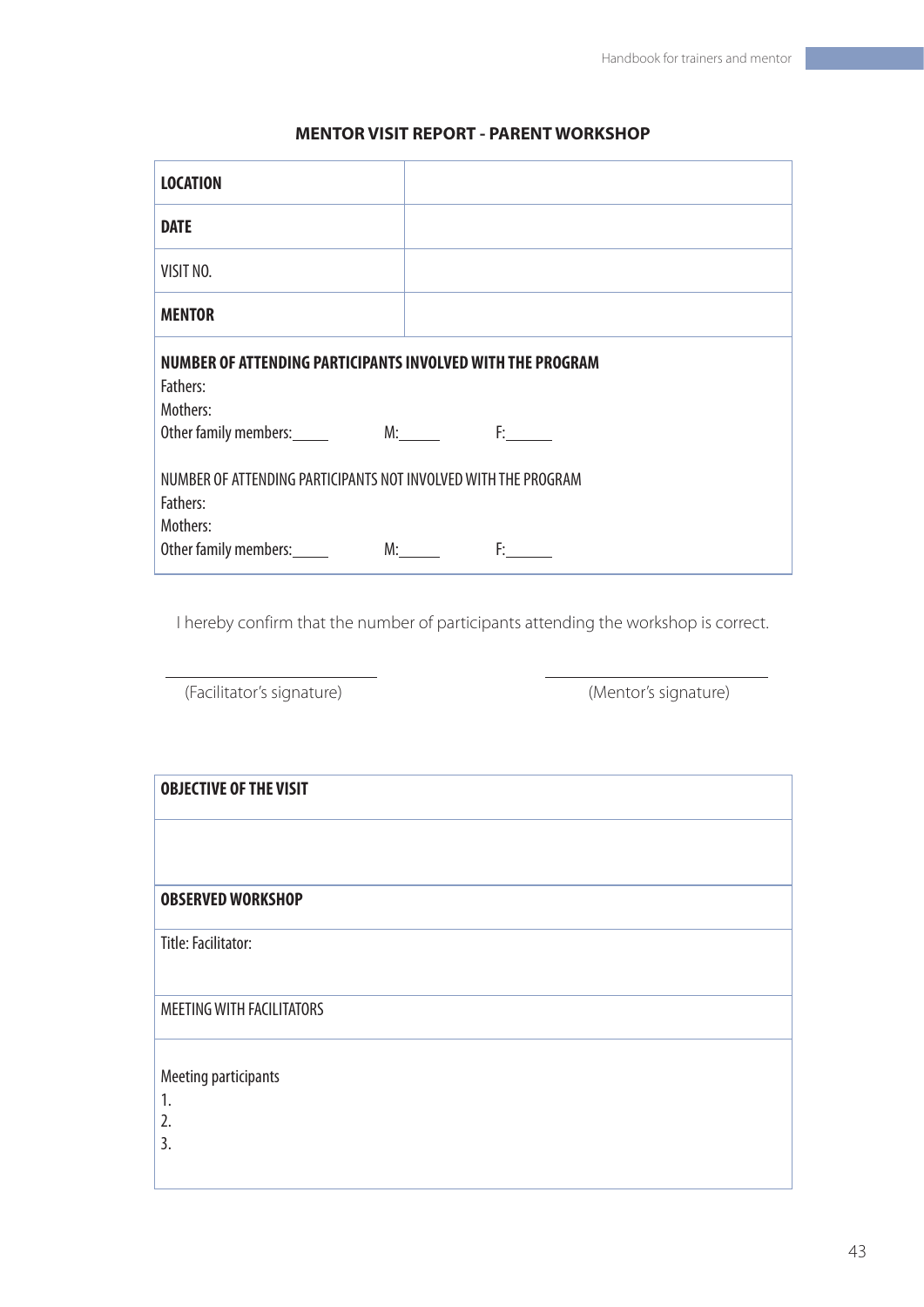| <b>ORGANISATION OF WORK</b>                 |
|---------------------------------------------|
|                                             |
|                                             |
|                                             |
| <b>SAFETY OF THE PARTICIPANTS</b>           |
|                                             |
|                                             |
|                                             |
| <b>METHODS AND FORMS OF WORK</b>            |
|                                             |
|                                             |
|                                             |
| <b>USE OF DIDACTIC MATERIALS AND MEANS</b>  |
|                                             |
|                                             |
| <b>SUGGESTIONS FOR IMPROVEMENT PROVIDED</b> |
|                                             |
|                                             |
|                                             |
| <b>AGREEMENTS</b>                           |
|                                             |
|                                             |
|                                             |
| <b>OBSERVATIONS</b>                         |
|                                             |
|                                             |
|                                             |
|                                             |
|                                             |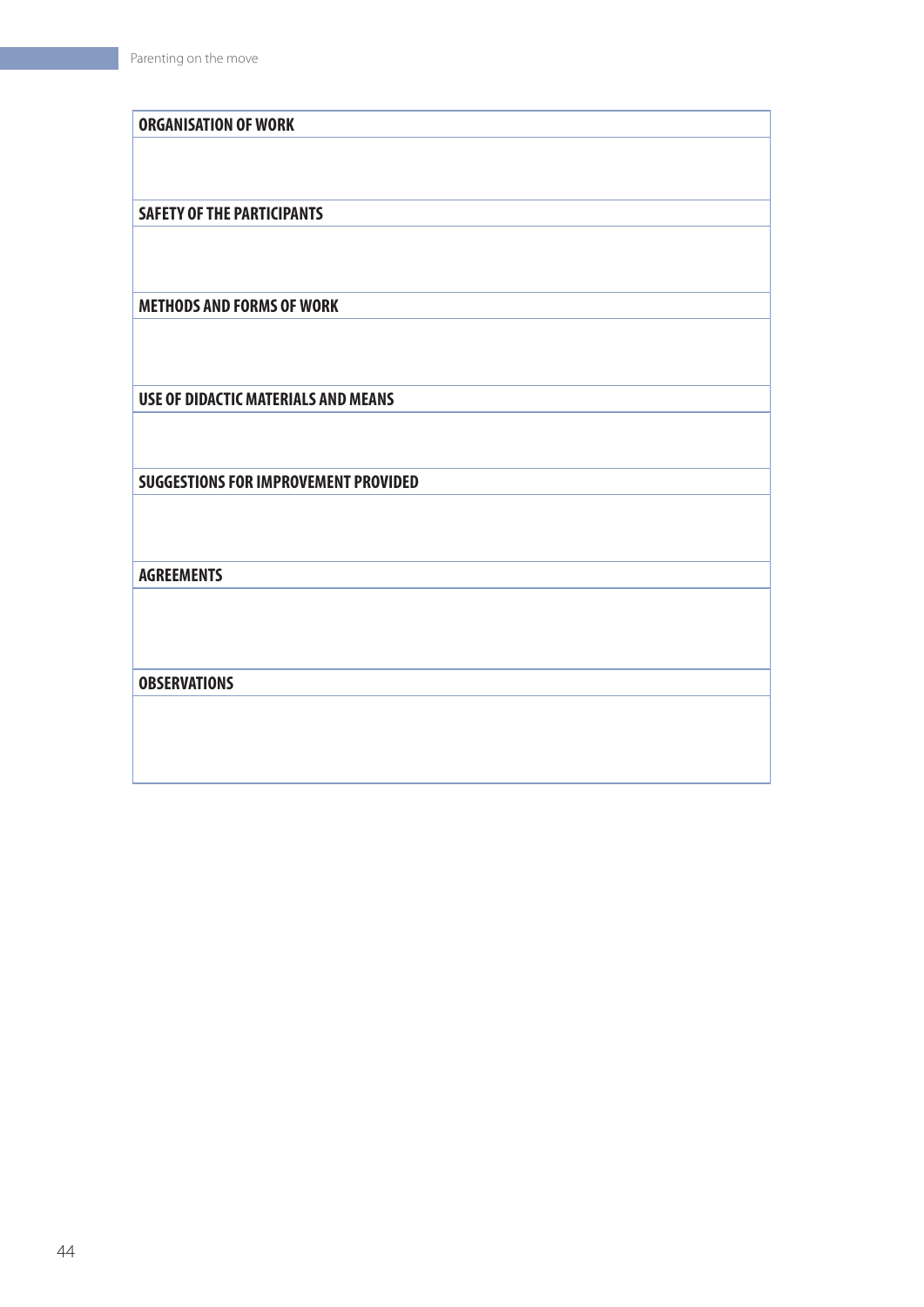# **MENTOR VISIT REPORT - FAMILY WORKSHOP**

| <b>LOCATION</b>                                                |  |  |  |
|----------------------------------------------------------------|--|--|--|
| <b>DATE</b>                                                    |  |  |  |
| <b>VISIT NO.</b>                                               |  |  |  |
| <b>MENTOR</b>                                                  |  |  |  |
| NUMBER OF ATTENDING PARTICIPANTS INVOLVED WITH THE PROGRAM     |  |  |  |
|                                                                |  |  |  |
|                                                                |  |  |  |
| Other family members: M: M. F:                                 |  |  |  |
| NUMBER OF ATTENDING PARTICIPANTS NOT INVOLVED WITH THE PROGRAM |  |  |  |
| Fathers: Mothers: Mothers:                                     |  |  |  |
|                                                                |  |  |  |
| Other family members: M: M: F:                                 |  |  |  |

I hereby confirm that the number of participants attending the workshop is correct.

| (Facilitator's signature) | (Mentor's signature) |
|---------------------------|----------------------|
|---------------------------|----------------------|

<u> 1999 - John Barnett, f</u>

| <b>OBJECTIVE OF THE VISIT</b>    |
|----------------------------------|
|                                  |
| OBSERVED WORKSHOP                |
| Title:<br>Facilitator:           |
| <b>MEETING WITH FACILITATORS</b> |
|                                  |
| Meeting participants             |
| 1.                               |
| 2.                               |
|                                  |
| 3.                               |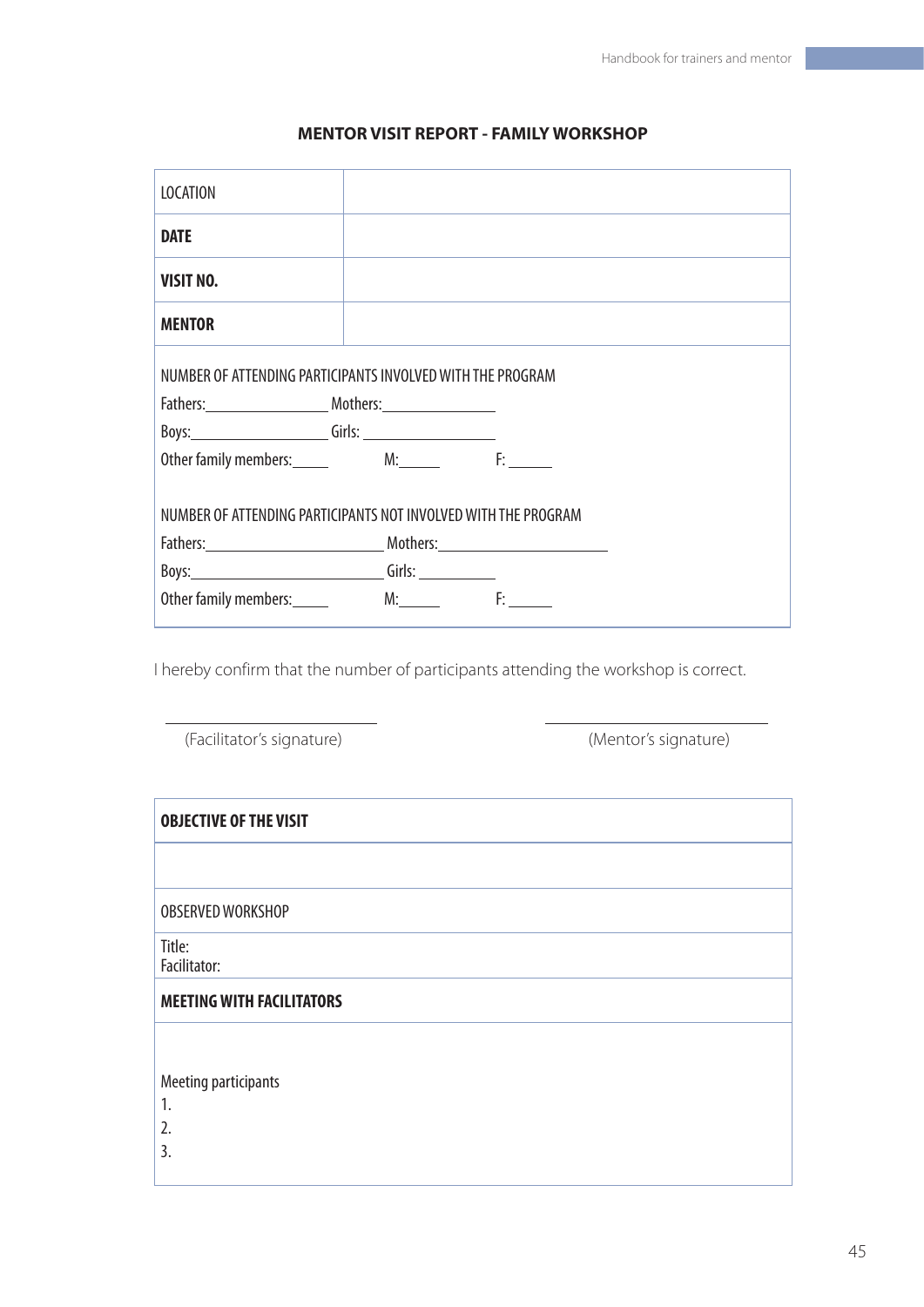| <b>ORGANISATION OF WORK</b>                 |
|---------------------------------------------|
|                                             |
|                                             |
|                                             |
| <b>SAFETY OF THE PARTICIPANTS</b>           |
|                                             |
|                                             |
| METHODS AND FORMS OF WORK                   |
|                                             |
|                                             |
|                                             |
| USE OF DIDACTIC MATERIALS AND MEANS         |
|                                             |
|                                             |
|                                             |
| <b>SUGGESTIONS FOR IMPROVEMENT PROVIDED</b> |
|                                             |
|                                             |
|                                             |
| <b>AGREEMENTS</b>                           |
|                                             |
|                                             |
| <b>OBSERVATIONS</b>                         |
|                                             |
|                                             |
|                                             |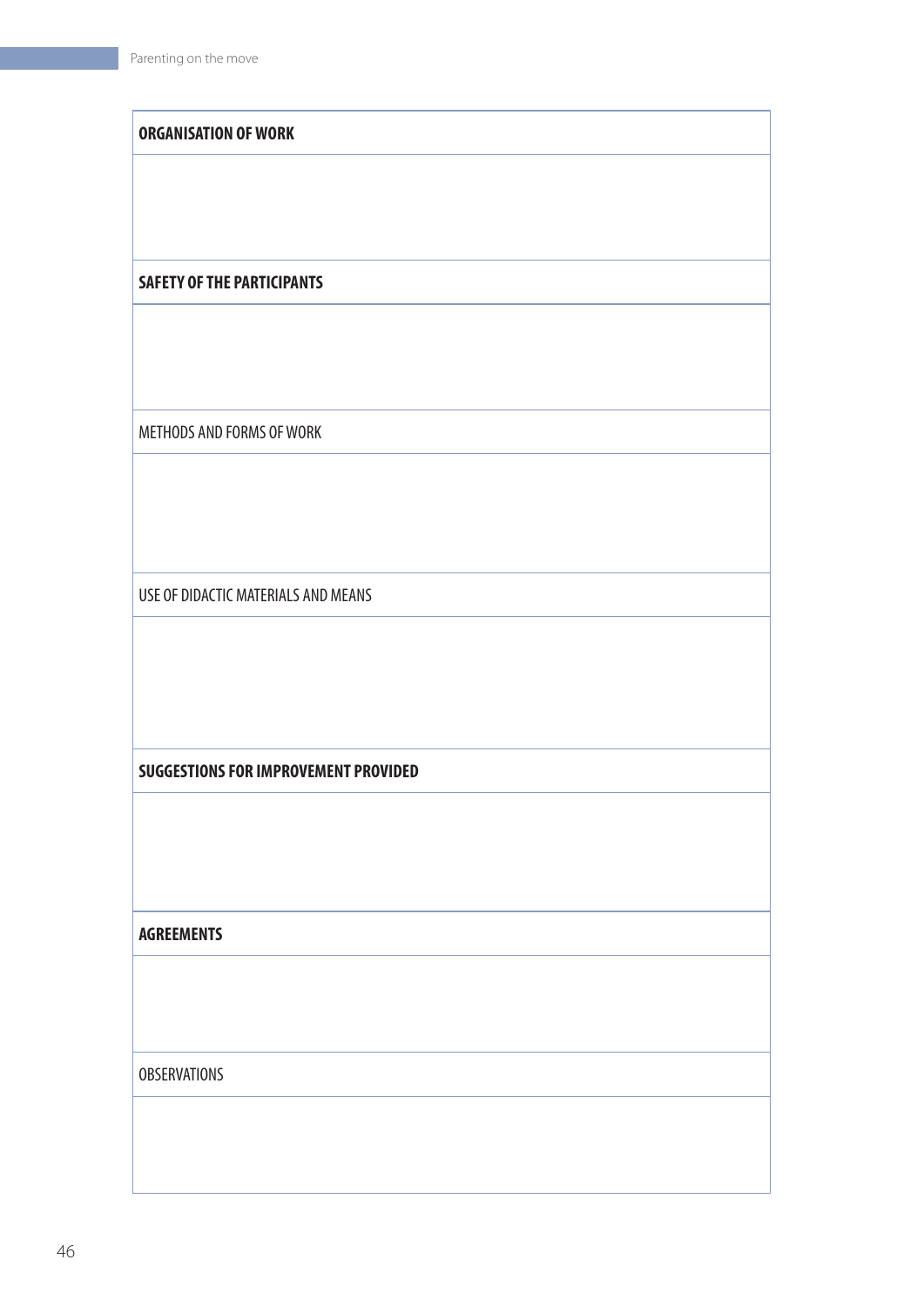#### **ONLINE MENTOR SUPPORT FORMAT**

The instrument for online monitoring is intended for consideration of the understanding and application of the "Parenting on the Move" Program - psychosocial support to families with school-aged children in situations of migrations and refugeehood.

The purpose of the "PARENTING ON THE MOVE" Program is to improve the conditions for development, well-being, resilience and education of children of a younger school-age on the move, by empowering parents and increasing their competencies.

Only empowered families can protect the rights of their children and ensure the conditions for their development and learning "on the journey". At the same time, dedication to children and focus on their well-being is the strongest motivational driver for parents and other adult members of the family, to actively take on challenges and not give up.

"PARENTING ON THE MOVE" Program empowers families for a constructive approach to challenges and active participation in their real domain of impact. Program implementation needs to be integrated into a comprehensive support system for children and parents in situations of refugeehood and migration, which would include provision of living conditions (accommodation, food), healthcare and security, information on rights, inclusion of children into the educational system etc.

#### **WORKING WITH PARENTS**

In your opinion, has "Parenting on the Move" Program introduced change into the work of your organisation? If yes, what change?

What changes have you introduced into working with parents during the Program implementation?

I have changed my approach to parents YES NO

If you have selected YES, please explain and provide concrete examples.

I have delivered new content and activities YES NO

If you have selected YES, please list the new content: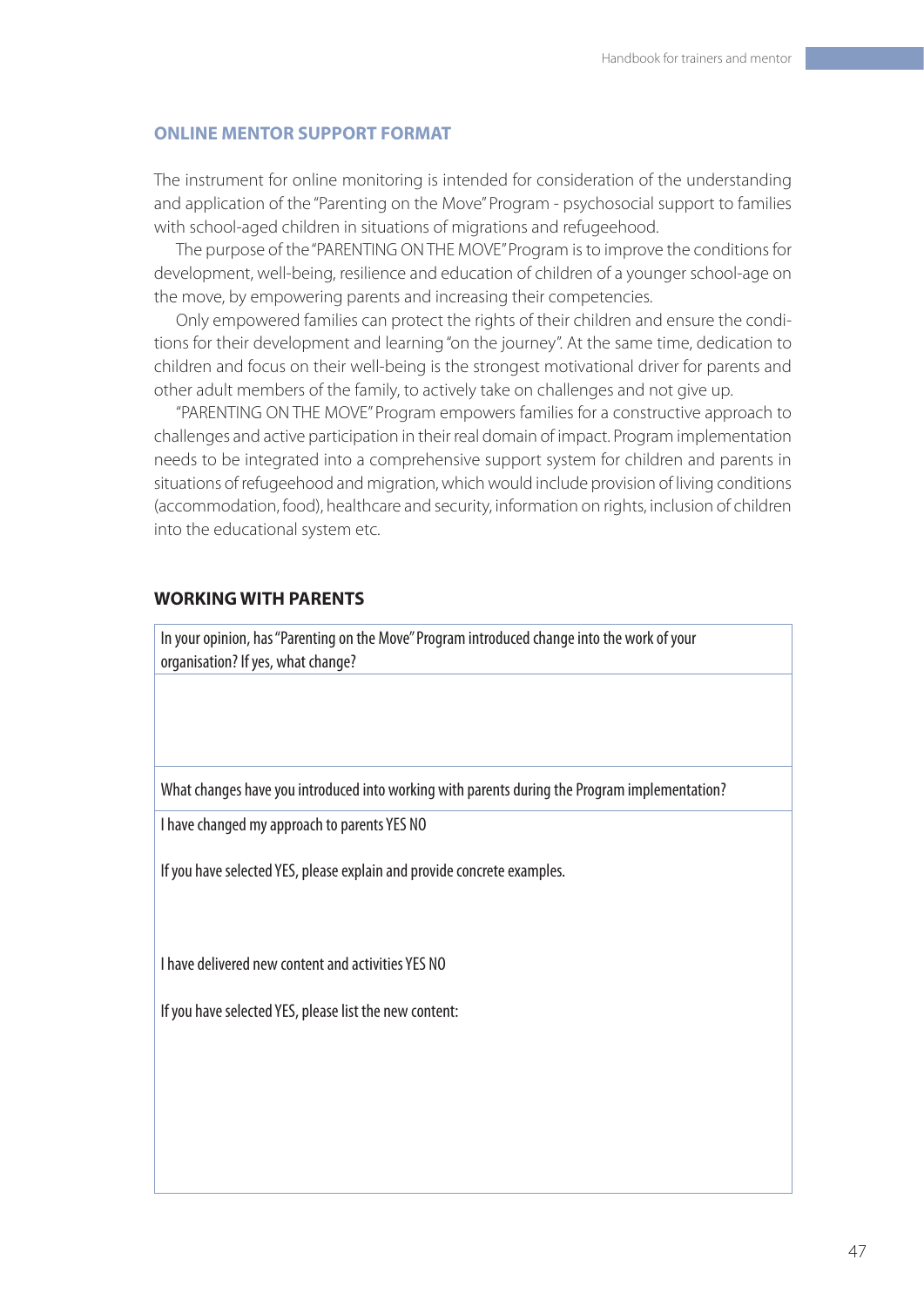#### **Changes among parents**

How do you assess the effects of the activities implemented with parents?

Do you observe changes in attitudes and behaviour of parents YES NO If you have answered YES, please list the changes

In which situations did you learn about these changes?

Personal professional competencies

What is it that you are most satisfied with regarding program implementation, in working with parents?

What else would you like to learn, what type of help do you need and from whom to improve your work with parents in this field? (e.g. organisation of work, planning, performance assessment, understanding psychosocial support to families with school-aged children in situations of migrations and refugeehood. )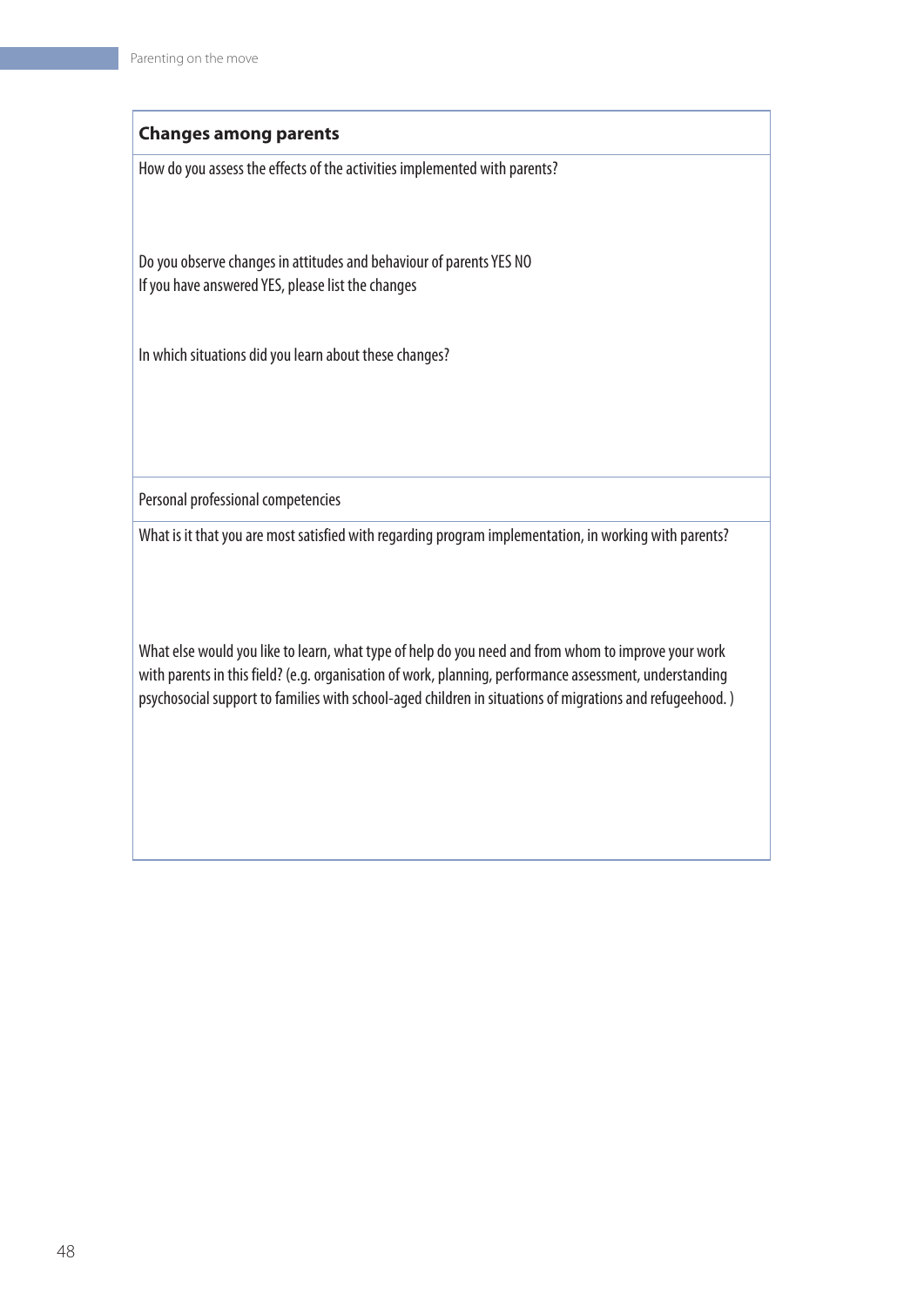#### **WORKING WITH PARENTS AND CHILDREN**

What changes did you introduce into working with parents through the delivery of family workshops

I have changed my approach when delivering joint activities of parents and children YES NO

If you have selected YES, please explain and provide concrete examples

I have delivered new content and activities YES NO

If you have selected YES, please list the new content:

#### **Changes among parents and children**

How do you assess the effects of the activities implemented?

Have you observed changes in behaviour of parents and children during the implementation of activities YES NO

If you have answered YES, please list the changes:

In which situations did you learn about these changes?

Personal professional competencies

What is it that you are most satisfied with regarding implementation of family activities, in working with parents and children?

What else would you like to learn, what type of help do you need and from whom to improve your work with parents and children in the part of the program that relates to the implementation of family activities in this field? (e.g. organisation of work, planning, performance assessment, understanding the implementation of the program as a comprehensive system of support to parents and children in situations of migrations and refugeehood, health care and security, information on rights, inclusion of children into schools).